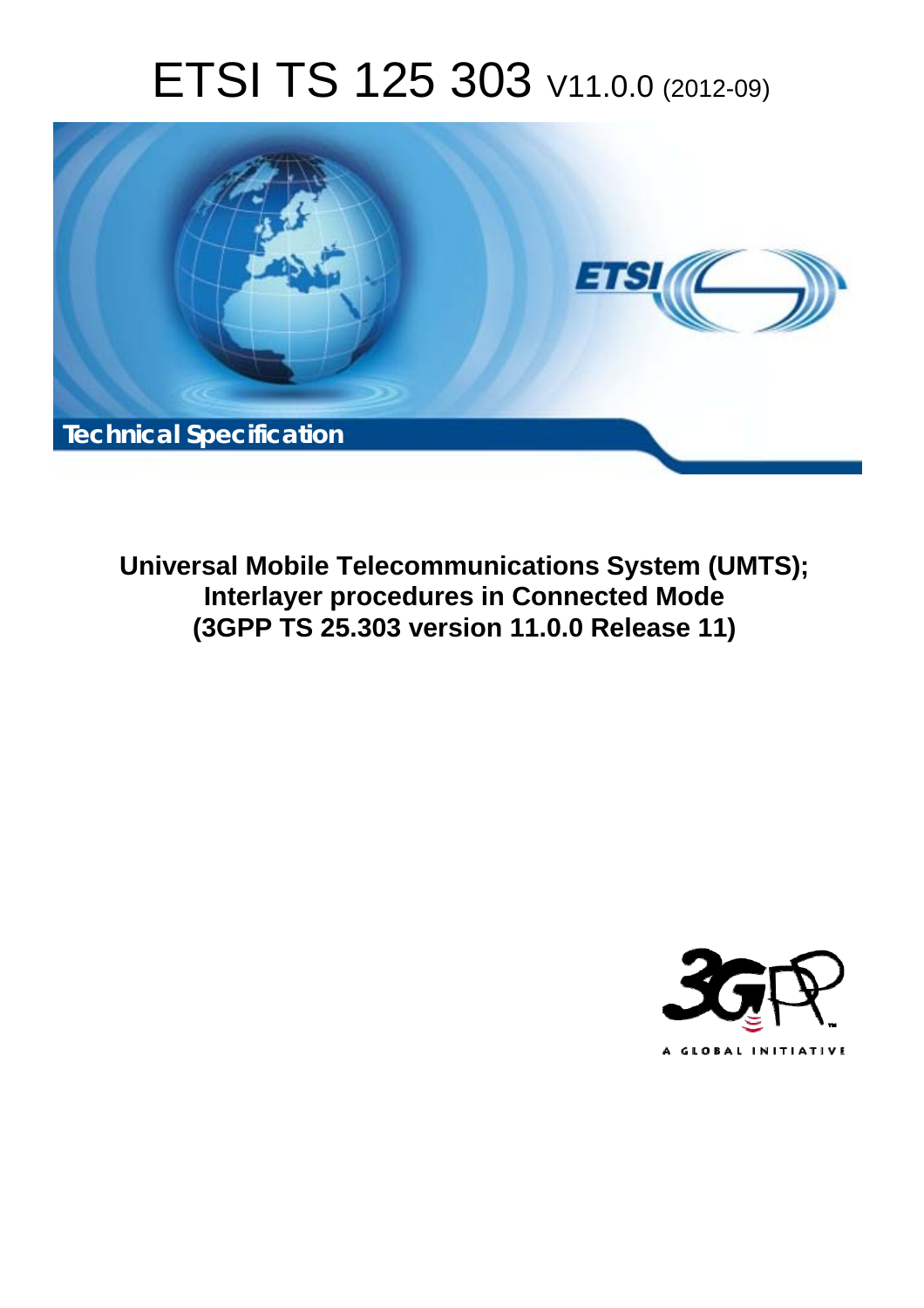Reference RTS/TSGR-0225303vb00

> Keywords UMTS

#### *ETSI*

#### 650 Route des Lucioles F-06921 Sophia Antipolis Cedex - FRANCE

Tel.: +33 4 92 94 42 00 Fax: +33 4 93 65 47 16

Siret N° 348 623 562 00017 - NAF 742 C Association à but non lucratif enregistrée à la Sous-Préfecture de Grasse (06) N° 7803/88

#### *Important notice*

Individual copies of the present document can be downloaded from: [http://www.etsi.org](http://www.etsi.org/)

The present document may be made available in more than one electronic version or in print. In any case of existing or perceived difference in contents between such versions, the reference version is the Portable Document Format (PDF). In case of dispute, the reference shall be the printing on ETSI printers of the PDF version kept on a specific network drive within ETSI Secretariat.

Users of the present document should be aware that the document may be subject to revision or change of status. Information on the current status of this and other ETSI documents is available at <http://portal.etsi.org/tb/status/status.asp>

If you find errors in the present document, please send your comment to one of the following services: [http://portal.etsi.org/chaircor/ETSI\\_support.asp](http://portal.etsi.org/chaircor/ETSI_support.asp)

#### *Copyright Notification*

No part may be reproduced except as authorized by written permission. The copyright and the foregoing restriction extend to reproduction in all media.

> © European Telecommunications Standards Institute 2012. All rights reserved.

DECT<sup>™</sup>, PLUGTESTS<sup>™</sup>, UMTS<sup>™</sup> and the ETSI logo are Trade Marks of ETSI registered for the benefit of its Members. **3GPP**TM and **LTE**™ are Trade Marks of ETSI registered for the benefit of its Members and of the 3GPP Organizational Partners.

**GSM**® and the GSM logo are Trade Marks registered and owned by the GSM Association.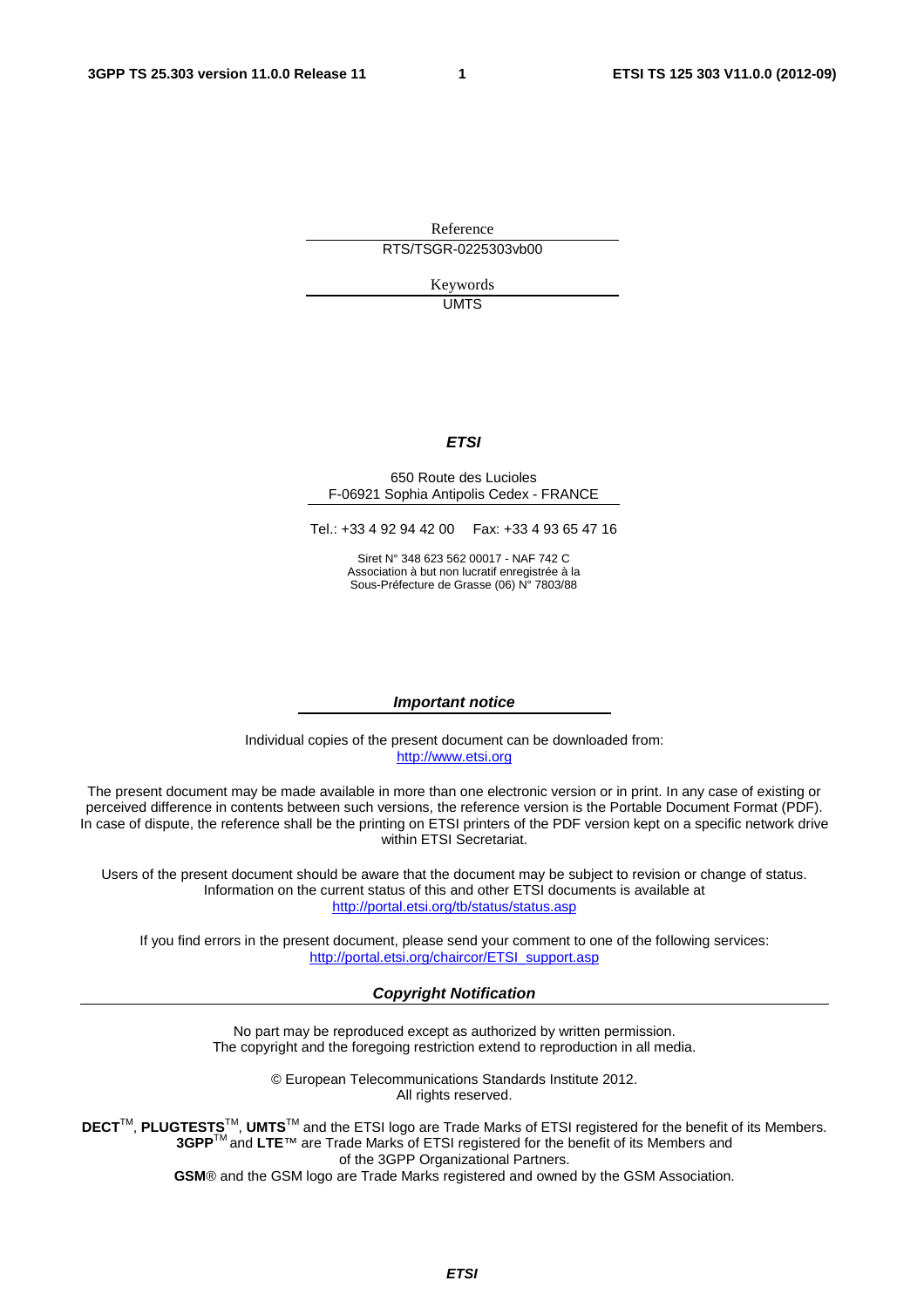## Intellectual Property Rights

IPRs essential or potentially essential to the present document may have been declared to ETSI. The information pertaining to these essential IPRs, if any, is publicly available for **ETSI members and non-members**, and can be found in ETSI SR 000 314: *"Intellectual Property Rights (IPRs); Essential, or potentially Essential, IPRs notified to ETSI in respect of ETSI standards"*, which is available from the ETSI Secretariat. Latest updates are available on the ETSI Web server [\(http://ipr.etsi.org](http://webapp.etsi.org/IPR/home.asp)).

Pursuant to the ETSI IPR Policy, no investigation, including IPR searches, has been carried out by ETSI. No guarantee can be given as to the existence of other IPRs not referenced in ETSI SR 000 314 (or the updates on the ETSI Web server) which are, or may be, or may become, essential to the present document.

## Foreword

This Technical Specification (TS) has been produced by ETSI 3rd Generation Partnership Project (3GPP).

The present document may refer to technical specifications or reports using their 3GPP identities, UMTS identities or GSM identities. These should be interpreted as being references to the corresponding ETSI deliverables.

The cross reference between GSM, UMTS, 3GPP and ETSI identities can be found under [http://webapp.etsi.org/key/queryform.asp.](http://webapp.etsi.org/key/queryform.asp)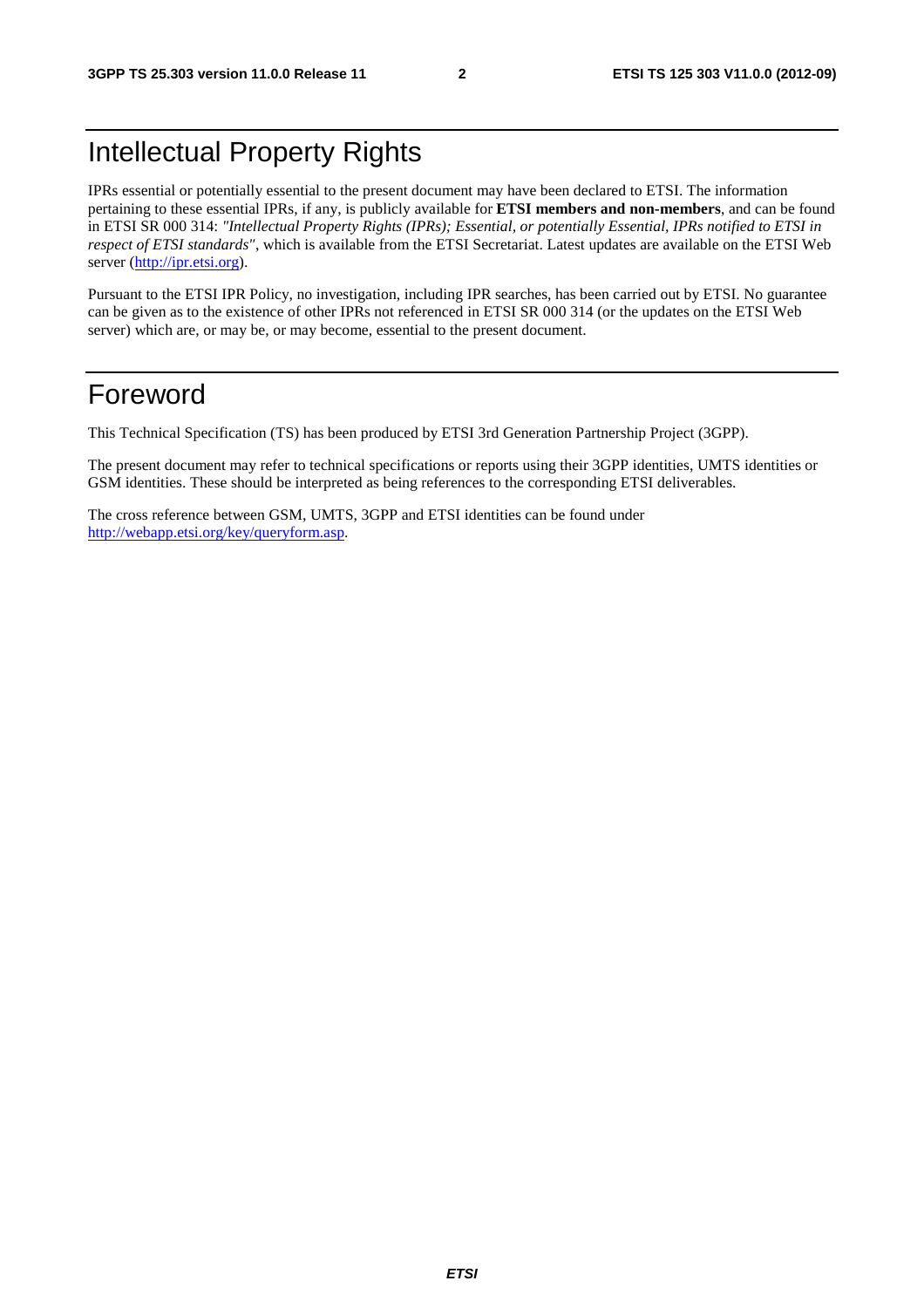$\mathbf{3}$ 

## Contents

| 1              |                                                                                            |  |
|----------------|--------------------------------------------------------------------------------------------|--|
| 2              |                                                                                            |  |
| 3              |                                                                                            |  |
| 3.1            |                                                                                            |  |
| 3.2            |                                                                                            |  |
| $\overline{4}$ |                                                                                            |  |
| 5              |                                                                                            |  |
| 5.1            |                                                                                            |  |
| 5.2            |                                                                                            |  |
| 5.3            |                                                                                            |  |
| 5.3.1          |                                                                                            |  |
| 5.3.2          |                                                                                            |  |
| 5.3.3          |                                                                                            |  |
| 5.3.4          |                                                                                            |  |
| 5.3.5          |                                                                                            |  |
| 6              |                                                                                            |  |
| 6.1            |                                                                                            |  |
| 6.1.1          |                                                                                            |  |
| 6.1.2          |                                                                                            |  |
| 6.1.3          |                                                                                            |  |
| 6.1.3.1        |                                                                                            |  |
| 6.1.3.2        |                                                                                            |  |
| 6.2            |                                                                                            |  |
| 6.2.1          |                                                                                            |  |
| 6.2.1.1        |                                                                                            |  |
| 6.2.1.1.1      |                                                                                            |  |
| 6.2.1.1.2      | Radio Bearer Establishment with Unsynchronised Dedicated Physical Channel Modification  19 |  |
| 6.2.1.1.3      | Radio Bearer Establishment with Synchronised Dedicated Physical Channel Modification 20    |  |
| 6.2.1.1.4      |                                                                                            |  |
| 6.2.1.1.5      |                                                                                            |  |
| 6.2.1.2        | Radio Bearer Release                                                                       |  |
| 6.2.1.2.1      | Radio Bearer Release with Unsynchronised Dedicated Physical Channel Modification 23        |  |
| 6.2.1.3        |                                                                                            |  |
| 6.2.1.3.1      |                                                                                            |  |
| 6.2.2          |                                                                                            |  |
| 6.2.2.1        |                                                                                            |  |
| 6.2.3          |                                                                                            |  |
| 6.2.3.1        |                                                                                            |  |
| 6.2.3.2        |                                                                                            |  |
| 6.2.3.3        |                                                                                            |  |
| 6.2.4          |                                                                                            |  |
| 6.2.4.1        |                                                                                            |  |
| 6.2.5          |                                                                                            |  |
| 6.2.6          |                                                                                            |  |
| 6.3            |                                                                                            |  |
| 6.3.1          |                                                                                            |  |
| 6.3.2          |                                                                                            |  |
| 6.3.3          |                                                                                            |  |
| 6.3.4          |                                                                                            |  |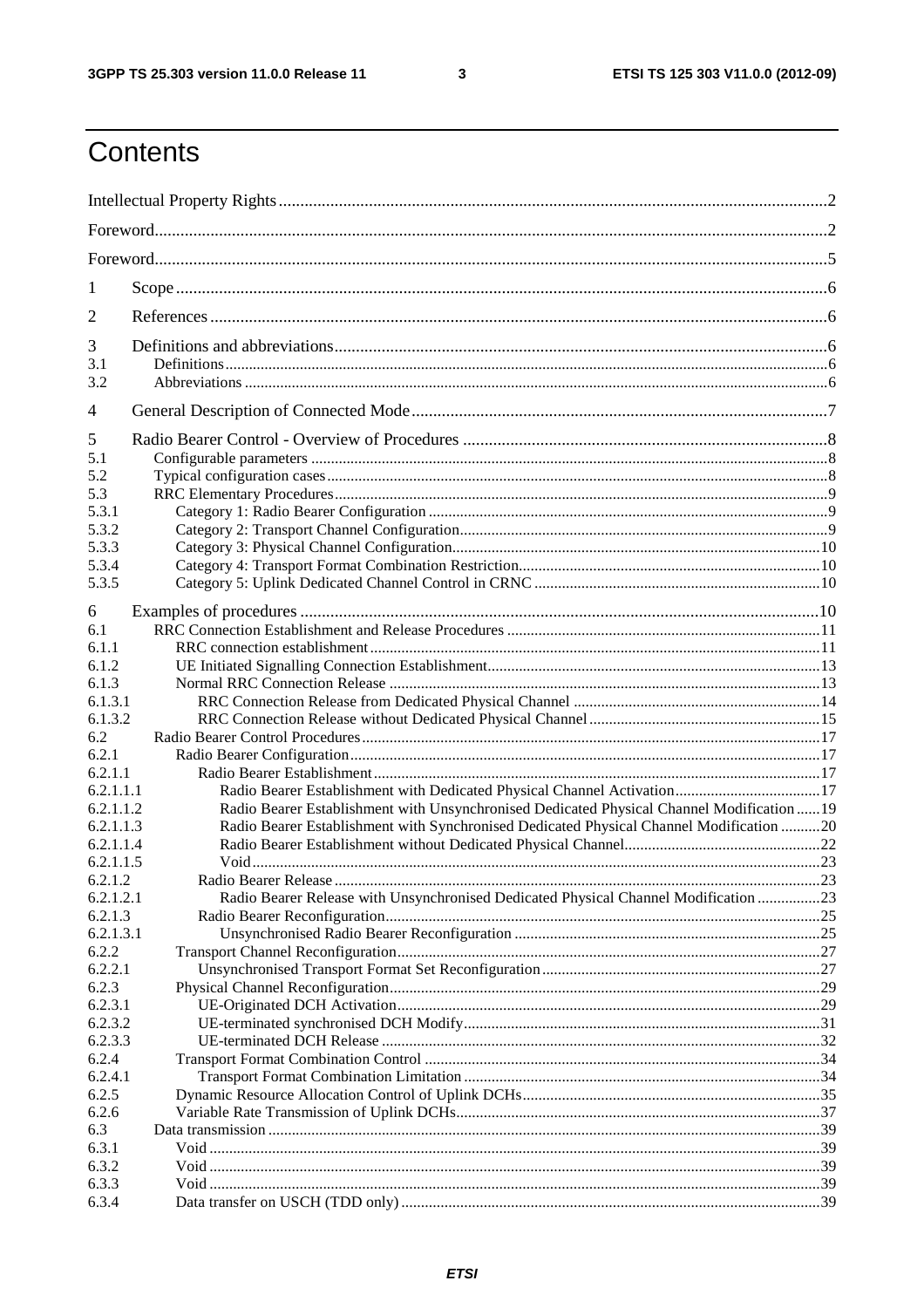|                | <b>Annex A (informative):</b> |  |
|----------------|-------------------------------|--|
| 7              |                               |  |
| 6.7.4          |                               |  |
| 6.7.3.2        |                               |  |
| 6.7.3.1        |                               |  |
| 6.7.3          |                               |  |
| 6.7.2          |                               |  |
| 6.7.1          |                               |  |
| 6.7            |                               |  |
| 6.6            |                               |  |
| 6.5.1          |                               |  |
| 6.5            |                               |  |
| 6.4.11         |                               |  |
| 6.4.10         |                               |  |
| 6.4.9          |                               |  |
| 6.4.8.4        |                               |  |
| 6.4.8.3        |                               |  |
| 6.4.8.2        |                               |  |
| 6.4.8.1        |                               |  |
| 6.4.8          |                               |  |
| 6.4.7          |                               |  |
| 6.4.6          |                               |  |
| 6.4.5          |                               |  |
| 6.4.4          |                               |  |
| 6.4.2<br>6.4.3 |                               |  |
| 6.4.1          |                               |  |
| 6.4            |                               |  |
| 6.3.5          |                               |  |
|                |                               |  |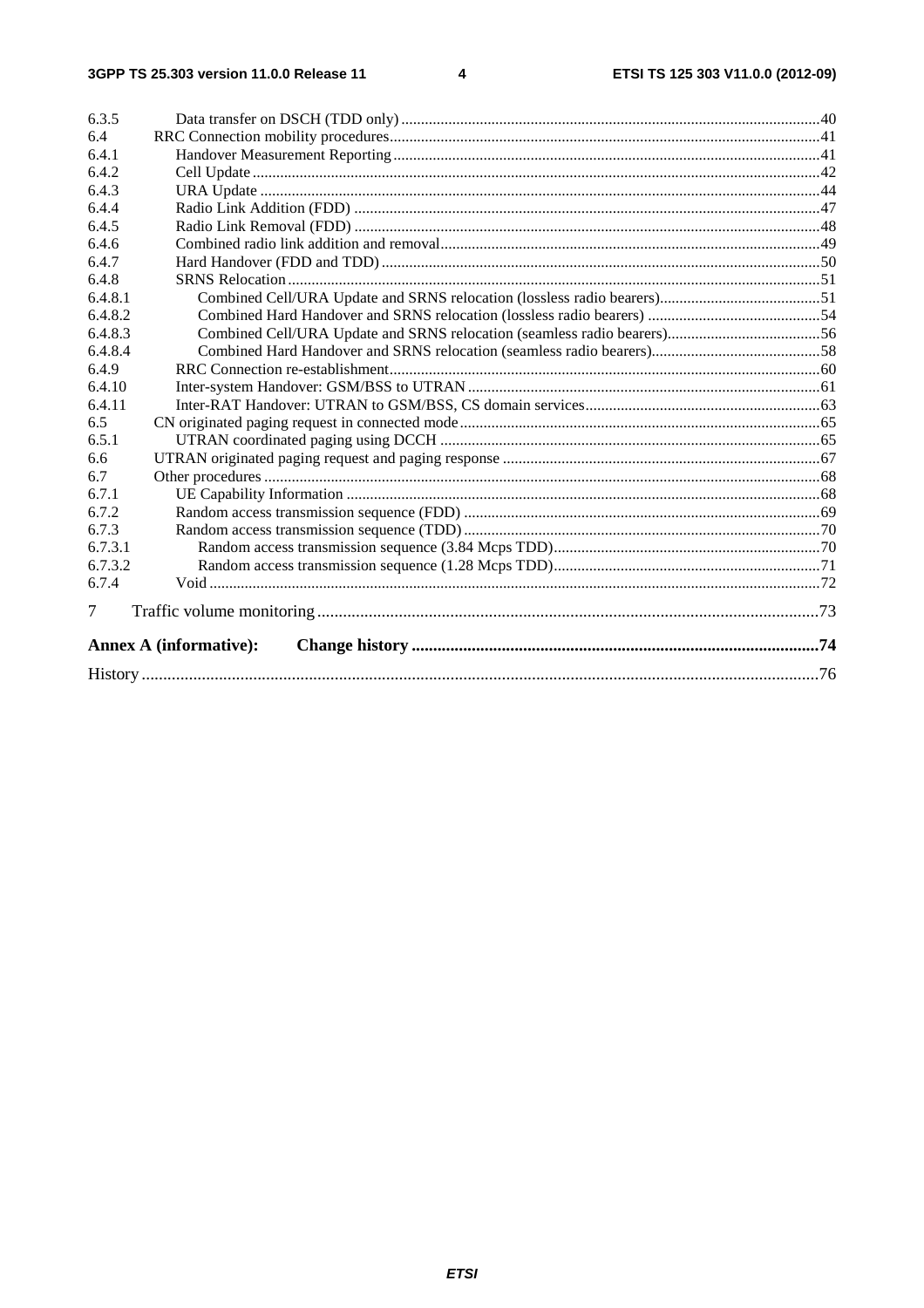## Foreword

This Technical Specification has been produced by the 3<sup>rd</sup> Generation Partnership Project (3GPP).

The contents of the present document are subject to continuing work within the TSG and may change following formal TSG approval. Should the TSG modify the contents of the present document, it will be re-released by the TSG with an identifying change of release date and an increase in version number as follows:

Version x.y.z

where:

- x the first digit:
	- 1 presented to TSG for information;
	- 2 presented to TSG for approval;
	- 3 or greater indicates TSG approved document under change control.
- y the second digit is incremented for all changes of substance, i.e. technical enhancements, corrections, updates, etc.
- z the third digit is incremented when editorial only changes have been incorporated in the document.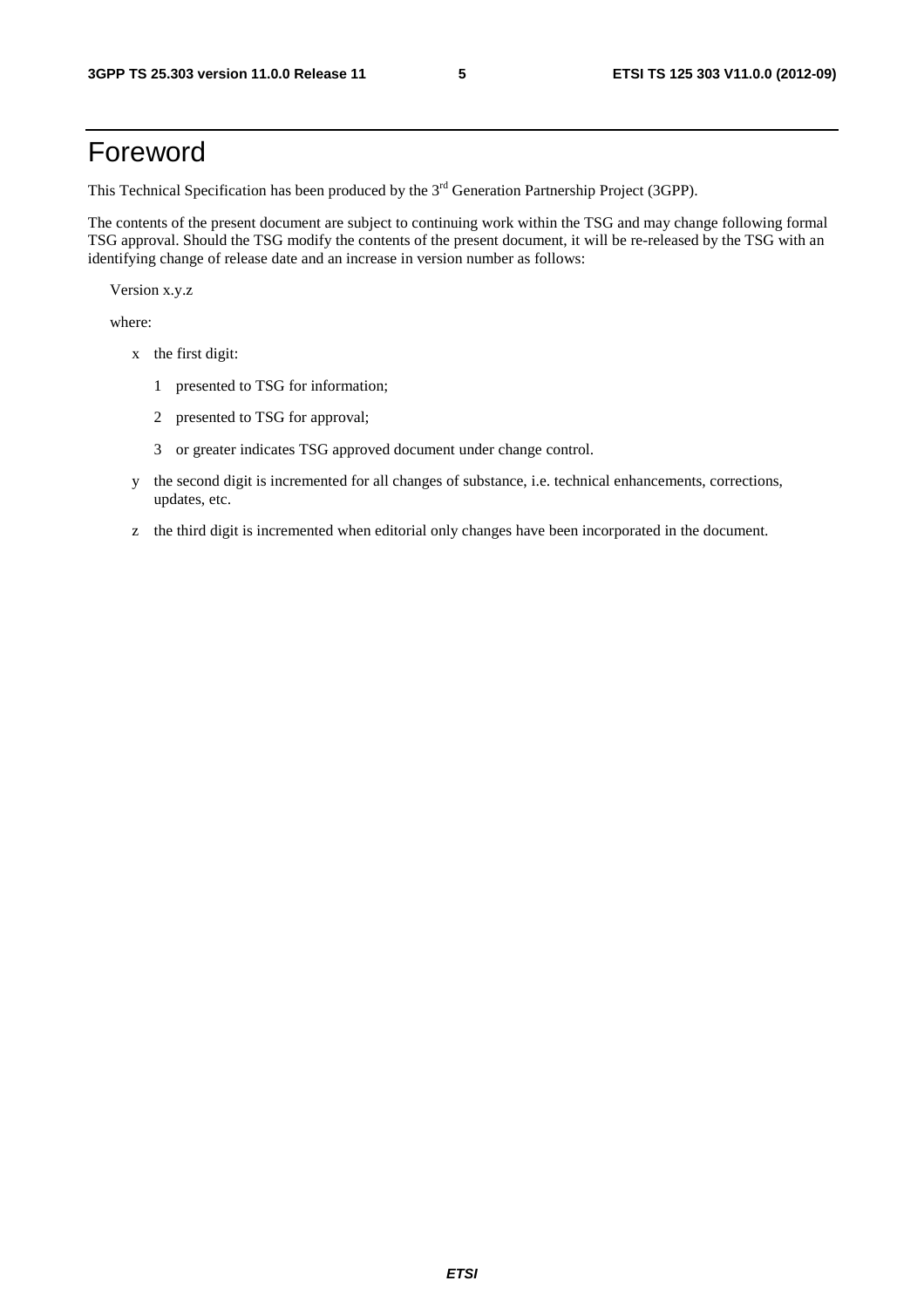## 1 Scope

The present document describes all procedures that assign, reconfigure and release radio resources. Included are e.g. procedures for transitions between different states and substates, handovers and measurement reports. The emphasis is on showing the combined usage of both peer-to-peer messages and interlayer primitives to illustrate the functional split between the layers, as well as the combination of elementary procedures for selected examples. The peer-to-peer elementary procedure descriptions and interlayer dependencies are described in the related protocol descriptions /1, 2, 3/ and they are thus not within the scope of the present document.

The interlayer procedures and interlayer dependencies in the present document are informative.

## 2 References

The following documents contain provisions which, through reference in this text, constitute provisions of the present document.

- References are either specific (identified by date of publication, edition number, version number, etc.) or non-specific.
- For a specific reference, subsequent revisions do not apply.
- For a non-specific reference, the latest version applies. In the case of a reference to a 3GPP document (including a GSM document), a non-specific reference implicitly refers to the latest version of that document *in the same Release as the present document*.
- [1] 3GPP TS 25.321: "Medium Access Control (MAC) protocol specification".
- [2] 3GPP TS 25.322: "Radio Link Control (RLC) protocol specification".
- [3] 3GPP TS 25.331: "Radio Resource Control (RRC) protocol specification".
- [4] 3GPP TS 25.304: "UE Procedures in Idle Mode and Procedures for Cell Reselection in Connected Mode".
- [5] 3GPP TS 25.301: "Radio Interface Protocol Architecture".
- [6] 3GPP TS 23.060: "General Packet Radio Service (GPRS); Service description; Stage 2".
- [7] 3GPP TS 25.323: "Packet Data Convergence Protocol (PDCP) specification".
- [8] 3GPP TR 21.905: "Vocabulary for 3GPP Specifications".

## 3 Definitions and abbreviations

## 3.1 Definitions

For the purposes of the present document, the terms and definitions given in [8] apply.

## 3.2 Abbreviations

For the purposes of the present document, the following abbreviations apply:

| ASC.        | Access Service Class             |
|-------------|----------------------------------|
| DC-SAP      | Dedicated Control SAP            |
| DCH         | Dedicated transport CHannels     |
| <b>RNTI</b> | Radio Network Temporary Identity |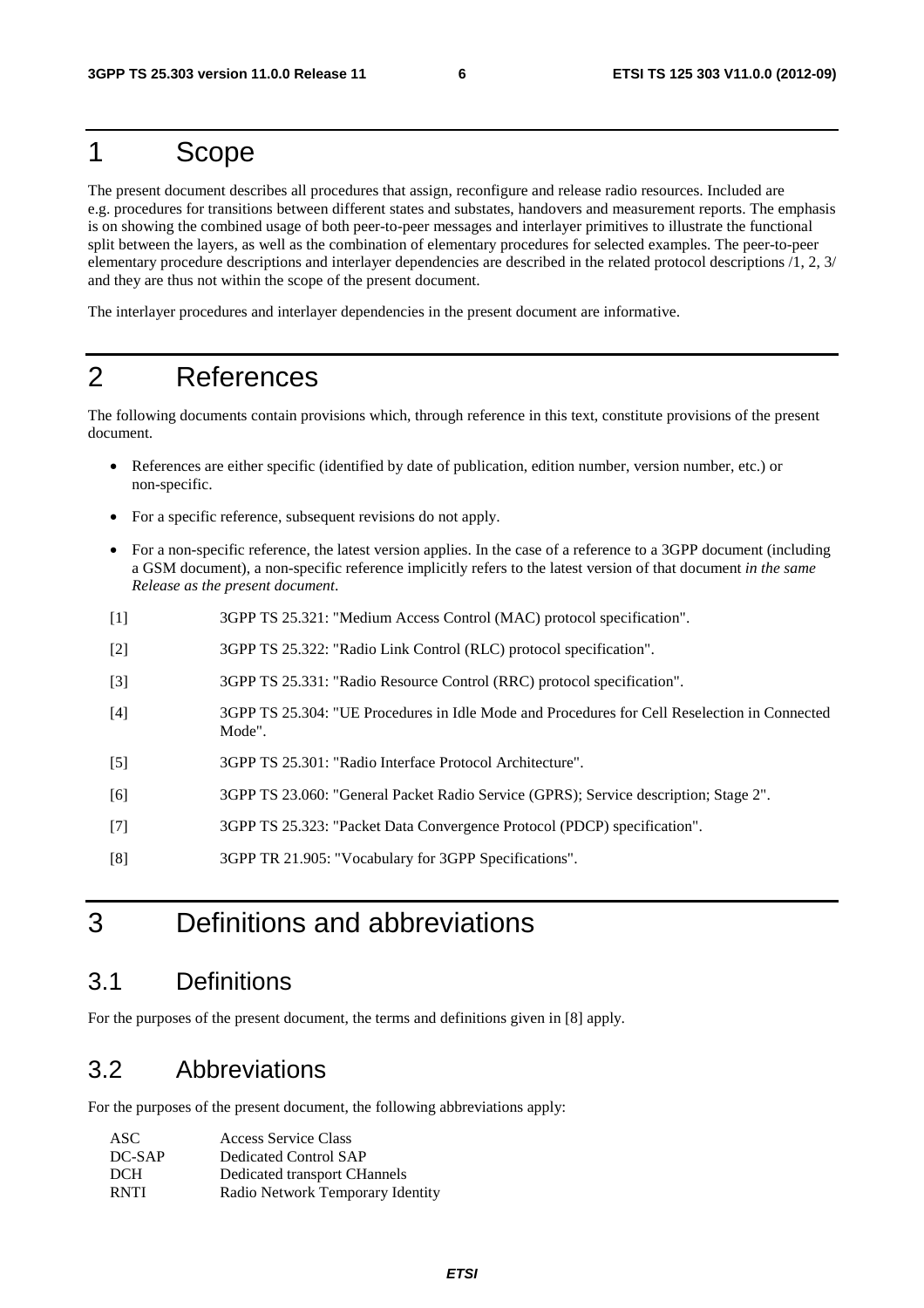## 4 General Description of Connected Mode

The connected mode is entered when the RRC connection is established. The UE is assigned a Radio Network Temporary Identity (RNTI) to be used as UE identity on common transport channels. Two types of RNTI exist. The Serving RNC allocates an s-RNTI for all UEs having an RRC connection. The combination of s-RNTI and an RNC-ID is unique within a PLMN. c-RNTI is allocated by each Controlling RNC through which UE is able to communicate on DCCH. c-RNTI is always allocated by UTRAN when a new UE context is created to an RNC, but the UE needs its c-RNTI only for communicating on common transport channels.

The UE leaves the connected mode and returns to idle mode when the RRC connection is released or at RRC connection failure.

Within connected mode the level of UE connection to UTRAN is determined by the quality of service requirements of the active radio bearers and the characteristics of the traffic on those bearers.

The UE-UTRAN interface is designed to support a large number of UEs using packet data services by providing flexible means to utilize statistical multiplexing. Due to limitations, such as air interface capacity, UE power consumption and network h/w availability, the dedicated resources cannot be allocated to all of the packet service users at all times.

Variable rate transmission provides the means that for services of variable rate the data rate is adapted according to the maximum allowable output power.

The UE state in the connected mode defines the level of activity associated to the UE. The key parameters of each state are the required activity and resources within the state and the required signalling prior to the data transmission. The state of the UE shall at least be dependent on the application requirement and the period of inactivity.

The different levels of UE connection to UTRAN are listed below:

- No signalling connection exists The UE is in idle mode and has no relation to UTRAN, only to CN. For data transfer, a signalling connection has to be established.
- Signalling connection exists When at least one signalling connection exists, the UE is in connected mode and there is normally an RRC connection between UE and UTRAN. The UE position can be known on different levels:
	- UTRAN Registration Area (URA) level The UE position is known on URA level. The URA is a set of cells
	- Cell level The UE position is known on cell level. Different transport channel types can be used for data transfer:
	- Common transport channels (RACH / FACH, DSCH)
	- Dedicated transport CHannels (DCH)

Assuming that there exists an RRC connection, there are two basic families of RRC connection mobility procedures, URA updating and handover. Different families of RRC connection mobility procedures are used in different levels of UE connection (cell level and URA level):

- URA updating is a family of procedures that updates the UTRAN registration area of a UE when an RRC connection exists and the position of the UE is known on URA level in the UTRAN;
- handover is a family of procedures that adds or removes one or several radio links between one UE and UTRAN when an RRC connection exists and the position of the UE is known on cell level in the UTRAN.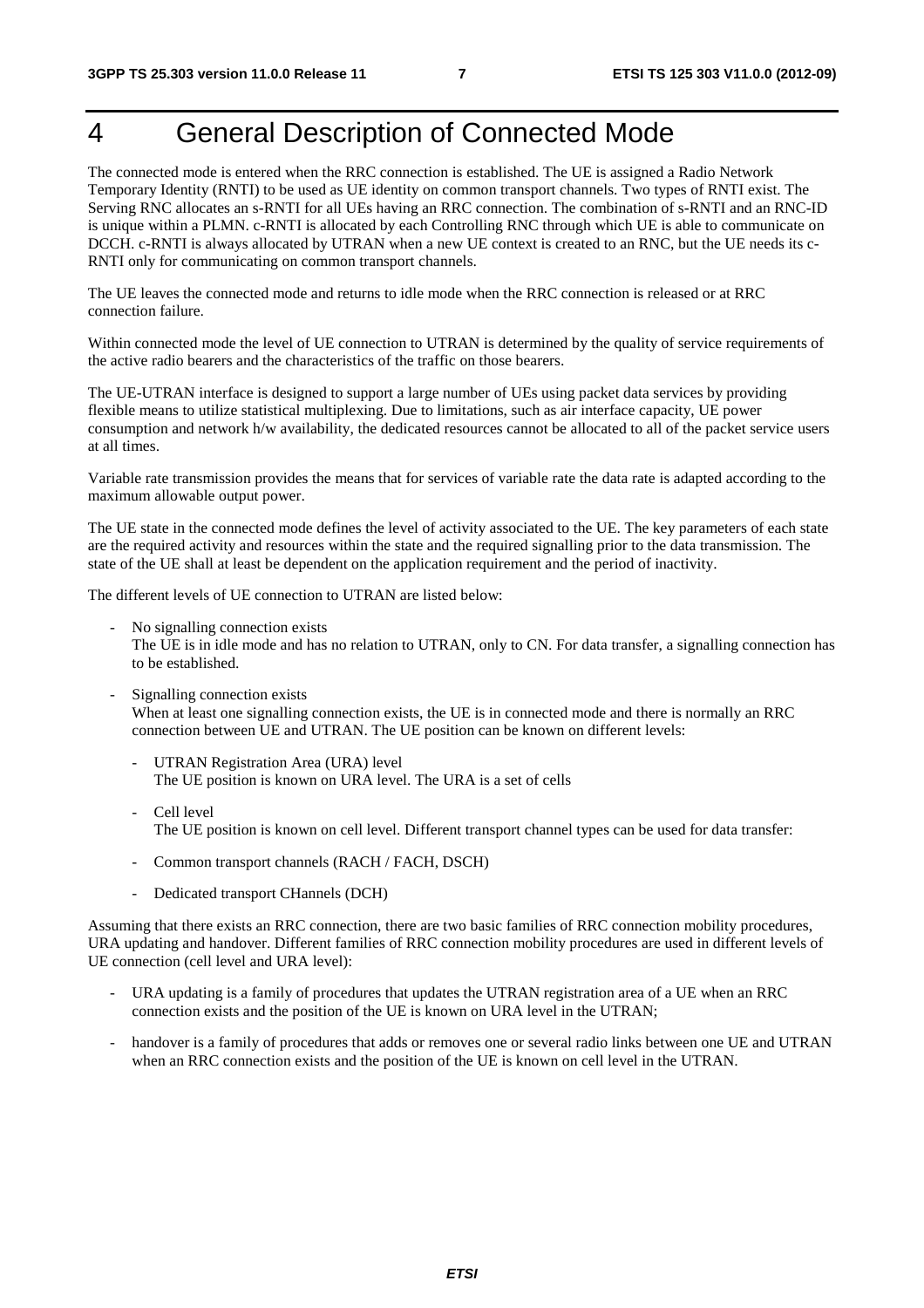## 5 Radio Bearer Control - Overview of Procedures

## 5.1 Configurable parameters

The following layer 1, MAC and RLC parameters should be configurable by RRC. The list is not complete.

- Radio bearer parameters, e.g.:
	- RLC parameters per RLC link (radio bearer), which may include e.g. PDU size and timeout values. Used by RLC.
	- Multiplexing priority per DCCH/DTCH. Used by MAC in case of MAC multiplexing of logical channels.
- Transport channel parameters, e.g.:
	- Scheduling priority per transport channel. Used by MAC in case of layer 1multiplexing of transport channels.
	- Transport format set (TFS) per transport channel. Used by MAC and L1.
	- Transport format combination set (TFCS) per UE. Used by MAC and L1.
	- Allowed subset of TFCS per UE. Used by MAC.
- Physical channel parameters, which may include e.g. carrier frequency and codes. Used by L1.

## 5.2 Typical configuration cases

Table 1 gives a proposal which main combination cases of parameter configuration that shall be supported, in terms of which parameters that shall be able to configure simultaneously (by one procedure). Note that the "Transport channel type switching" is not a parameter as such, it only indicates that switching of transport channel type may take place for that combination case.

| <b>Parameter</b>                   |                                          | Layer      | A | в | С | D | Е | F |
|------------------------------------|------------------------------------------|------------|---|---|---|---|---|---|
| Radio bearer<br>parameters         | <b>RLC</b> parameters                    | <b>RLC</b> | X |   |   |   |   |   |
|                                    | Logical channel<br>multiplexing priority | <b>MAC</b> | X |   |   |   |   |   |
| Transport<br>channel<br>parameters | Transport channel<br>scheduling priority | <b>MAC</b> | X |   |   |   |   |   |
|                                    | <b>TFS</b>                               | $L1+MAC$   | X | x |   |   |   |   |
|                                    | <b>TFCS</b>                              | $L1+MAC$   | x | x |   |   |   |   |
|                                    | Subset of TFCS                           | <b>MAC</b> |   |   |   |   | X | X |
|                                    | Transport channel<br>type switching      | <b>MAC</b> | X | x | X |   |   |   |
| Physical channel parameters        |                                          | l 1        | Χ | Χ |   | x |   |   |

#### **Table 1: Typical configuration cases. An "X" indicates that the parameter can (but need not) be configured**

Case A is typically when a radio bearer is established or released, or when the QoS of an existing radio bearer need to be changed.

Case B is when the traffic volume of a radio bearer has changed so the TFS used on the DCH need to be changed, which may in turn affect any assigned set of physical channels. Another example is to make the UE use a new transport channel and at the same time supplying the TFS for that channel.

Case C is when the traffic volume of one radio bearer has changed so that the used transport channel type is changed, e.g. from CELL\_FACH to CELL\_DCH. This case includes the assignment or release of a set of physical channels.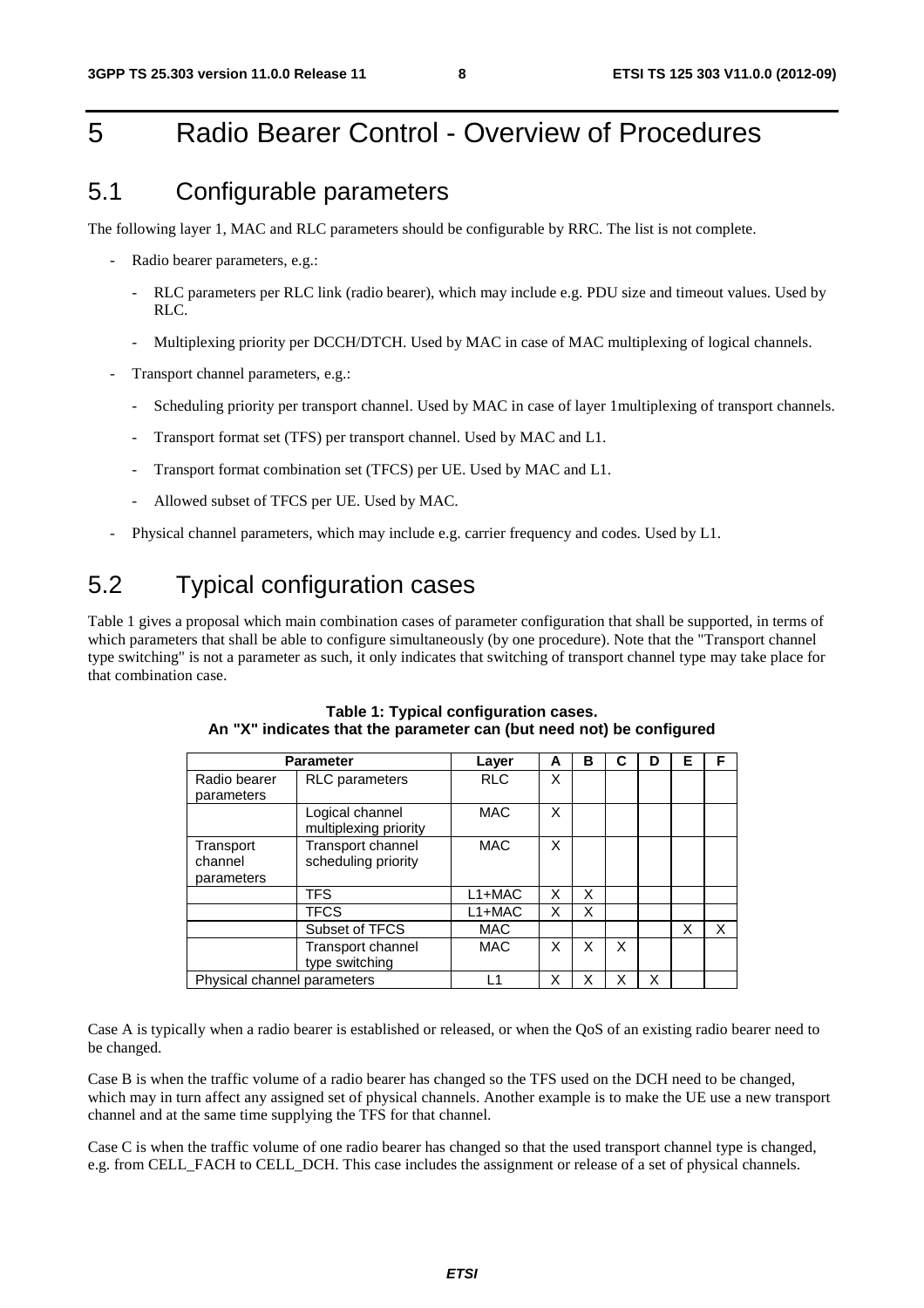Case D is e.g. the change of used DL channelisation code, when a DCH is currently used. No transport channel type switching takes place.

Case E is a temporary restriction and/or a release of restriction for usage of the TFCS by the UE (total uplink rate).

Case F is used to dynamically control the allocation of resources on uplink DCHs in the CRNC, using broadcast information such as transmission probability and maximum bit rate.

## 5.3 RRC Elementary Procedures

### 5.3.1 Category 1: Radio Bearer Configuration

The first category of procedures includes Case A and are characterized by:

- are executed upon request by higher layers and the parameter configuration is based on QoS;
- affects L1, MAC and RLC.

There are three RRC procedures included in this category:

- **Radio Bearer Establishment:** this procedure establishes a new radio bearer. The establishment includes, based on QoS, assignment of RLC parameters, multiplexing priority for the DTCH, scheduling priority for DCH, TFS for DCH and update of TFCS. It may also include assignment of a physical channel(s) and change of the used transport channel types / RRC state.
- **Radio Bearer Release:** this procedure releases a radio bearer. The RLC entity for the radio bearer is released. The procedure may also release a DCH, which affects the TFCS. It may include release of physical channel(s) and change of the used transport channel types / RRC state.
- **Radio Bearer Reconfiguration:** this procedure reconfigures parameters for a radio bearer (e.g. the signalling link) to reflect a change in QoS. It may include change of RLC parameters, change of multiplexing priority for DTCH/DCCH, change of DCH scheduling priority, change of TFS for DCH, change of TFCS, assignment or release of physical channel(s) and change of used transport channel types.

### 5.3.2 Category 2: Transport Channel Configuration

The second category of procedures includes Case B and are characterized by:

- configuration of TFS for a transport channel and reconfiguration of TFCS is done, but sometimes also physical channel parameters;
- affects L1 and MAC:
- switching of used transport channel(s) may take place.

There is one RRC procedure included in this category:

- **Transport Channel Reconfiguration:** this procedure reconfigures parameters related to a transport channel such as the TFS. The procedure also assigns a TFCS and may change physical channel parameters to reflect a reconfiguration of a transport channel in use.
- NOTE: It is expected that the configuration of TFS/TFCS needs to be done more seldom than the assignment of physical channel. A "pre-configuration" of TFS/TFCS of a transport channel not in use can be done by this procedure, to be used after transport channel type switching when the physical channel is assigned.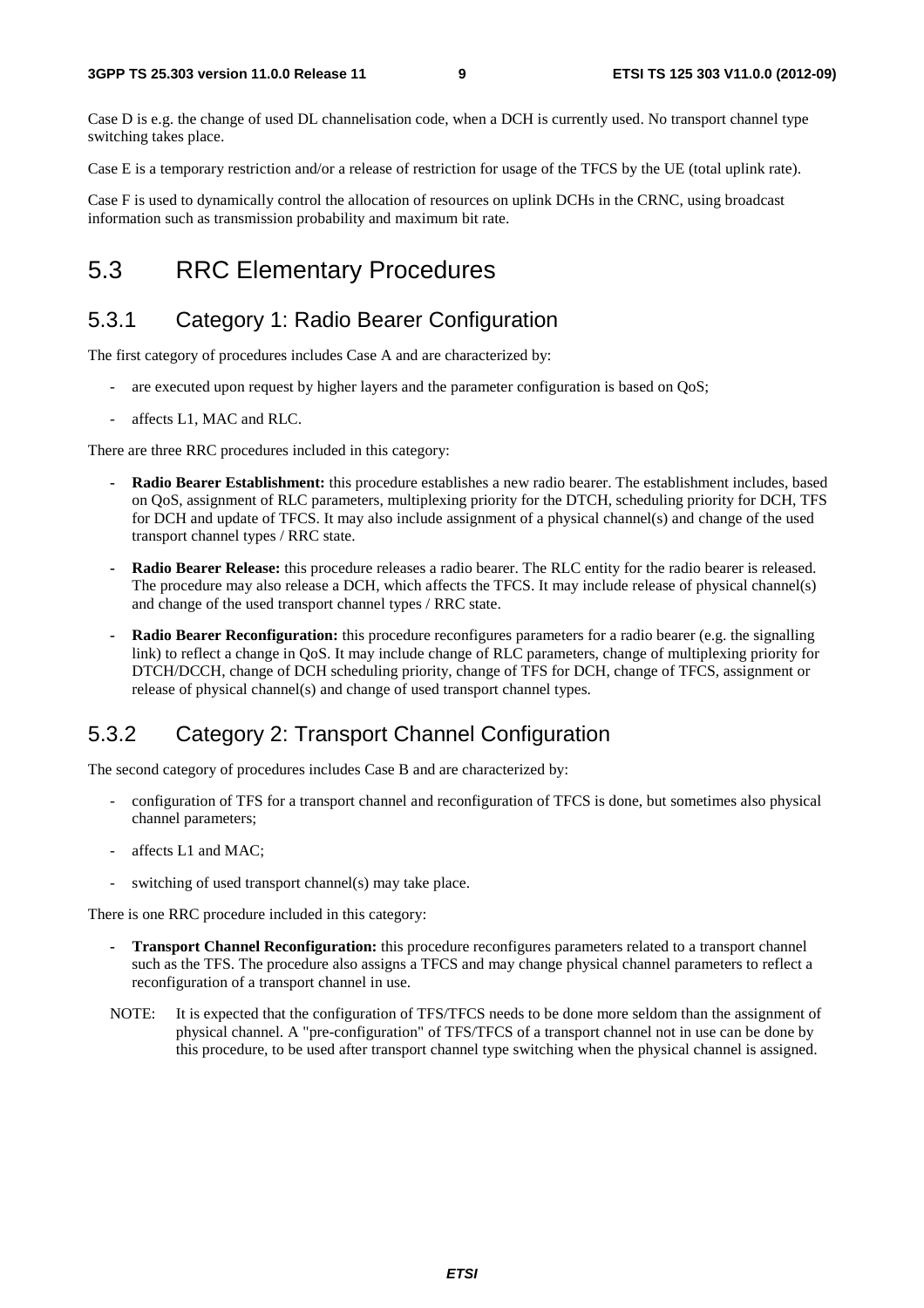### 5.3.3 Category 3: Physical Channel Configuration

The third category of procedures includes the cases C and D and are characterized by:

- may assign or release a physical channel for the UE (which may result in transport channel type switching);
- may make a combined release and assignment (replacement) of a physical channel in use (which does not result in transport channel type switching / change of RRC state);
- affects mainly L1, and only the transport channel type switching part of MAC:
- the transport format sets (TFS and TFCS) are not assigned by this type of procedure. However, the UE can be directed to a transport channel, which TFS is already assigned to the UE.

There is one RRC procedure included in this category:

- **Physical Channel Reconfiguration:** this procedure may assign, replace or release a set of physical channels used by an UE. As a result of this, it may also change the used transport channel type (RRC state). For example, when the first physical channel is assigned the UE enters the DCH/DCH state. When the last physical channel is released the UE leaves the CELL\_DCH state and enters a state (and transport channel type) indicated by the network. A special case of using this procedure is to change the DL channelisation code of a dedicated physical channel.
- NOTE: The procedure does not change the active set, in the downlink the same number of physical channels are added or replaced for each radio link.

### 5.3.4 Category 4: Transport Format Combination Restriction

The fourth category of procedures includes Case E and are characterized by:

- does only control MAC by means of the transport format combinations that may be used within the set without affecting L1.

There is one RRC procedure included in this category:

**- Transport format combination control:** the network uses this procedure towards an UE, to control the used transport format combinations in the uplink within the transport format combination set.

### 5.3.5 Category 5: Uplink Dedicated Channel Control in CRNC

The fifth category of procedures includes Case F and are characterized by:

- does control UE MAC by means of broadcasting transmission probability and maximum total bit rate that shall be used for uplink DCHs, which are under control by this procedure.

There is one RRC procedure included in this category:

**- Dynamic Resource Allocation Control of Uplink DCHs:** the network uses this procedure towards all UEs, to control the probability of transmission and the maximum total bit rate used by uplink DCHs, which are under control by this procedure.

## 6 Examples of procedures

These sequences are examples and do not provide a comprehensive set of all different scenarios.

In cases where the logical and / or transport channel for a given message is known, it can be shown in front of the message name (*Logical\_Ch: Transport\_Ch: Message).* For example: DCCH:RACH:Acknowledged Data indicates a data message on DCCH mapped onto RACH. Either logical or transport channel can be omitted, if it is unspecified for the message.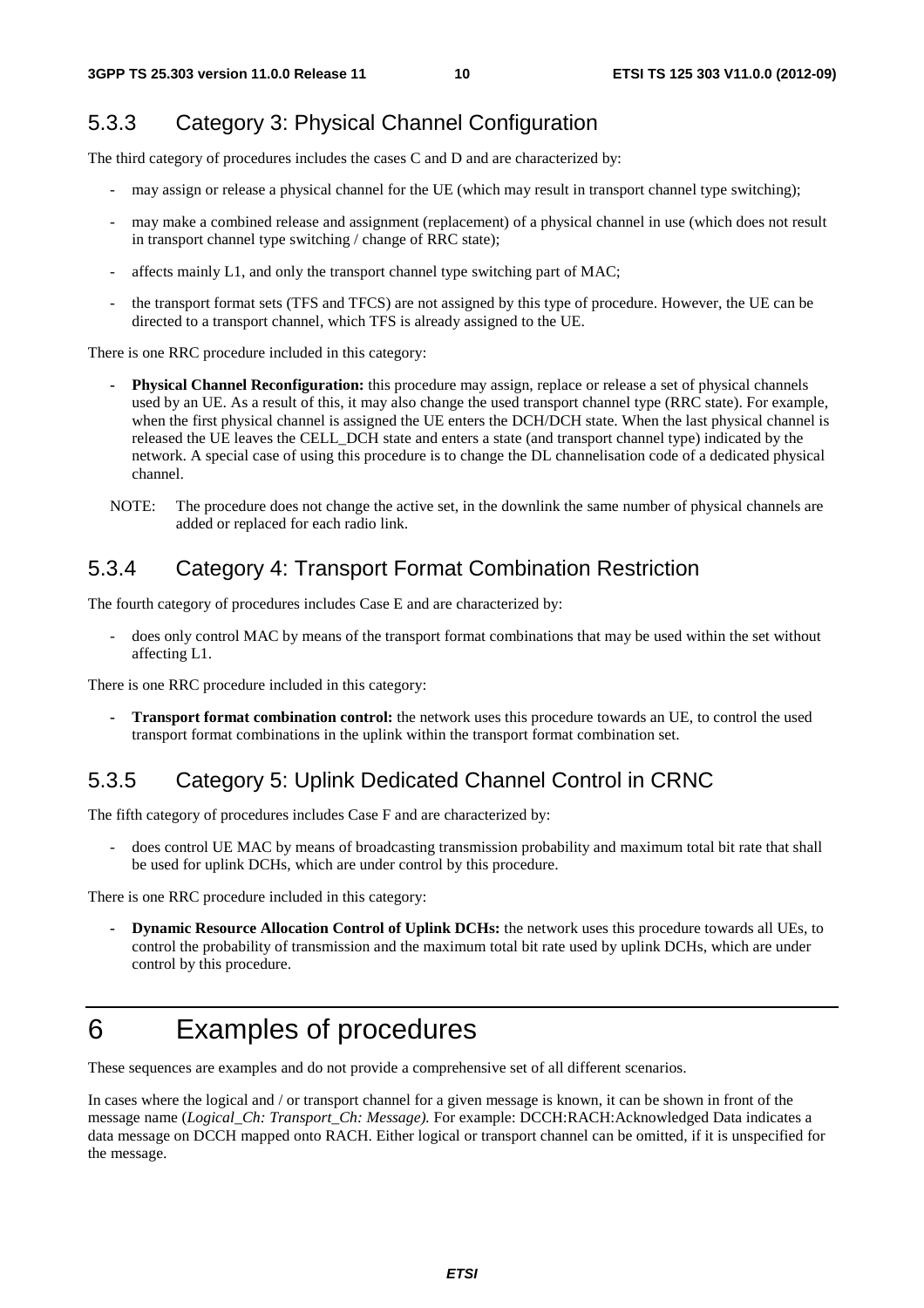## 6.1 RRC Connection Establishment and Release Procedures

### 6.1.1 RRC connection establishment

RRC connection establishment (see [5]) is shown in figure 1 (protocol termination for common channels is shown according to former case A, case C can be found for comparison in annex A). The RRC layer in the UE leaves the idle mode and initiates an RRC connection establishment by sending an RRC Connection Request message using transparent mode on CCCH logical channel, and it is transmitted by MAC on the RACH transport channel.

On the network side, upon the reception of RRC Connection Request, the RRC layer performs admission control, assigns an s-RNTI for the RRC connection and selects radio resource parameters (such as transport channel type, transport format sets etc). If a DCH is to be established, CPHY-RL-Setup and CPHY-TrCH-Config request primitives (transmitted as one RADIO LINK SETUP PDU) are sent to all Node Bs that would be involved in the channel establishment. The physical layer operation is started and confirmation primitives are returned from each Node B. RRC configures parameters on layer 2 to establish the DCCH logical channel locally. The selected parameters including the RNTI, are transmitted to the UE in an RRC Connection Setup message using unacknowledged mode on the CCCH logical channel.

Upon reception of the RRC Connection Setup message, the RRC layer in the UE configures the L1 and L2 using these parameters to locally establish the DCCH logical channel. In case of DCH, layer 1 indicates to RRC when it has reached synchronisation.

The RLC signalling link is locally established on both sides. The establishment can be mapped on either RACH / FACH or DCH by MAC. When the UE has established the RLC signalling link, it transmits an RRC Connection Setup Complete message to the network using acknowledged mode on the DCCH.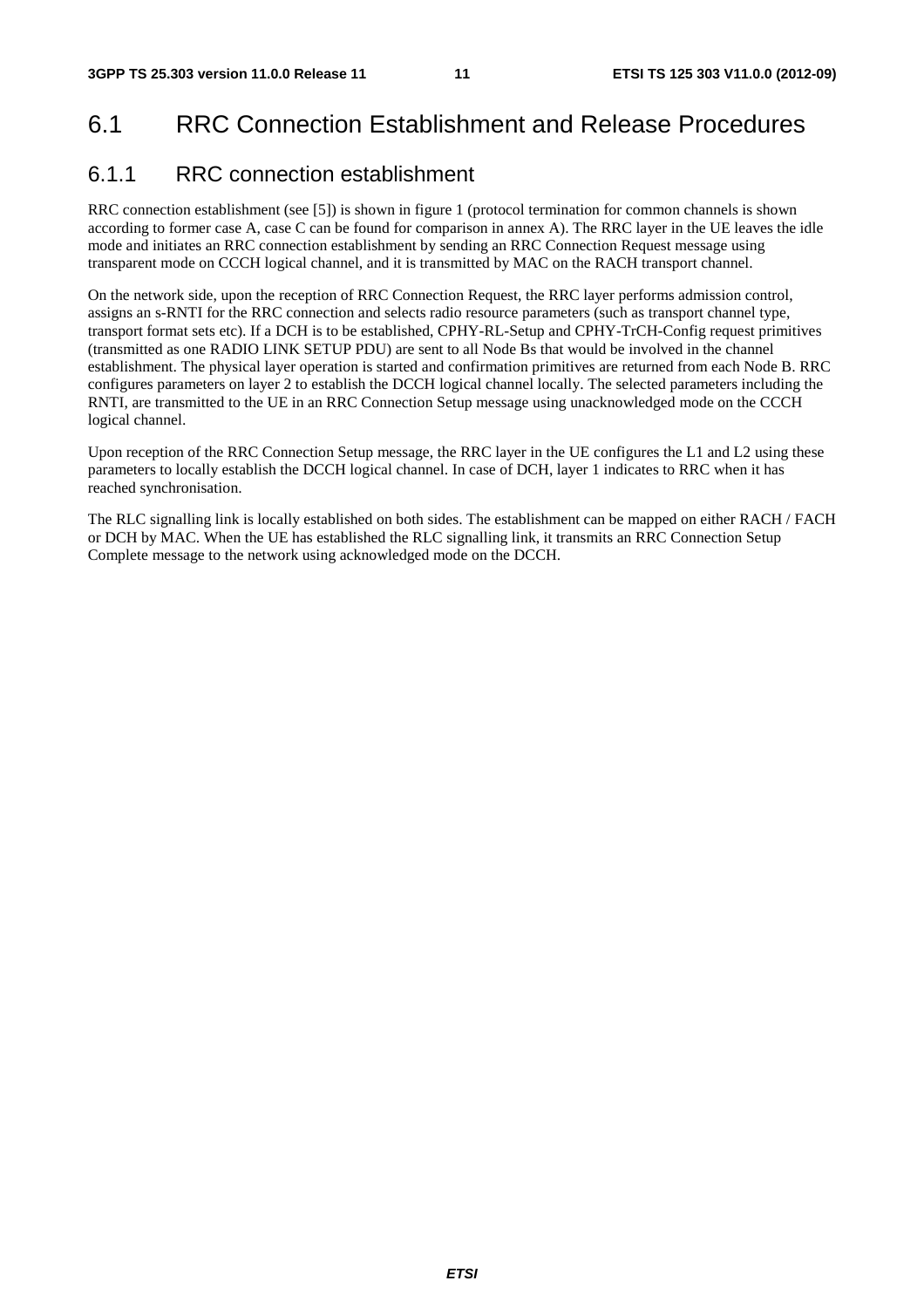

**Figure 1: RRC connection establishment (with common channel termination case A)** 

*ETSI*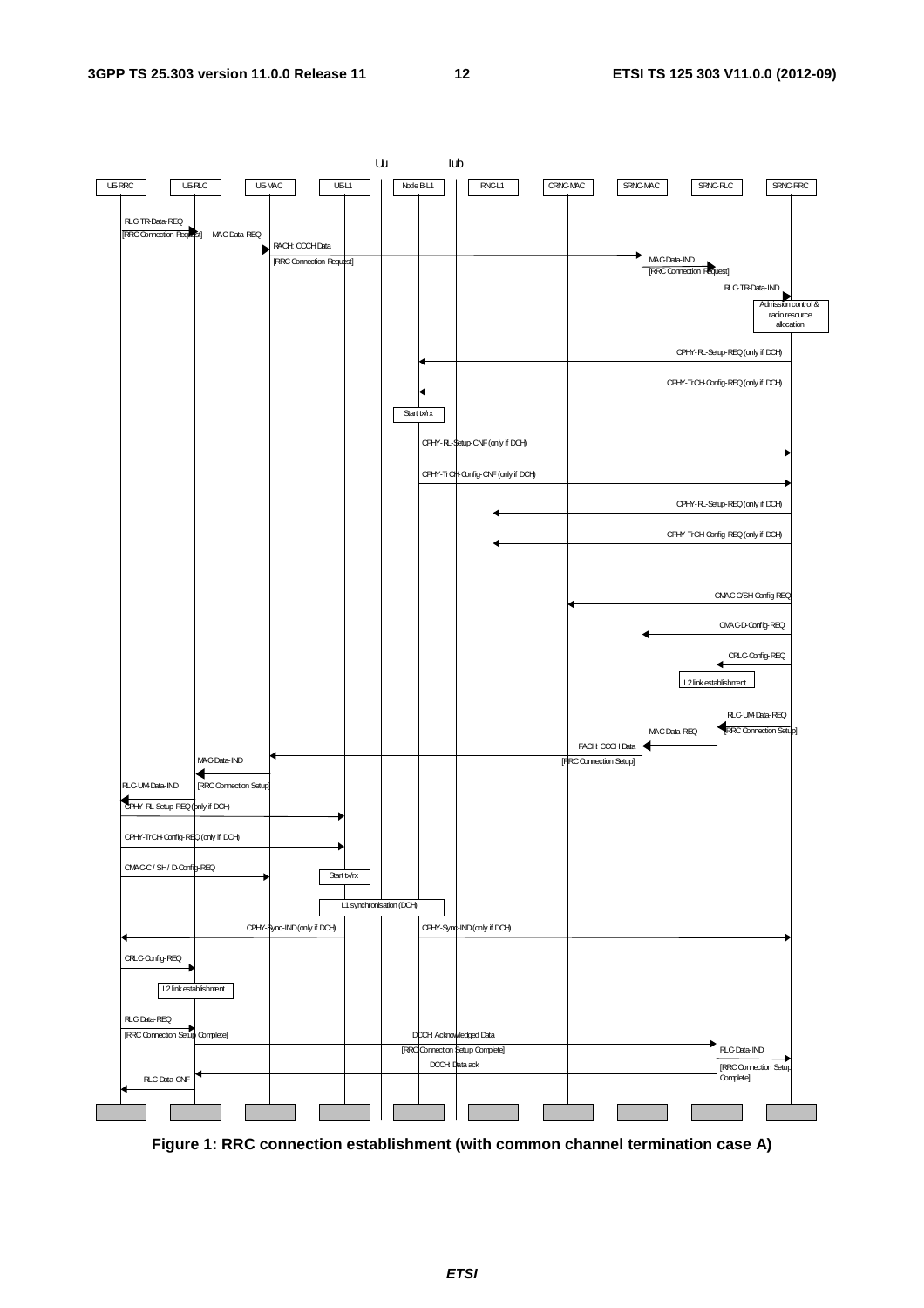### 6.1.2 UE Initiated Signalling Connection Establishment

NOTE 1: In case additional UE capability information is needed at RRC Connection Establishment, it is transmitted in the RRC Connection Setup Complete message.

The sequence in figure 2 shows the establishment of the first Signalling Connection for the UE, initiated by the UE.

RRC Signalling Connection Establishment is requested by the non access stratum in the UE with a primitive over the Dedicated Control (DC) SAP. The primitive contains an initial message to be transferred transparently by RRC to the non-access stratum entity on the network side.

NOTE 2: The initial NAS message could for a GSM based Core Network be e.g. CM Service Request, Location Update Request etc.

If no RRC connection exists, the RRC layer makes an RRC connection establishment, which includes the transmission of UE capability information. When the RRC connection establishment is completed, the signalling connection establishment can be resumed.

The initial message from NAS is transferred in the RRC message "Initial Direct Transfer" using acknowledged mode on the DCCH, to the network, where it is passed on with an RRC Signalling Connection Establish IND primitive over the DC-SAP.

When the UE-RRC has requested UE-RLC to transmit the INITIAL DIRECT TRANSFER message, the Signalling Connection Establishment is confirmed by the UE-RRC.



**Figure 2: UE initiated Signalling Connection Establishment** 

#### 6.1.3 Normal RRC Connection Release

A normal RRC Connection Release procedure is initiated on the network side by an RRC Signalling Connection Release request for the last Signalling Connection of a UE. The procedure is slightly different depending on whether the UE has dedicated physical channel(s) allocated.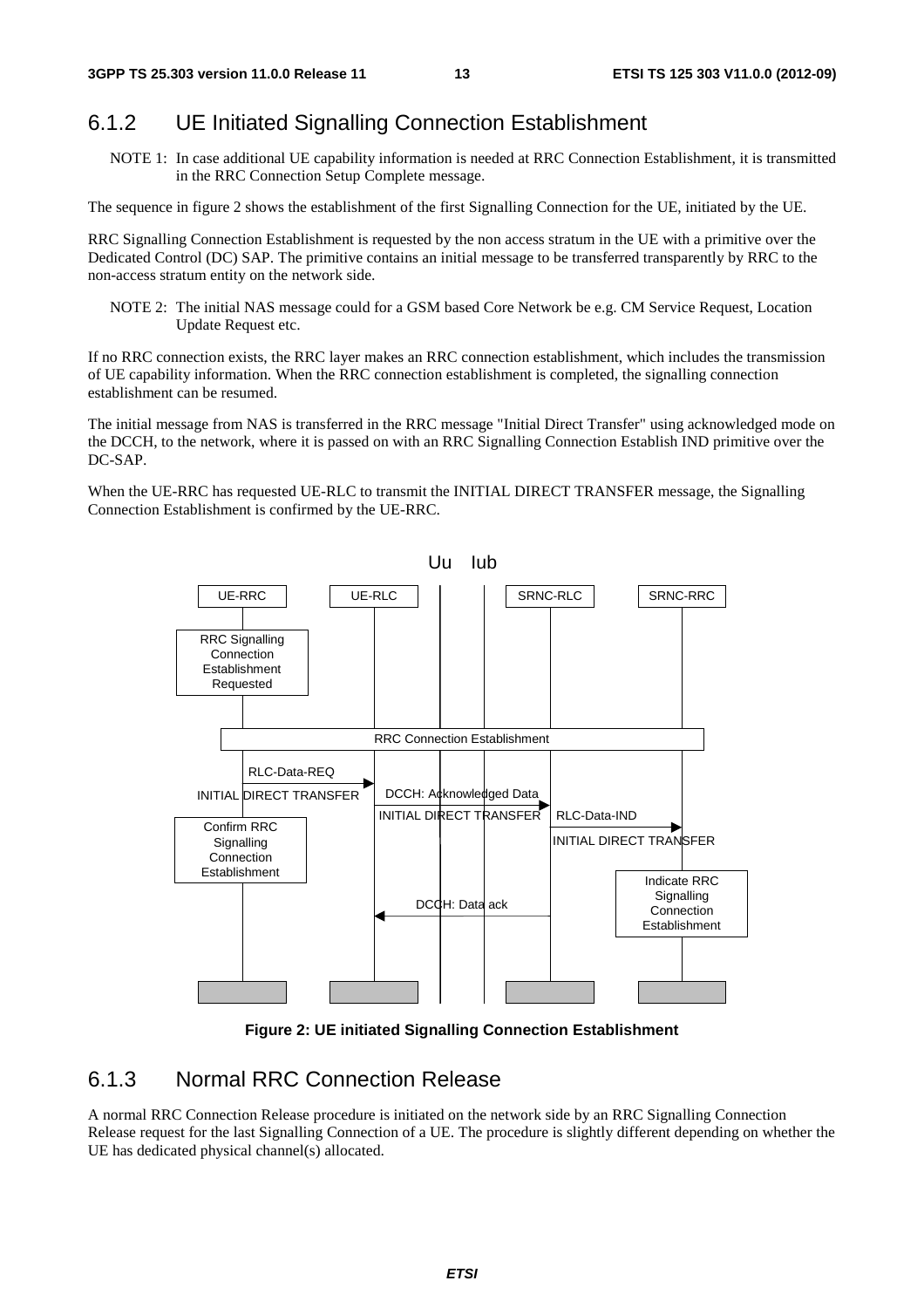### 6.1.3.1 RRC Connection Release from Dedicated Physical Channel



Figure 3: RRC Connection Release from Dedicated Physical Channel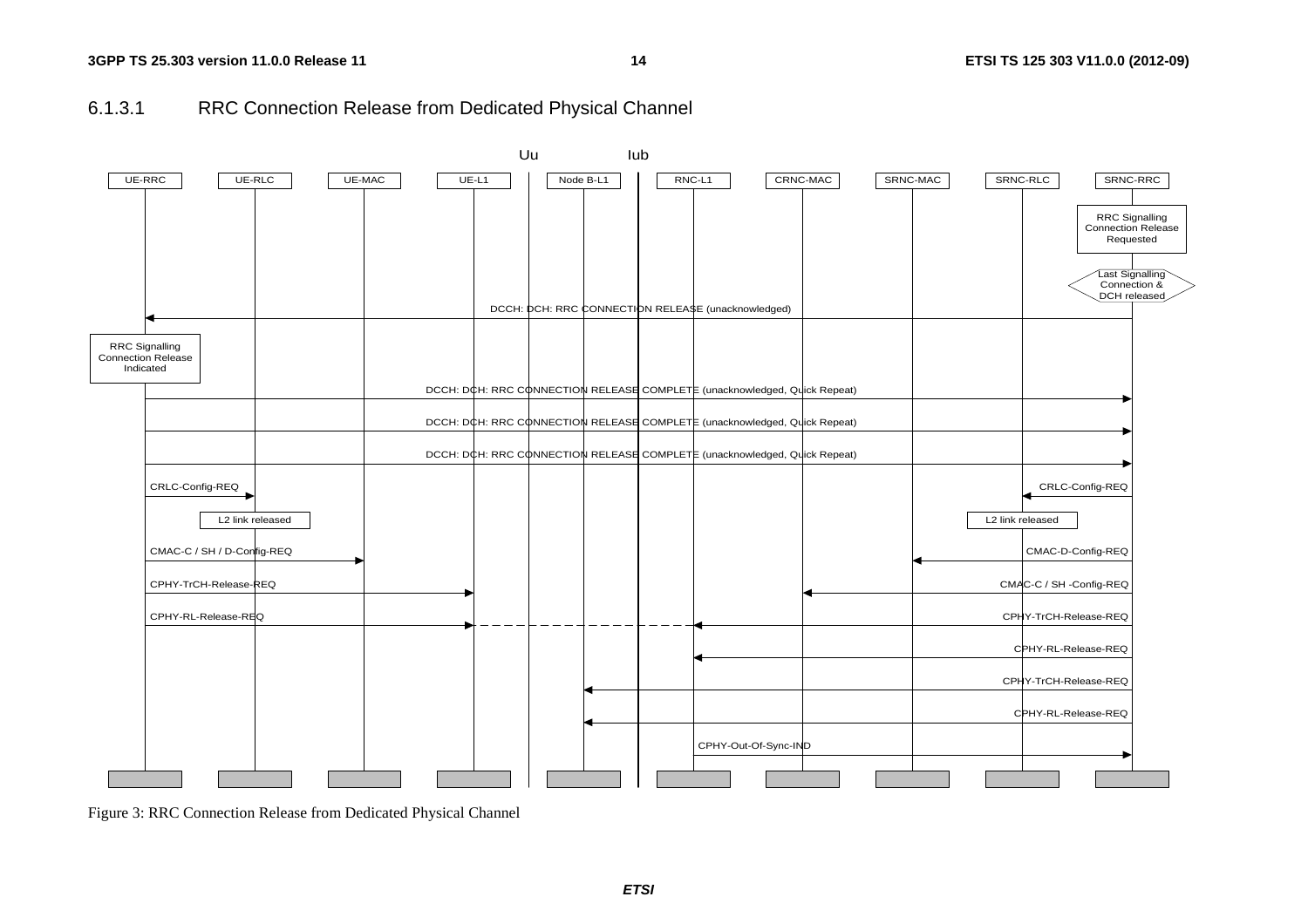The RRC layer entity in the network issues an RRC CONNECTION RELEASE message using unacknowledged mode on the DCCH. Upon reception of this message the UE-RRC sends an RRC Signalling Connection Release Indication primitive to NAS The UE replies with an RRC CONNECTION RELEASE COMPLETE message, which is sent in unacknowledged-mode on the dedicated channel. To improve the reliability of the message, quick repeat on RRC-level can be used. The UE will then proceed to release RLC(s), MAC and the radio link(s) after which the UE RRC enters Idle Mode.

The primary method to detect the release of the signalling link in the NW is the RRC CONNECTION RELEASE COMPLETE-message from the UE. Should the message be lost despite the use of quick repeat, the release of the signalling link is detected by the out-of-sync primitive from either Node-B L1 or RNC-L1 to RNC RRC. After receiving this primitive, the RNC-RRC layer releases L2 and L1 resources on the network side and enters the idle mode.

#### 6.1.3.2 RRC Connection Release without Dedicated Physical Channel

The RRC layer entity in the network issues an RRC CONNECTION RELEASE message using unacknowledged or acknowledged mode on the DCCH. Upon reception of this message the UE-RRC sends an RRC Signalling Connection Release Indication primitive to NAS and an RRC CONNECTION RELEASE COMPLETE message to UTRAN using acknowledged mode on the DCCH.

After receiving the RRC CONNECTION RELEASE COMPLETE message the network RRC layer releases L2 resources, sends an RRC Signalling Connection Release confirmation to DC-SAP and goes to Idle Mode (more precisely: only the RRC entity dedicated to this UE goes to Idle Mode).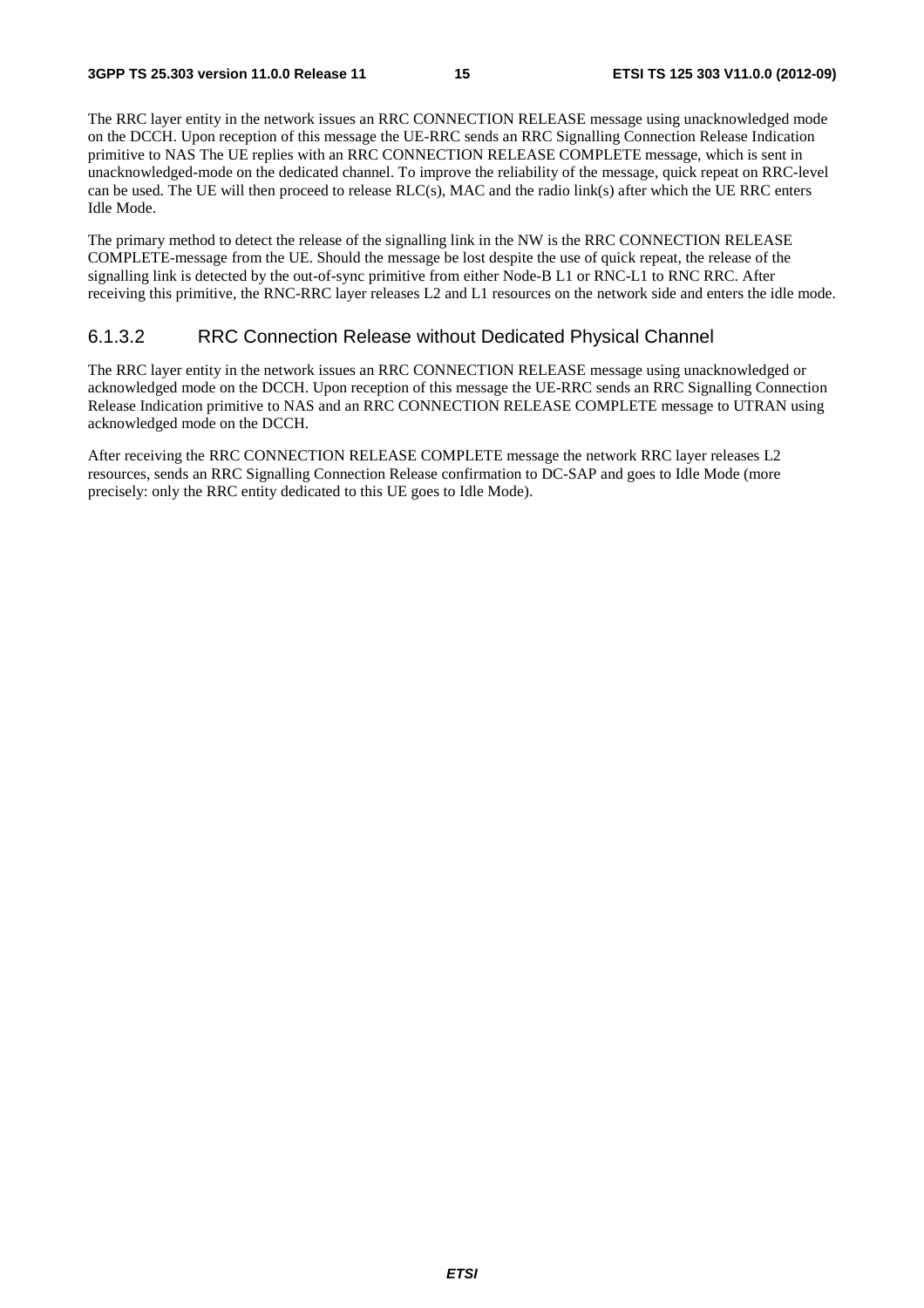**16 ETSI TS 125 303 V11.0.0 (2012-09)**



Figure 4: RRC Connection Release without Dedicated Physical Channel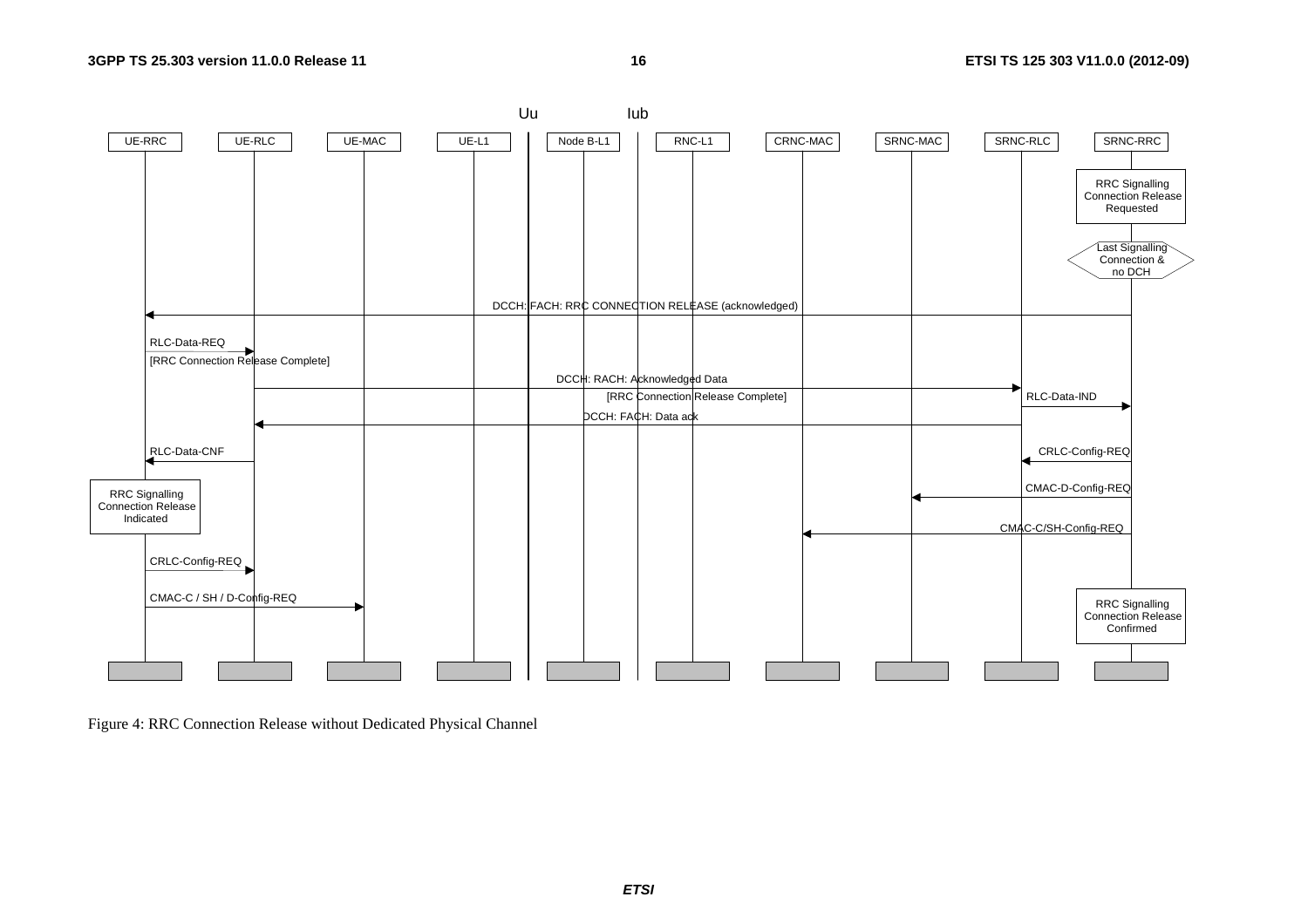## 6.2 Radio Bearer Control Procedures

### 6.2.1 Radio Bearer Configuration

#### 6.2.1.1 Radio Bearer Establishment

The procedures for establishing radio bearers may vary according to the relation between the radio bearer and a dedicated transport channel. Depending on the QoS parameters, there may or may not be a permanently allocated dedicated channel associated with the RB. Circuit-switched bearers, or bearers classified as real-time services typically need a permanent association to a DCH to meet the delay requirements. Packet-switched bearers, or bearers classified as non-real-time services can in many cases be served as best-effort, requesting capacity from an associated DCH based on need.

When establishing an RB together with a DCH, the DCH may be attached to either a newly activated physical channel or it may be accommodated by modifying an existing physical channel. The modification is further broken down into two different options: synchronised and unsynchronised. If the old and new physical channel settings are compatible (TFCI etc.) in the sense that executing the modification in the NW and the UE with arbitrary timing does not introduce transmission errors, the unsynchronised procedure can be applied. If the old and new settings are incompatible, due to e.g. assignment of the same TFCI value to a new set of physical layer configuration, the synchronised procedure must be used.

#### 6.2.1.1.1 Radio Bearer Establishment with Dedicated Physical Channel Activation

The procedure in figure 5 is applied when a new physical channel needs to be created for the radio bearer. A Radio Bearer Establishment is initiated when an RB Establish Request primitive is received from the DC-SAP on the network side of the RRC layer. This primitive contains a bearer reference and QoS parameters. Based on these QoS parameters, L1 and L2 parameters are chosen by the RRC entity on the network side.

The physical layer processing on the network side is started with the CPHY-RL-Setup request primitive issued to all applicable Node Bs. If any of the intended recipients is / are unable to provide the service, it will be indicated in the confirmation primitive(s). After setting up L1 including the start of  $Tx / Rx$  in Node B, the NW-RRC sends a RADIO BEARER SETUP message to its peer entity (acknowledged or unacknowledged transmission optional for the NW). This message contains L1, MAC and RLC parameters. After receiving the message, the UE-RRC configures L1 and MAC.

When L1 synchronisation is indicated, the UE sends a RADIO BEARER SETUP COMPLETE message in acknowledged-mode back to the network. The NW-RRC configures MAC and RLC on the network side.

The UE-RRC creates a new RLC entity associated with the new radio bearer. The applicable method of RLC establishment may depend on RLC transfer mode. The RLC connection can be either implicitly established, or explicit signalling can be applied.

Finally, an RB Establish Indication primitive is sent by UE-RRC and an RB Establish Confirmation primitive is issued by the RNC-RRC.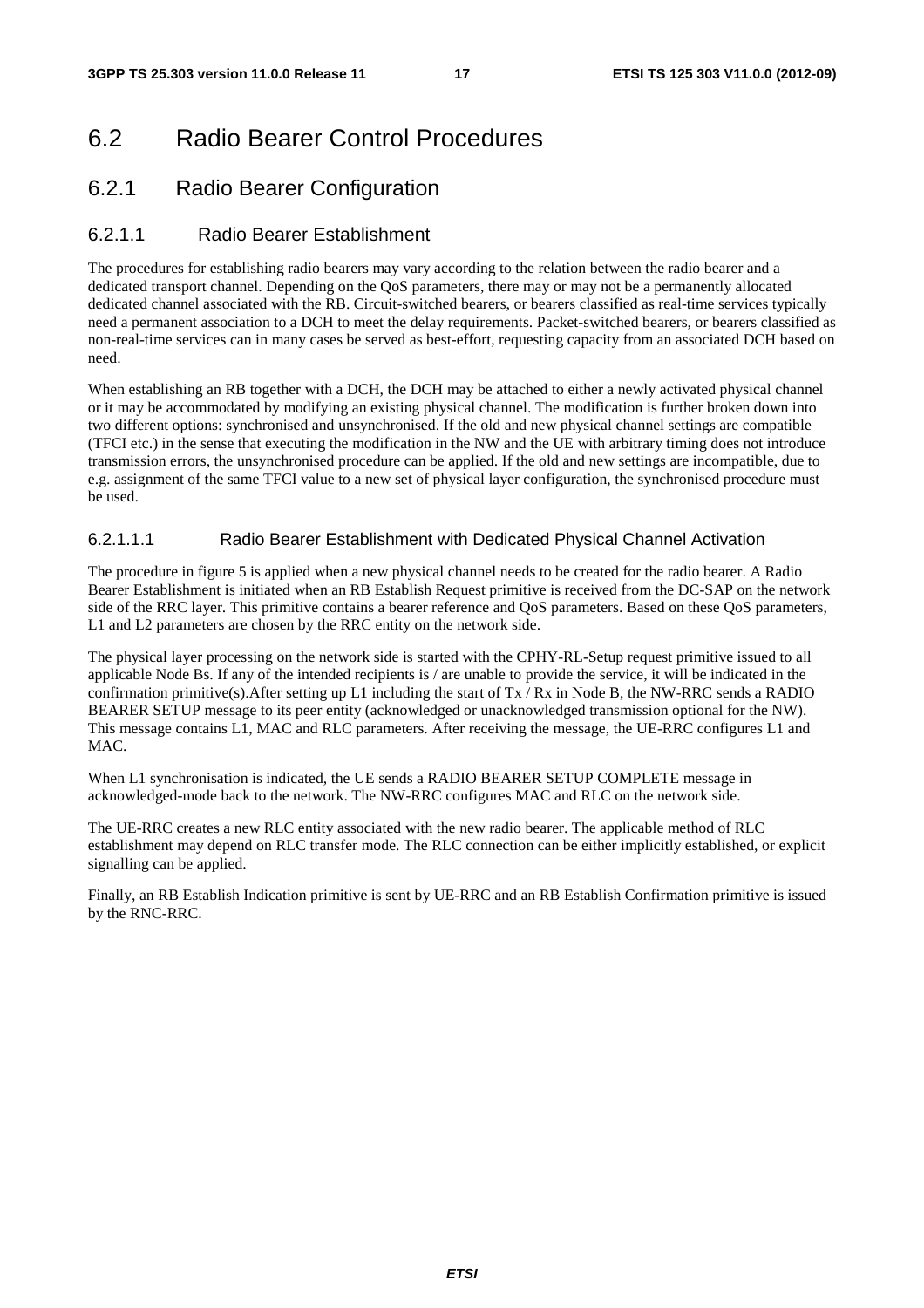

**Figure 5: Radio Bearer Establishment with Dedicated Physical Channel Activation**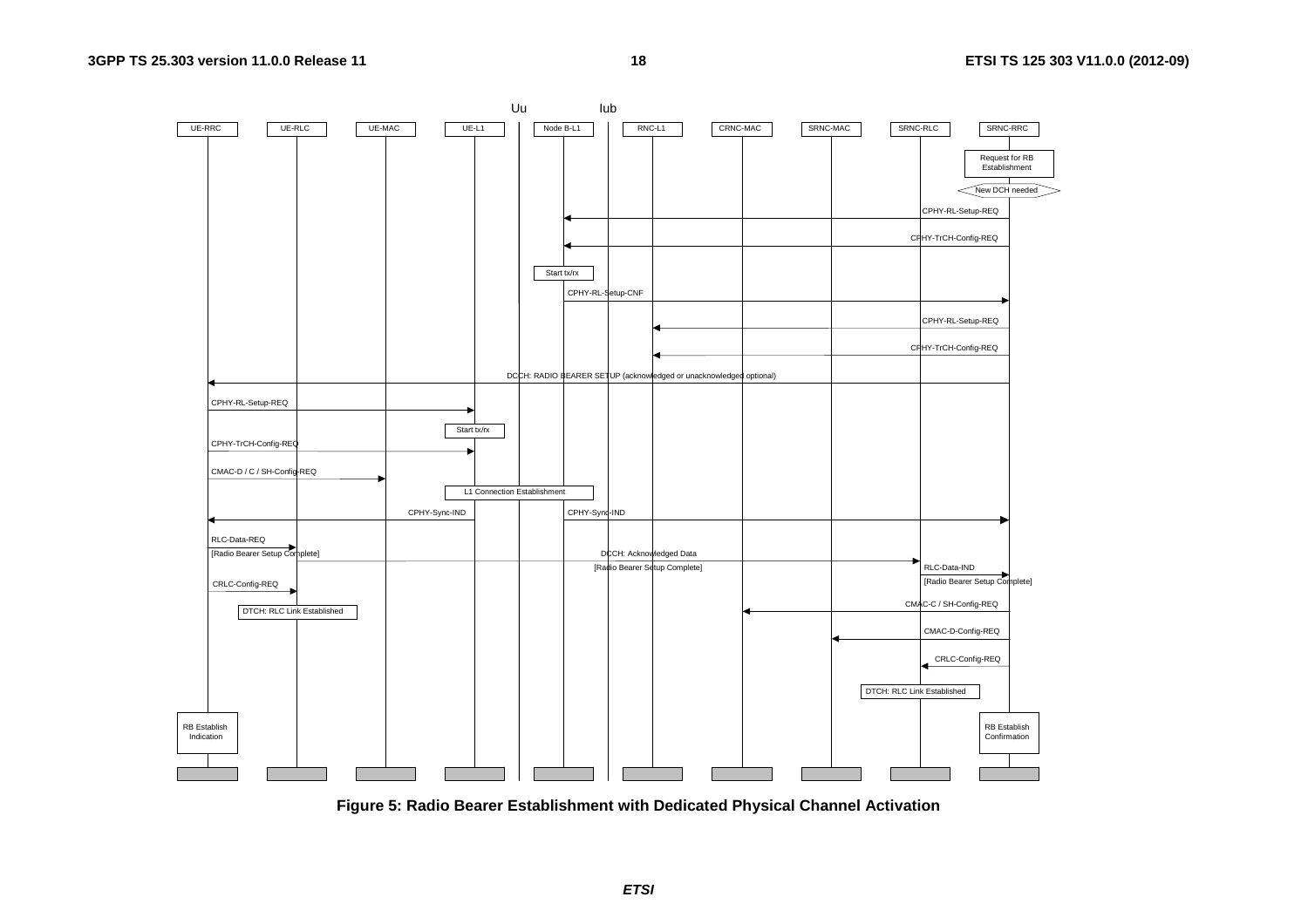#### 6.2.1.1.2 Radio Bearer Establishment with Unsynchronised Dedicated Physical Channel Modification



Figure 6: Radio Bearer Establishment with Unsynchronised Dedicated Physical Channel Modification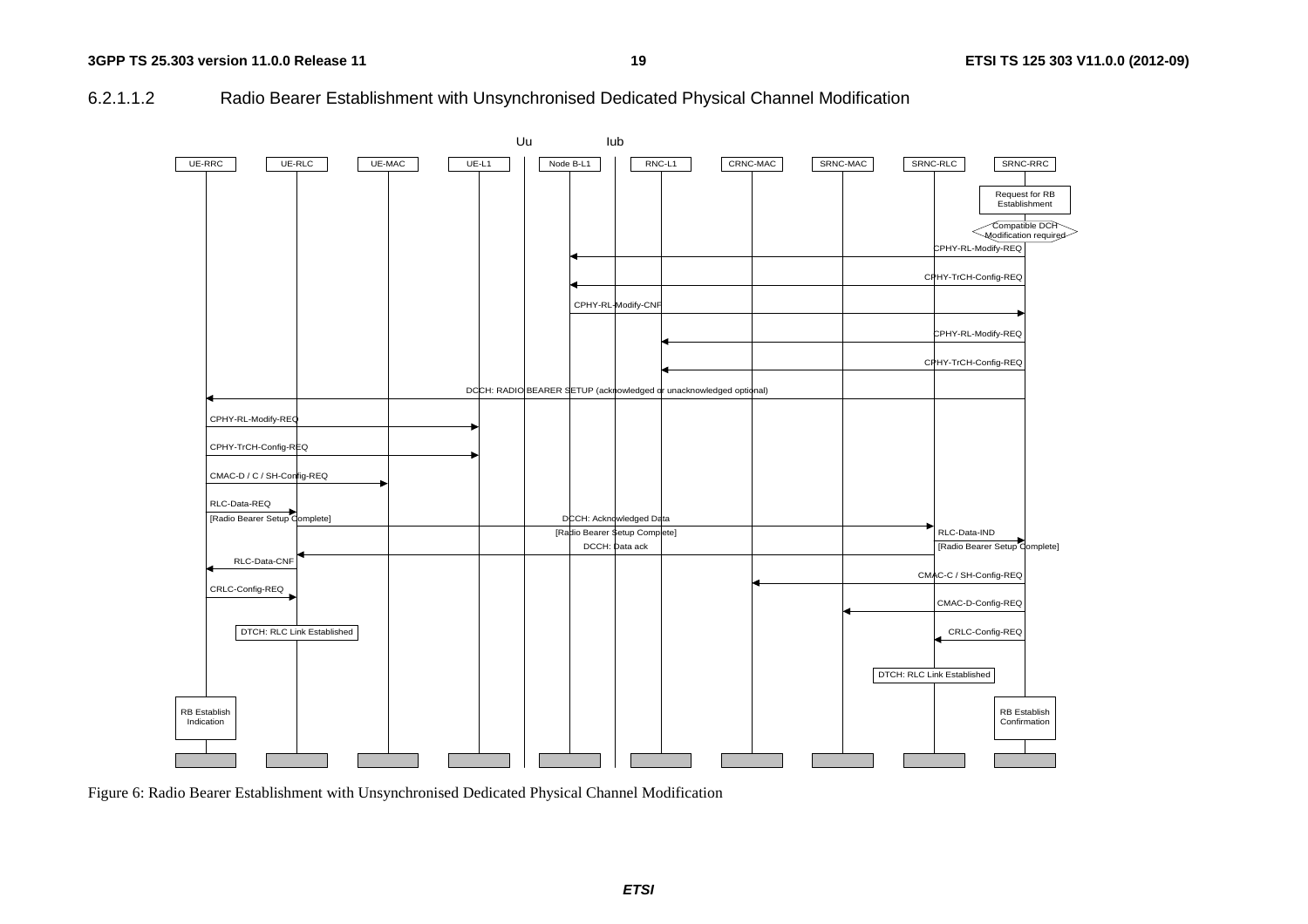The establishment of a radio bearer, when unsynchronised physical channel modification is applicable, is shown in figure 6. If the old and new physical layer configurations are compatible in the sense that they can coexist in the peer entities, an unsynchronised procedure for radio bearer establishment can be applied. In this case no fixed activation time is required.

The modifications on the physical layer in the network are done in response to a CPHY\_ modify request. Failure to comply is indicated in the confirmation primitive. In an error-free case the RADIO BEARER SETUP message on L3 is transmitted. Acknowledged or unacknowledged transmission is a network option. Configuration changes on the UEside proceed after this message has been received. Reception of the RADIO BEARER SETUP COMPLETE message triggers configuration changes in MAC and RLC in the network.

#### 6.2.1.1.3 Radio Bearer Establishment with Synchronised Dedicated Physical Channel Modification

In this case the CPHY-RL-Modify request doesn't immediately cause any changes in the physical layer configuration, it only checks the availability of the requested configuration and makes a "reservation". After the confirmations have been received from all applicable Node Bs, the RRC chooses the appropriate "activation time" when the new configuration can be activated. This information is signalled to MAC, RLC and also the physical layer (CPHY\_Commit request primitive).

After the RADIO BEARER SETUP message (acknowledged transmission on L2 required) between peer L3 entities the setup proceeds on the UE-side. The new configuration is now available both on the UE and the network side, and at the scheduled activation time the new configuration is assumed by all applicable peer entities.

In case the old and the new physical channel configurations are incompatible with each other (due to different DPCCH format, TFCI patterns or similar differences), the modification on physical layer and L2 require exact synchronisation between the UE and the NW, as shown in figure 7.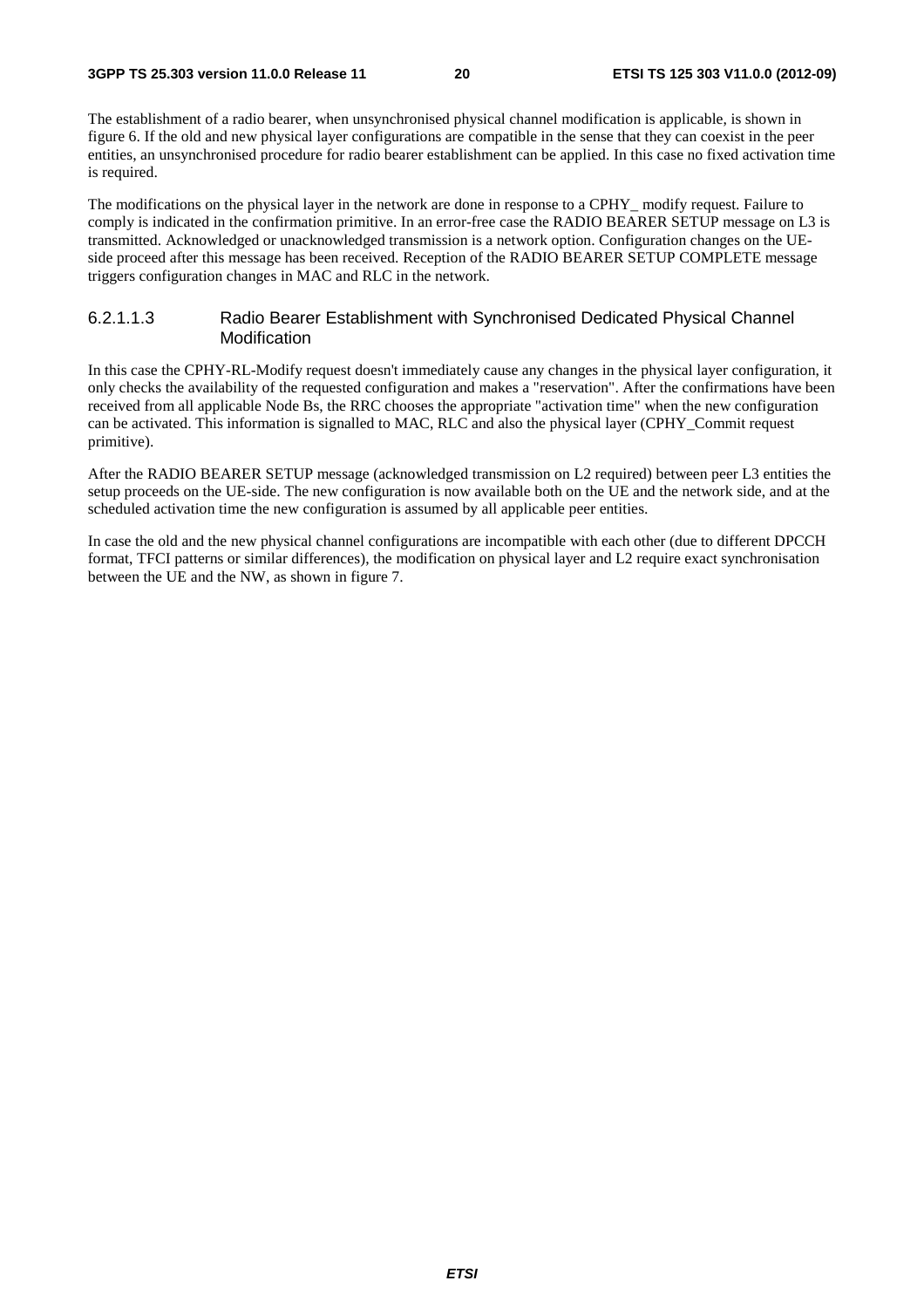

**Figure 7: Radio Bearer Establishment with Synchronised Dedicated Physical Channel Modification**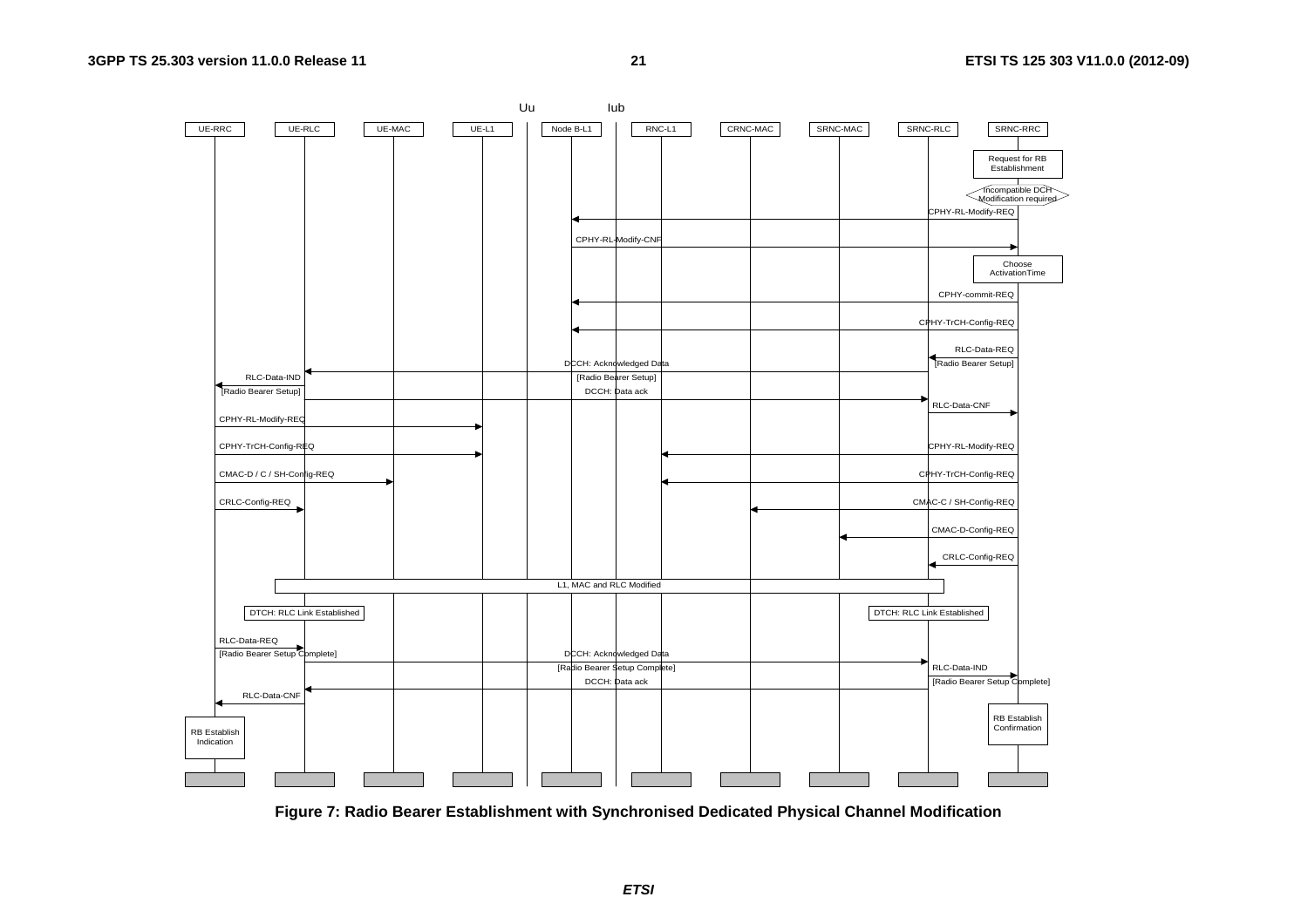#### 6.2.1.1.4 Radio Bearer Establishment without Dedicated Physical Channel



Figure 8: Radio Bearer Establishment without Dedicated Physical Channel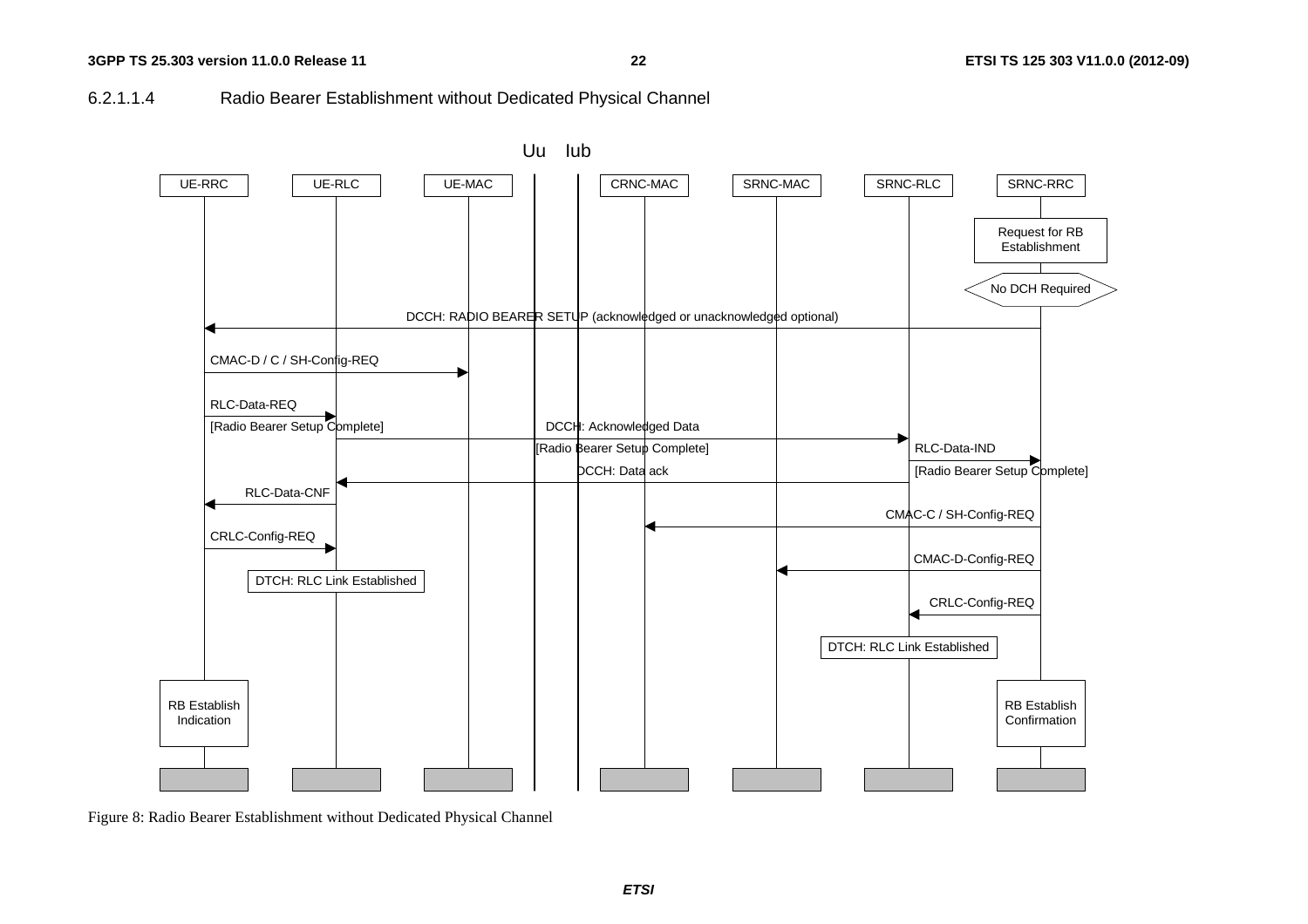For some radio bearers dedicated radio resources are not permanently associated. Therefore the setting up of the physical resource is separate from the actual radio bearer setup, which involves only RLC and MAC.

MAC can be initially configured to operate either on existing dedicated transport and physical channels or on common channels.

6.2.1.1.5 Void

#### 6.2.1.2 Radio Bearer Release

Similar as for Radio Bearer Establishment procedure, the Radio Bearer Release can include physical channel modification or physical channel deactivation depending on the differences between new and old QoS parameters. These can also be both synchronised and unsynchronised.

The Radio Bearer Release procedure is initiated when the release is requested from the RRC layer on the NW side. This request contains a bearer reference, and on retrieval a RB Release Confirm primitive is immediately returned to the Non-Access Stratum.

New L1 and L2 parameters may be chosen for remaining radio bearers if any. A RADIO BEARER RELEASE message is sent from the RRC layer in the network to its peer entity in the UE. This message includes possible new L1, MAC and RLC parameters for remaining radio bearers and identification of the radio bearer to be released (note). An RB Release Indication is sent by the UE-RRC.

NOTE: In synchronised case a specific activation time would be needed for the change of L1 and L2 configuration to avoid data loss.

The RRC on the UE side configures L1 and MAC, and releases the RLC entity associated to the released radio bearer. After receiving a RADIO BEARER RELEASE COMPLETE message from the UE, the NW-RRC does a similar reconfiguration also on the network side.

#### 6.2.1.2.1 Radio Bearer Release with Unsynchronised Dedicated Physical Channel Modification

The example in figure 10 shows the case where release can be executed as an unsynchronised physical channel modification, i.e. without physical channel deactivation.

After notifying upper layers of the release, a RADIO BEARER RELEASE message (acknowledged or unacknowledged transmission optional for the network) is sent to the UE triggering the reconfiguration in the UE. When this is finalised the UE sends a RADIO BEARER RELEASE COMPLETE message to the network, after which the reconfiguration is executed in the network.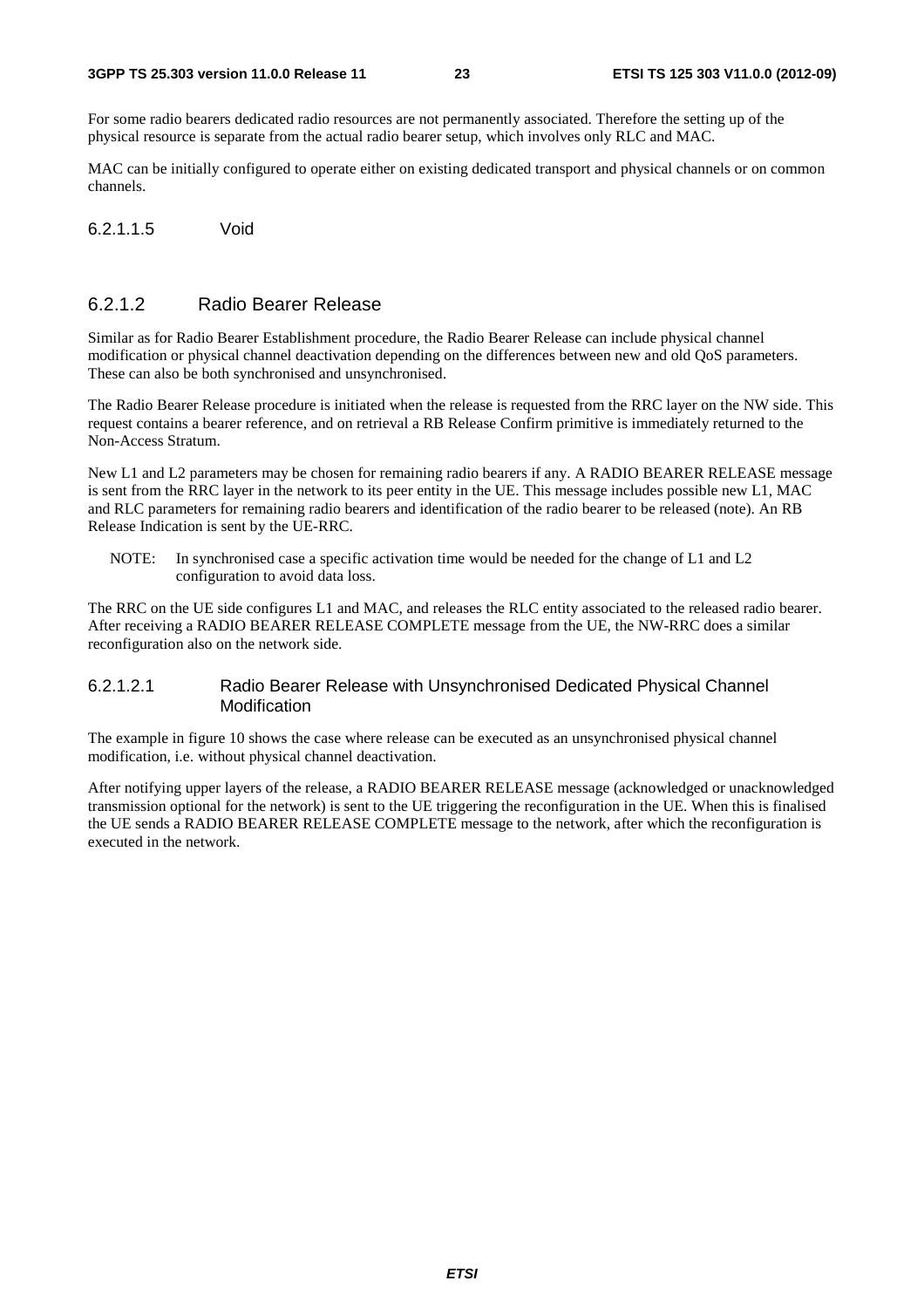

Figure 10: Radio Bearer Release with Unsynchronised Dedicated Physical Channel Modification

*ETSI*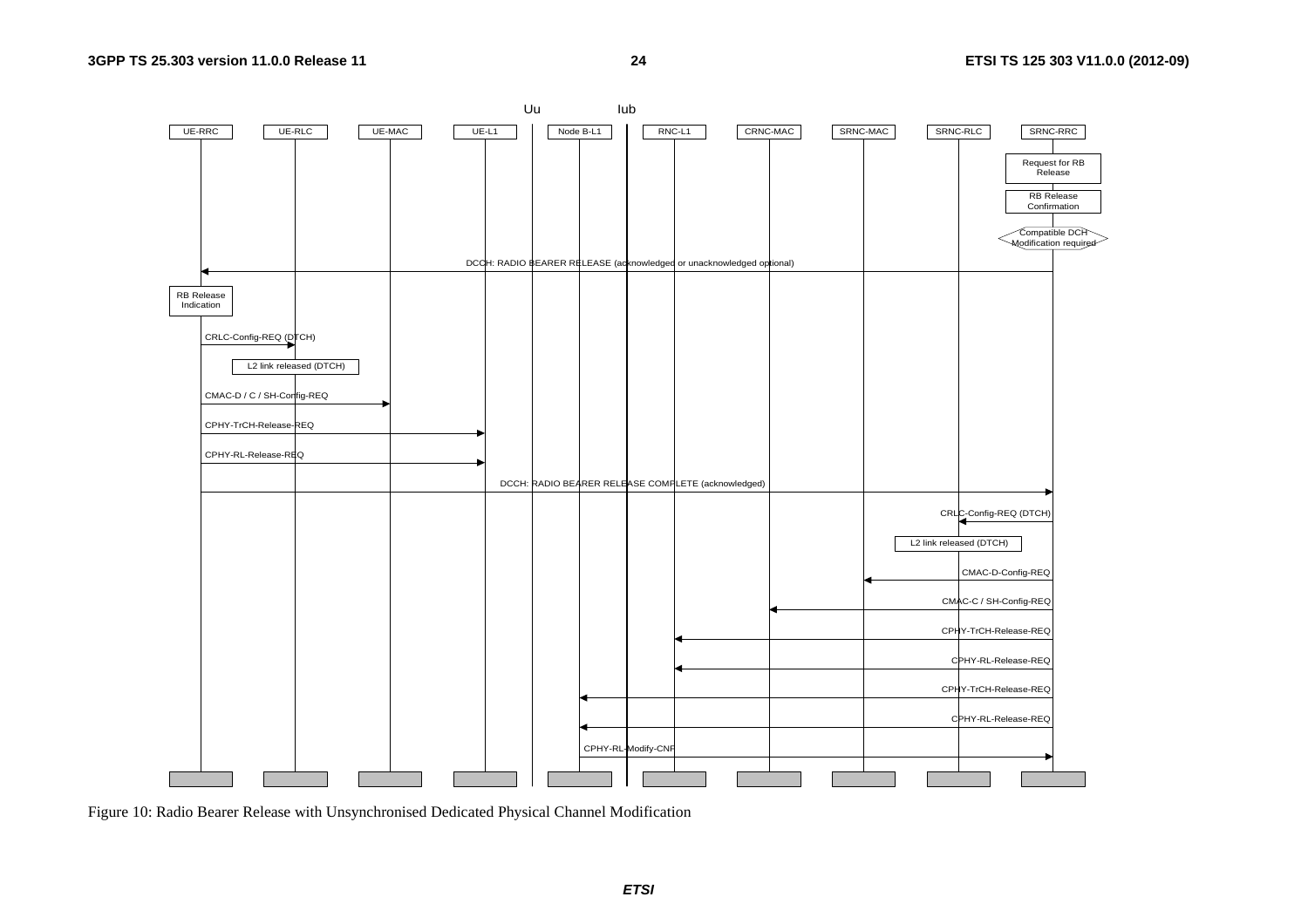#### 6.2.1.3 Radio Bearer Reconfiguration

For Radio Bearer Reconfiguration, both synchronised and unsynchronised procedures are applicable. The unsynchronised procedure is shown as an example.

#### 6.2.1.3.1 Unsynchronised Radio Bearer Reconfiguration

Because of the unsynchronised nature of the procedure in figure 11, there is no activation time and no separate commit request for the Node B physical layer is needed. The possibility for executing the requested modification will be reported in the confirmation primitives from the physical layer. If the modification involves the release of an old configuration, the release can be postponed to the end of the procedure. After the reception of a RADIO BEARER RECONFIGURATION from the RNC-RRC (acknowledged or unacknowledged transmission optional for the network), the UE executes the modifications on L1 and L2.

Upon reception of a RADIO BEARER RECONFIGURATION COMPLETE message from the UE-RRC, the NW-RRC executes the modifications on L1 and L2. Finally the old configuration, if any, is released from Node B-L1.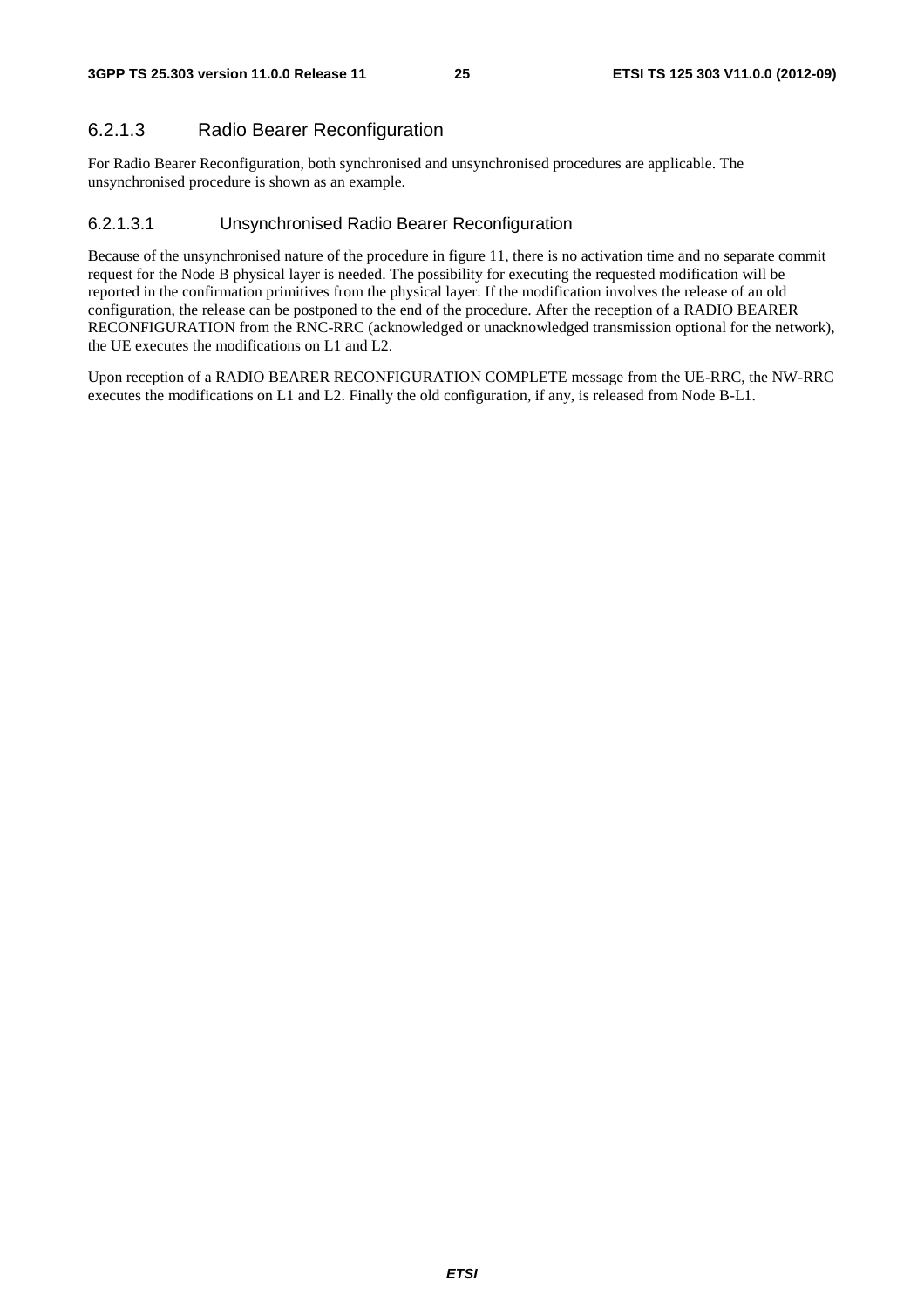**26 ETSI TS 125 303 V11.0.0 (2012-09)**



Figure 11: Unsynchronised Radio Bearer Reconfiguration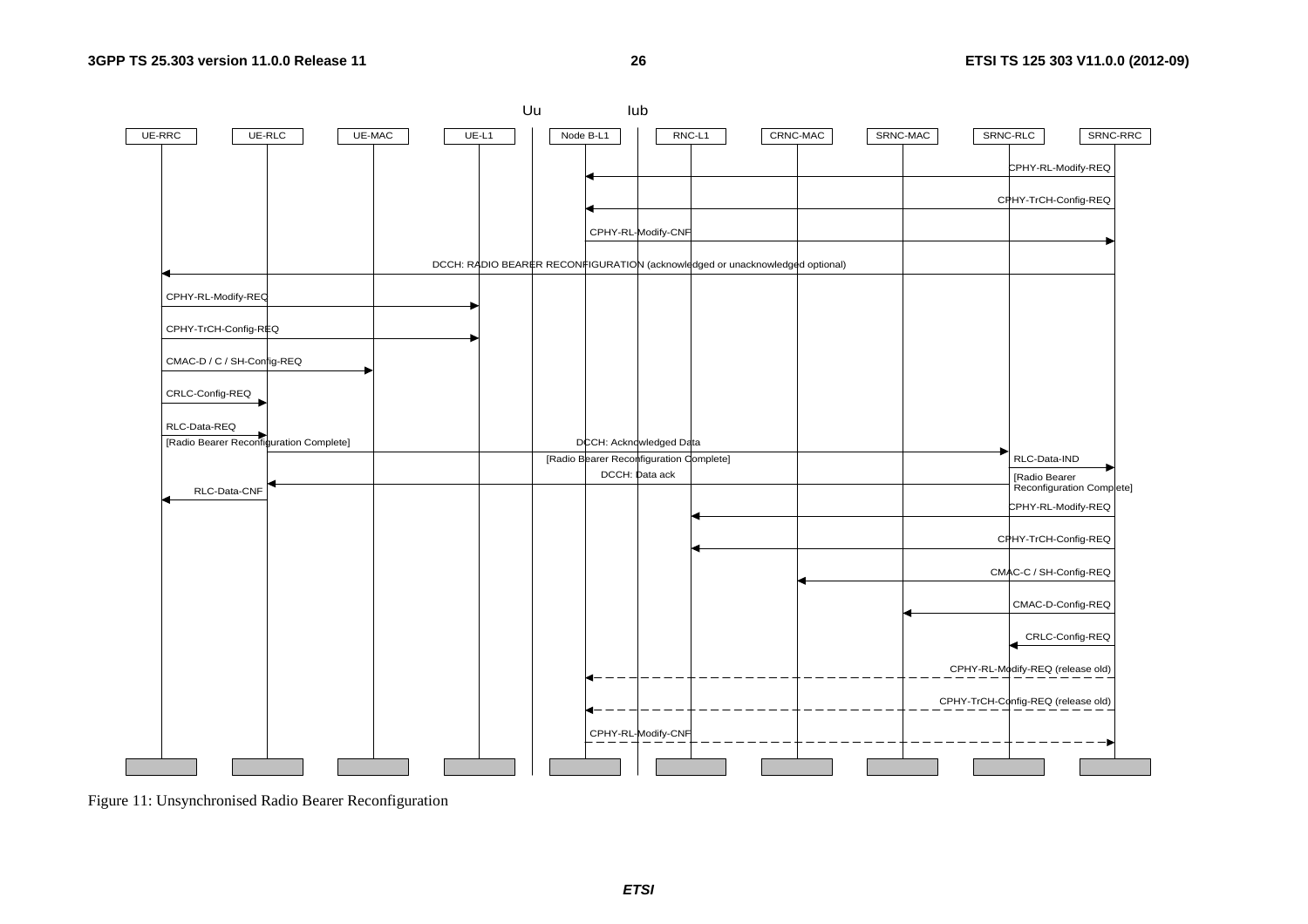## 6.2.2 Transport Channel Reconfiguration

For transport channel reconfiguration, both synchronised and unsynchronised procedures are applicable.

### 6.2.2.1 Unsynchronised Transport Format Set Reconfiguration

Figure 12 illustrates an example of a procedure for a change of the Transport Format Set for one transport channel. This is done with the Transport Channel Reconfiguration procedure.

A change of the transport format set for a transport channel is triggered in the RRC layer in the network. A TRANSPORT CHANNEL RECONFIGURATION message is sent from the RRC layer in the network to its peer entity (acknowledged or unacknowledged transmission is a network option). This message contains the new transport format set and a new transport format combination Set, i.e. new parameters for L1 and MAC (note). When this message is received in the UE a reconfiguration of L1 and MAC is done. A similar reconfiguration is also done on the network side after the reception of a TRANSPORT CHANNEL RECONFIGURATION COMPLETE message.

NOTE: In a synchronised procedure a specific activation time is needed for the change of L1 and L2 configuration to avoid data loss.

During the reconfiguration of the transport format set for a transport channel, radio traffic on this channel could be halted temporarily since the UE and the network are not necessarily aligned in their configuration. This traffic can resume after the COMPLETE-message.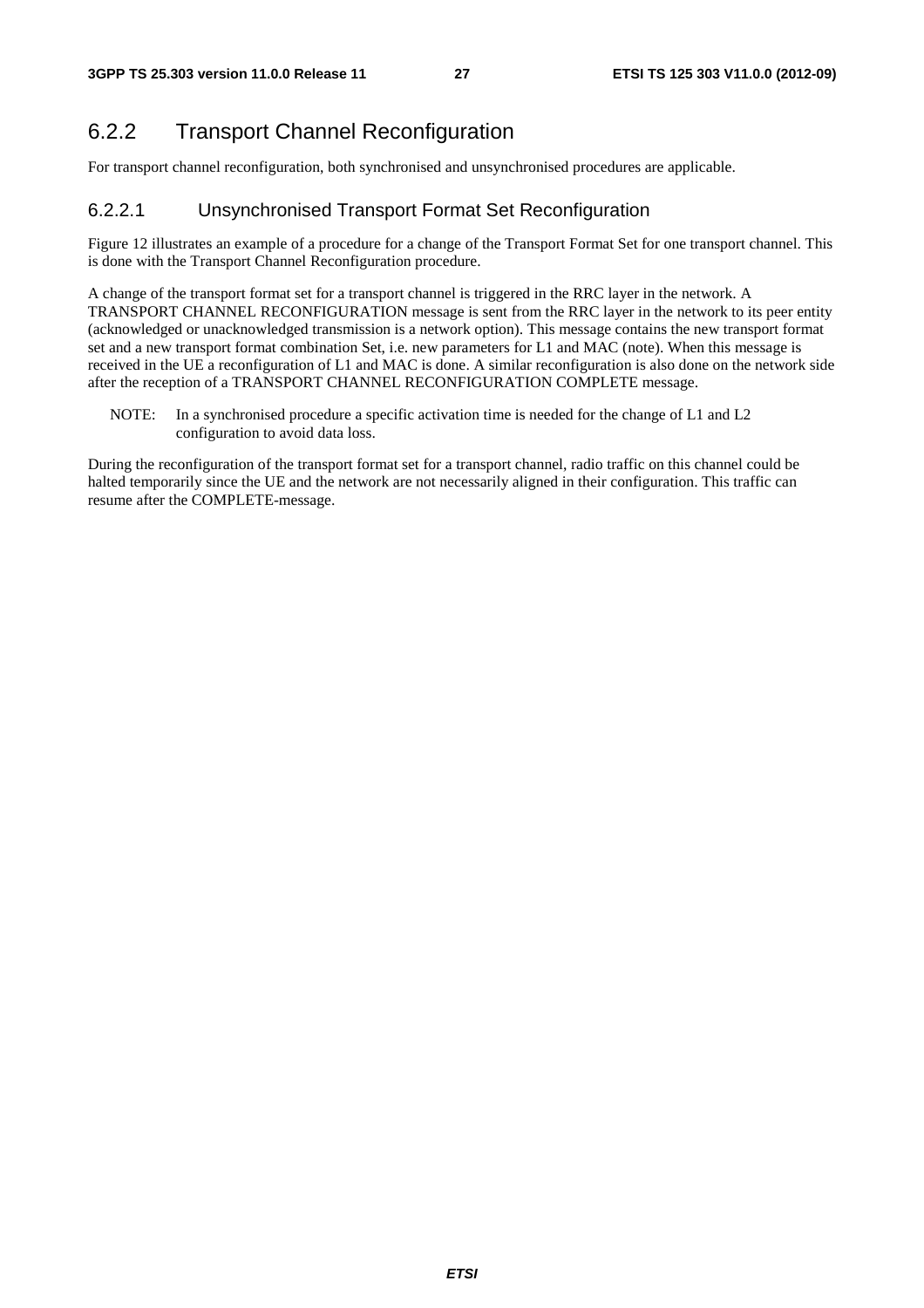**28 ETSI TS 125 303 V11.0.0 (2012-09)**



**Figure 12: Unsynchronised Transport Format Set Reconfiguration**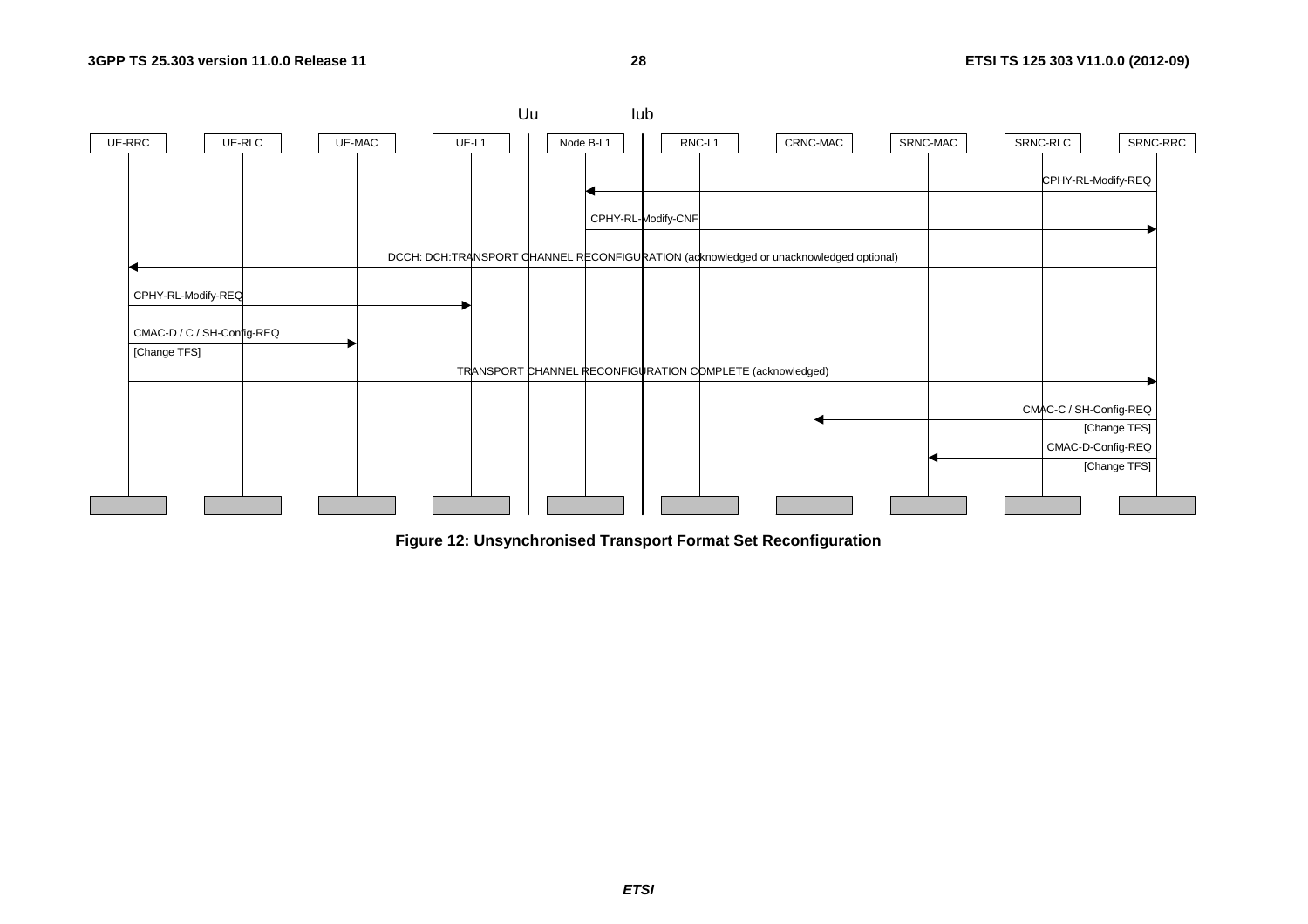### 6.2.3 Physical Channel Reconfiguration

For physical channel reconfiguration, both synchronised and unsynchronised procedures are applicable.

#### 6.2.3.1 UE-Originated DCH Activation

Figure 13 illustrates an example of a procedure for a switch from common channels (CELL\_FACH) to dedicated (CELL\_DCH) channels.

In the UE the traffic volume measurement function decides to send a MEASUREMENT REPORT message to the network. In the network this measurement report could trigger numerous different actions. For example the network could do a change of transport format set, channel type switching or, if the system traffic is high, no action at all. In this case a switch from CELL\_FACH to CELL\_DCH is initiated.

Whether the report should be sent with acknowledged or unacknowledged data transfer is configured by the network.

First, the modifications on L1 are requested and confirmed on the network side with CPHY-RL-Setup primitives.

The RRC layer on the network side sends a PHYSICAL CHANNEL RECONFIGURATION message to its peer entity in the UE (acknowledged or unacknowledged transmission optional to the network). This message is sent on DCCH mapped to FACH. The message includes information about the new physical channel, such as codes and the period of time for which the DCH is activated (note).

NOTE: This message does not include new transport formats. If a change of these is required due to the change of transport channel, this is done with the separate procedure Transport Channel Reconfiguration. This procedure only handles the change of transport channel.

When the UE has detected synchronisation on the new dedicated channel L2 is configured on the UE side and a PHYSICAL CHANNEL RECONFIGURATION COMPLETE message can be sent on DCCH mapped on DCH to RRC in the network. Triggered by either the NW CPHY sync ind or the L3 complete message, the RNC-L1 and L2 configuration changes are executed in the NW.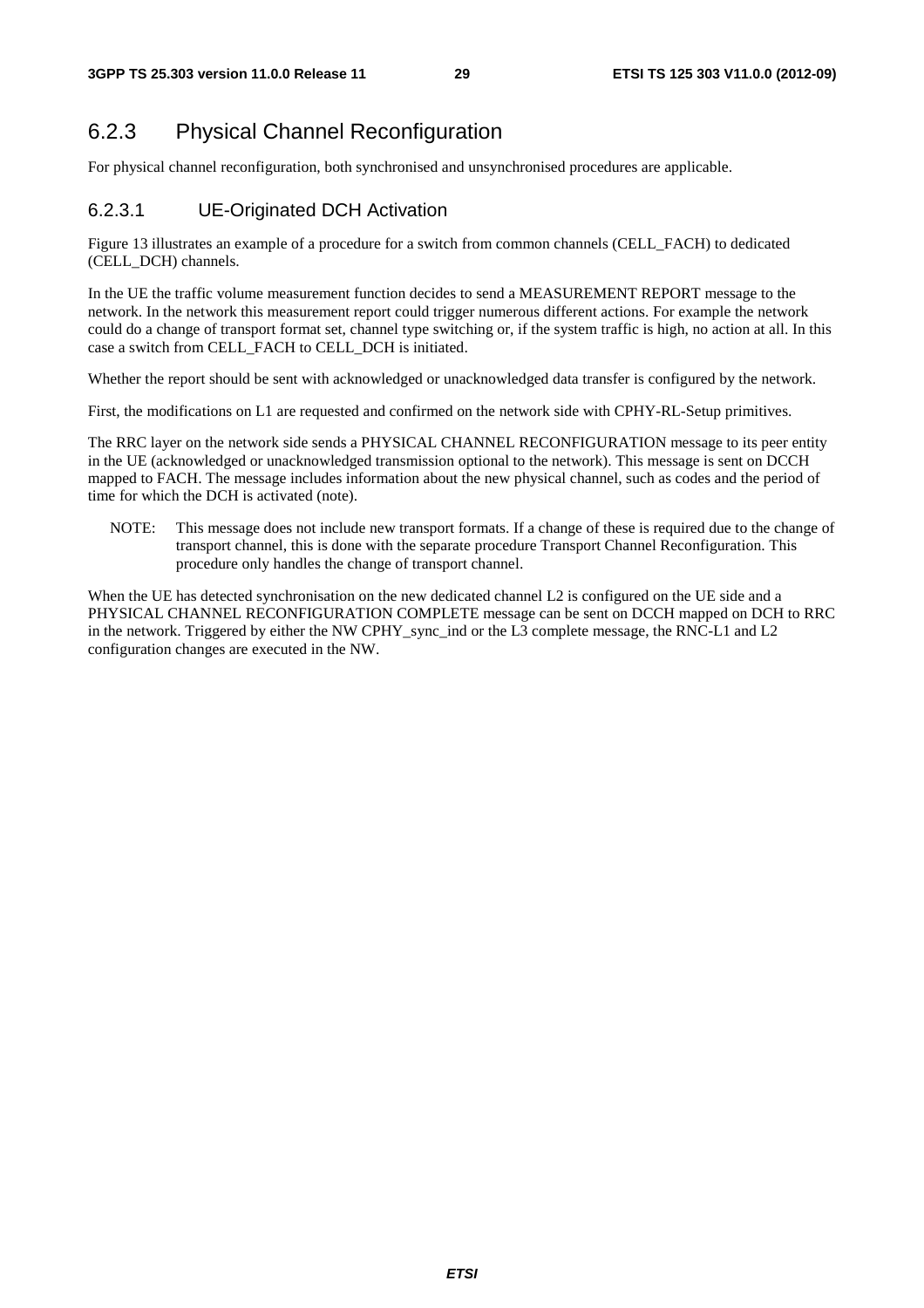



*ETSI*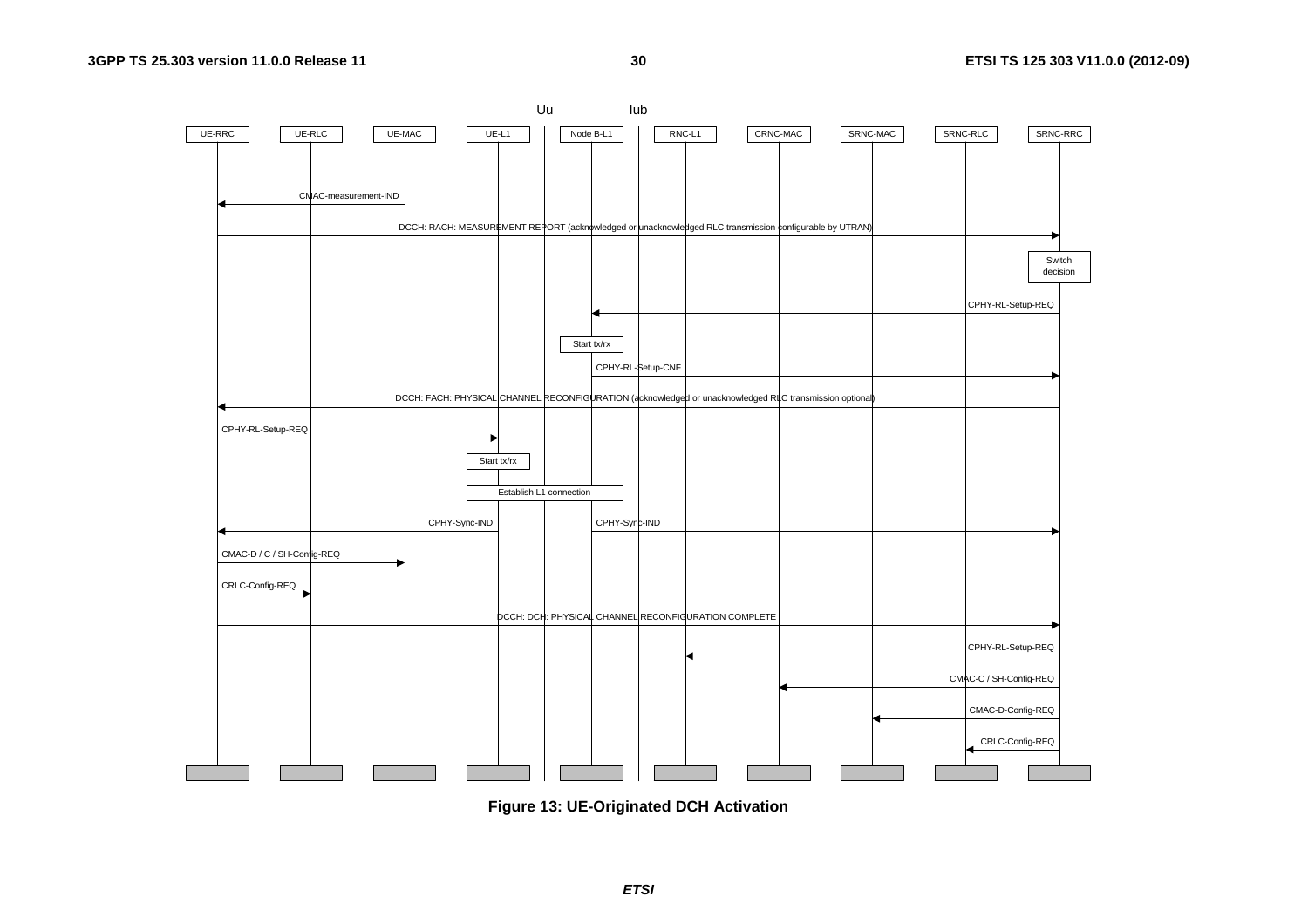**31 ETSI TS 125 303 V11.0.0 (2012-09)**





Figure 14: UE-terminated synchronised DCH Modify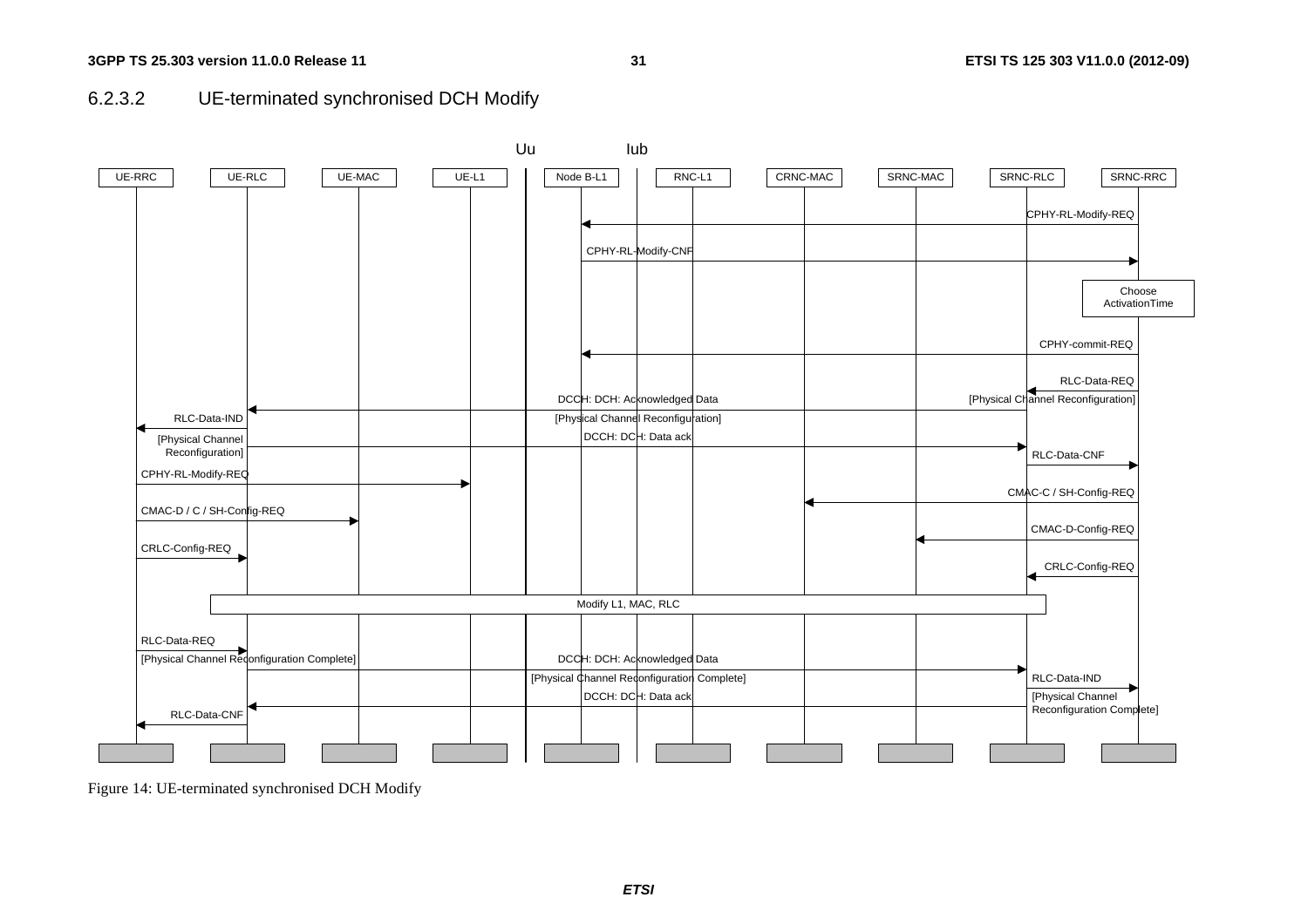Figure 14 illustrates an example of a synchronised procedure for DCH modification. Triggering of this procedure could for example be accomplished by an inactivity timer. The procedure can e.g. release all transport formats of a radio bearer without releasing the DCH, due to another bearer using it. The synchronised procedure is applied in the case when the old and new configurations are not compatible e.g. change of channelisation code.

After the CPHY-RL-Modify requests have been confirmed, an activation time is chosen by NW-RRC. After deciding upon the activation time, the NW-RRC sends a PHYSICAL CHANNEL RECONFIGURATION message as acknowledged data transfer to the UE. In both uplink and downlink this message is sent on DCCH mapped on DCH.

After reception the UE reconfigures L1 and L2 to DCH resources. If a complete message is used it would be sent on DCCH mapped on DCH. In the unsynchronised case this message could trigger a modification of L1 and L2 resources in the network associated with the dedicated channel.

#### 6.2.3.3 UE-terminated DCH Release

Figure 15 illustrates an example of a procedure for a switch from dedicated (CELL\_DCH) to common (CELL\_FACH) channels. All DCHs used by a UE are released and all dedicated logical channels are transferred to CELL\_FACH instead. Triggering of this procedure could for example be an inactivity timer.

A switch from DCH to common channels is decided and a PHYSICAL CHANNEL RECONFIGURATION message is sent (acknowledged or unacknowledged data transfer is a network option) from the RRC layer in the network to the UE. This message is sent on DCCH mapped on DCH.

NOTE 1: This message does not include new transport formats. If a change of these is required due to the change of transport channel, this is done with the separate procedure Transport Channel Reconfiguration. This procedure only handles the change of transport channel.

If the loss of L1 sync is used to detect in the NW that the UE has released the DCHs, as is one possibility in the figure, then there may be a need to configure the Node B-L1 to a short timeout for detecting loss of sync. This is presented by the CPHY-Out-of-Sync-Config primitives in the figure.

After reception the UE reconfigures L1 and L2 to release old DCH resources. The PHYSICAL CHANNEL RECONFIGURATION COMPLETE message to the network is here sent on DCCH mapped on RACH (message acknowledgement on FACH). This message triggers a normal release of L1 and L2 resources in the network associated with the dedicated channel.

NOTE 2: When a Switch to CELL\_FACH is done it is important to free the old code as fast as possible so that it can be reused. Therefore instead of waiting for the Physical Channel Reconfiguration Complete message the network can reconfigure L1 and L2 when the acknowledged data confirmation arrives and the network is sure that the UE has received the Physical Channel Reconfiguration message. To be even more certain that the UE has released the old DCH resources the network can wait until after the Out of sync Indication from L1.

These steps including a timer starting when the Physical Channel Reconfiguration is sent, gives the network four different indications that the released DCH is really released, and that resources can be reused.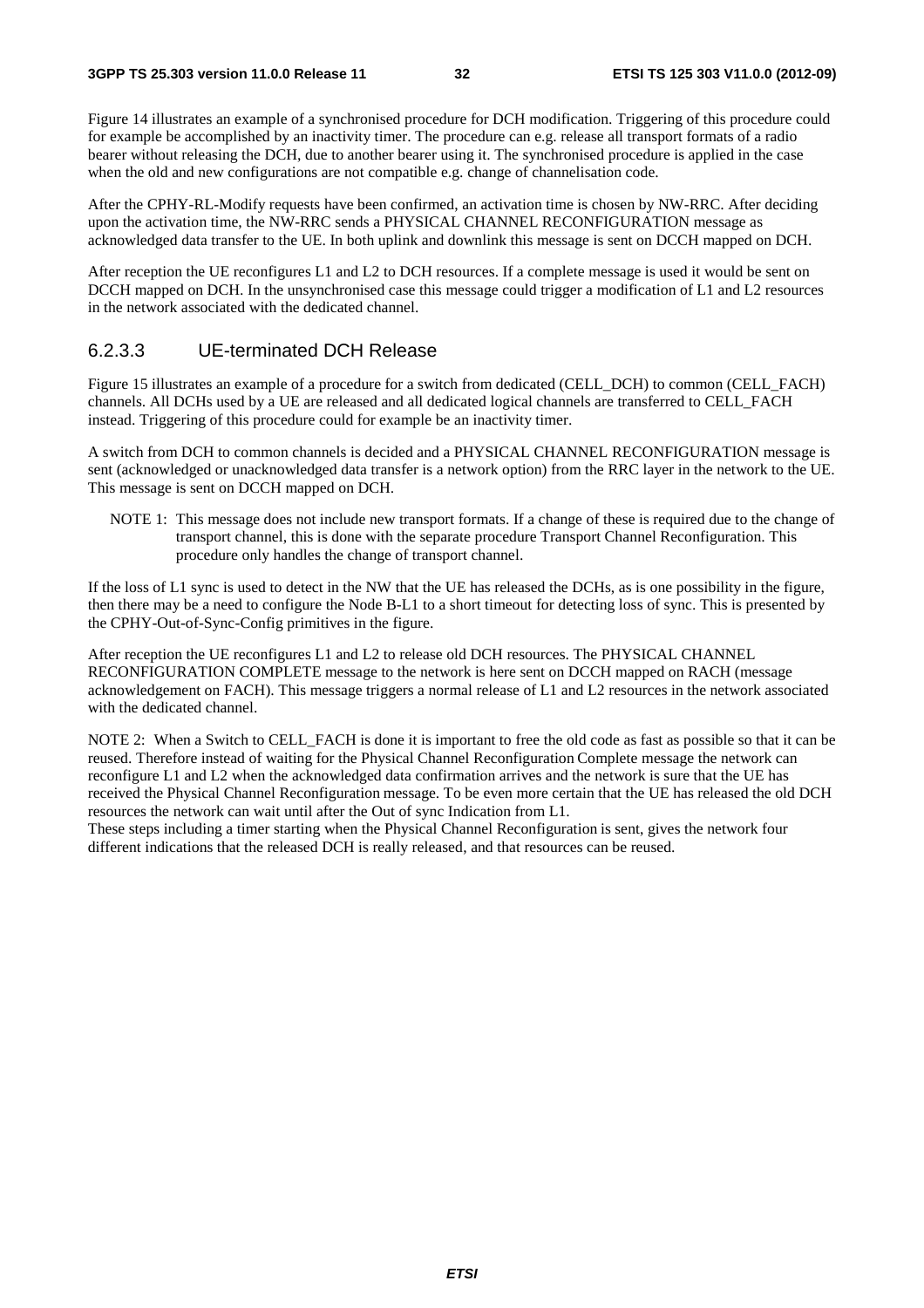**33 ETSI TS 125 303 V11.0.0 (2012-09)**



Figure 15: UE-terminated DCH Release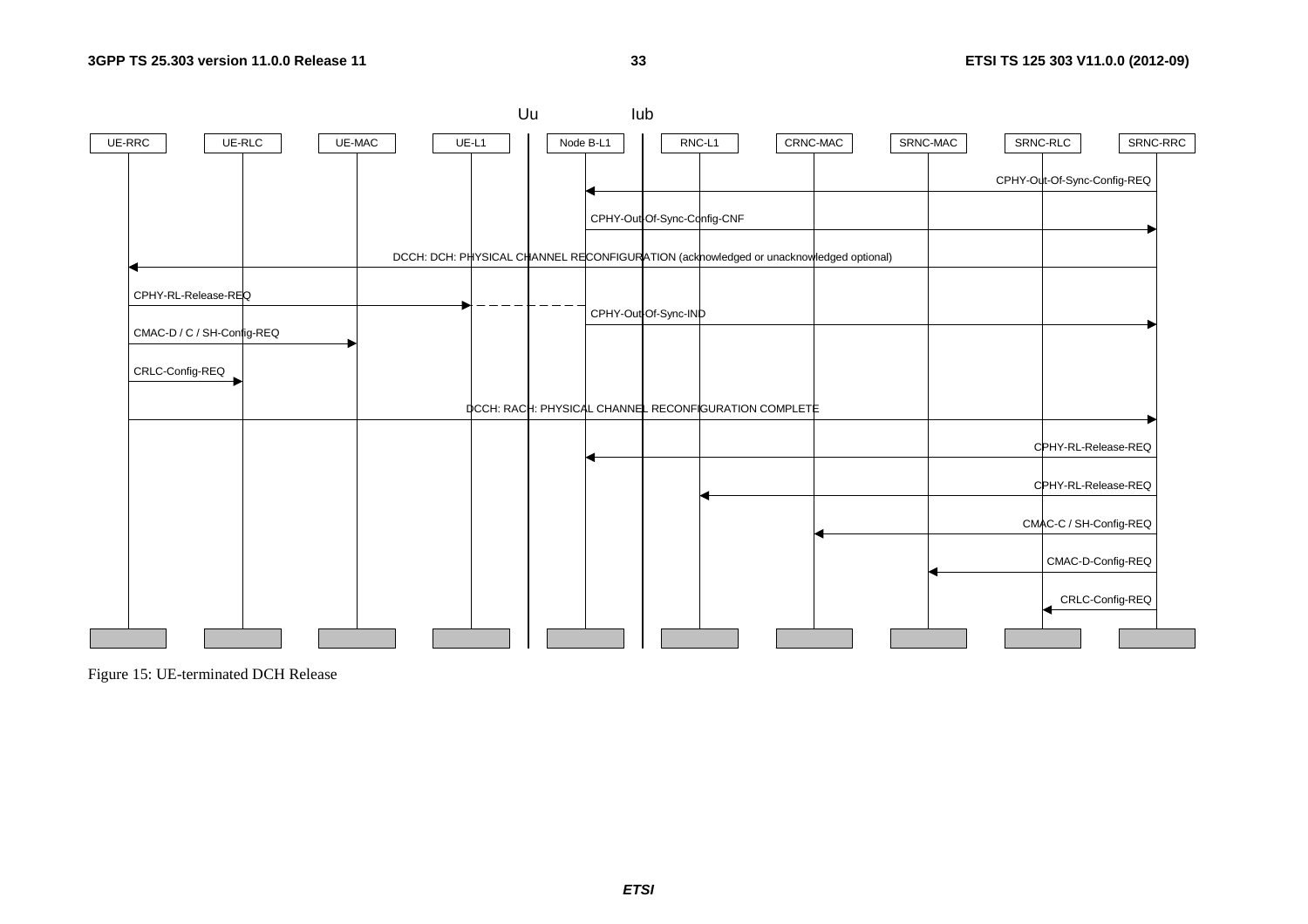### 6.2.4 Transport Format Combination Control

### 6.2.4.1 Transport Format Combination Limitation



**Figure 16: Transport Format Combination Limitation** 

Figure 16 illustrates an example of a Transport Format Combination Control procedure. A congestion situation occurs and allowed transport format combinations are restricted temporarily. When the congestion is resolved the restriction is removed.

This procedure is initiated with a Transport Format Combination Control message from the network to the UE (acknowledged, unacknowledged or transparent transmission optional to the NW). This message contains a subset of the ordinary Transport Format Combination Set. The UE then continues with a reconfiguration of MAC. MAC sees the TFC subset as a completely new set.

Further, after a while when the congestion is resolved a new Transport Format Combination Control message is sent to the UE from the RRC layer in the network. This message contains a subset that is the entire original set. Again, the UE reconfigures the MAC.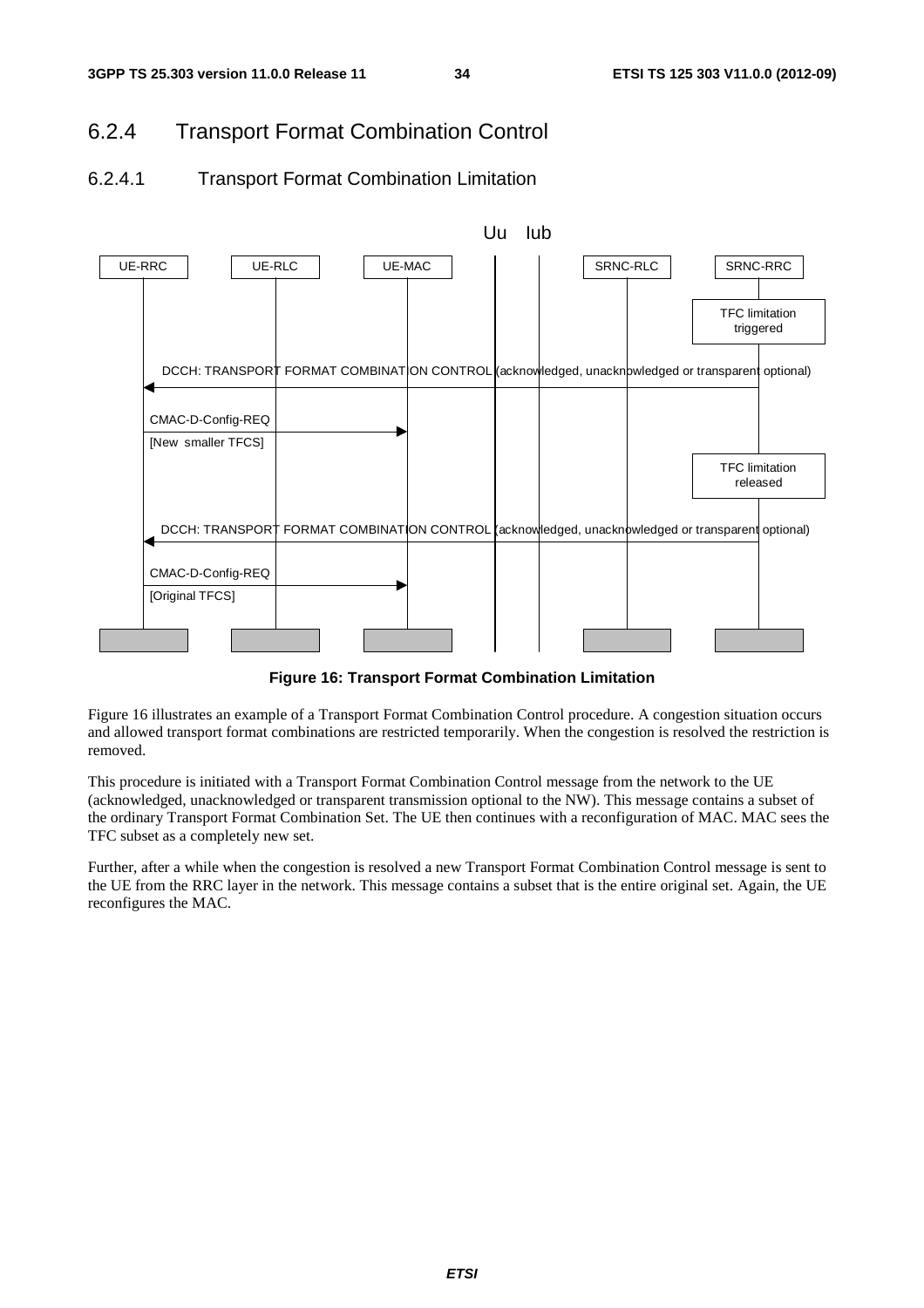## 6.2.5 Dynamic Resource Allocation Control of Uplink DCHs



Figure 17: Dynamic Resource Allocation Control of Uplink DCHs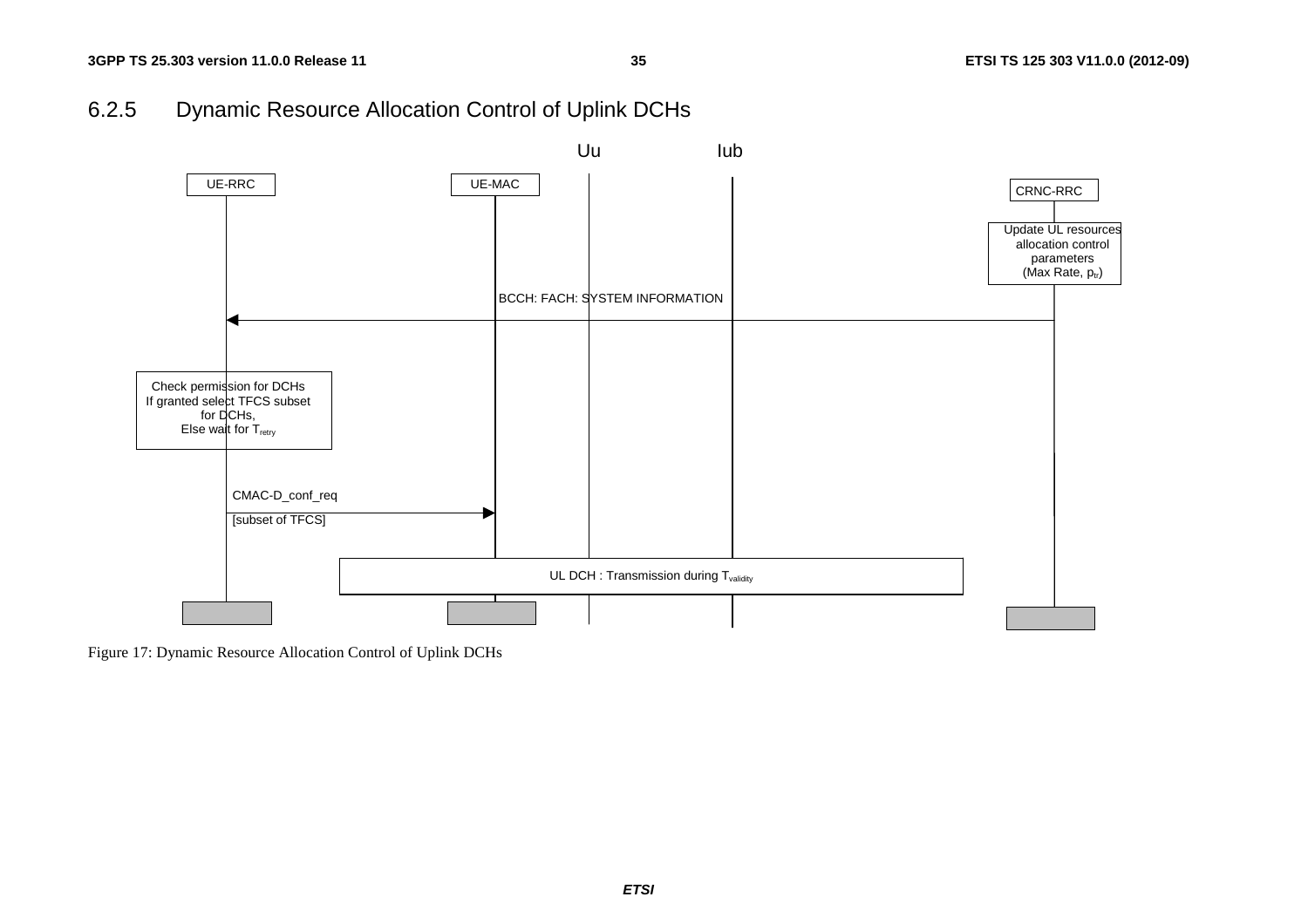Figure 17 illustrates an example of a Dynamic Resource Allocation Control (DRAC) procedure of uplink DCHs. The CRNC regularly broadcasts the following parameters:

- transmission probability ptr, which indicates the probability for a UE to be allowed to transmit on its DCHs, which are under control by this procedure, during the next period  $T_{validity}$ ;
- maximum total bit rate allowed to be used by the UE on its DCH which are under controlled by this procedure, during the next allowed period  $T_{validity}$ .

Besides these parameters, the RNC has allocated the following parameters to the UE:

- transmission time validity,  $T_{validity}$ , which indicates the time duration for which an access for transmission is granted;
- reaccess time  $T_{\text{retrv}}$ , which indicates the time duration before retrying to access the resources, in case transmission has not been granted.

This procedure is initiated with a SYSTEM INFORMATION message containing the above DRAC parameters regularly broadcast by the CRNC on the FACH. It applies to all UEs capable of simultaneous reception of Secondary CCPCH and DPCH and having DCHs that can be controlled dynamically. The UEs have to listen to this message prior to transmission on these DCHs. The UE RRC checks whether transmission is allowed, and then reconfigures MAC with a new subset of TFCS derived from the maximum total bit rate parameter. This TFCS subset shall control only the DCHs that are under control by this procedure.

In case of soft handover on the uplink DCH, The UE is requested either to listen to broadcast information from its primary cell (the one with the lowest pathloss), or from all cells involved in its Active Set, depending on its class. In the latter case, the UE is expected to react according to the stricter control information.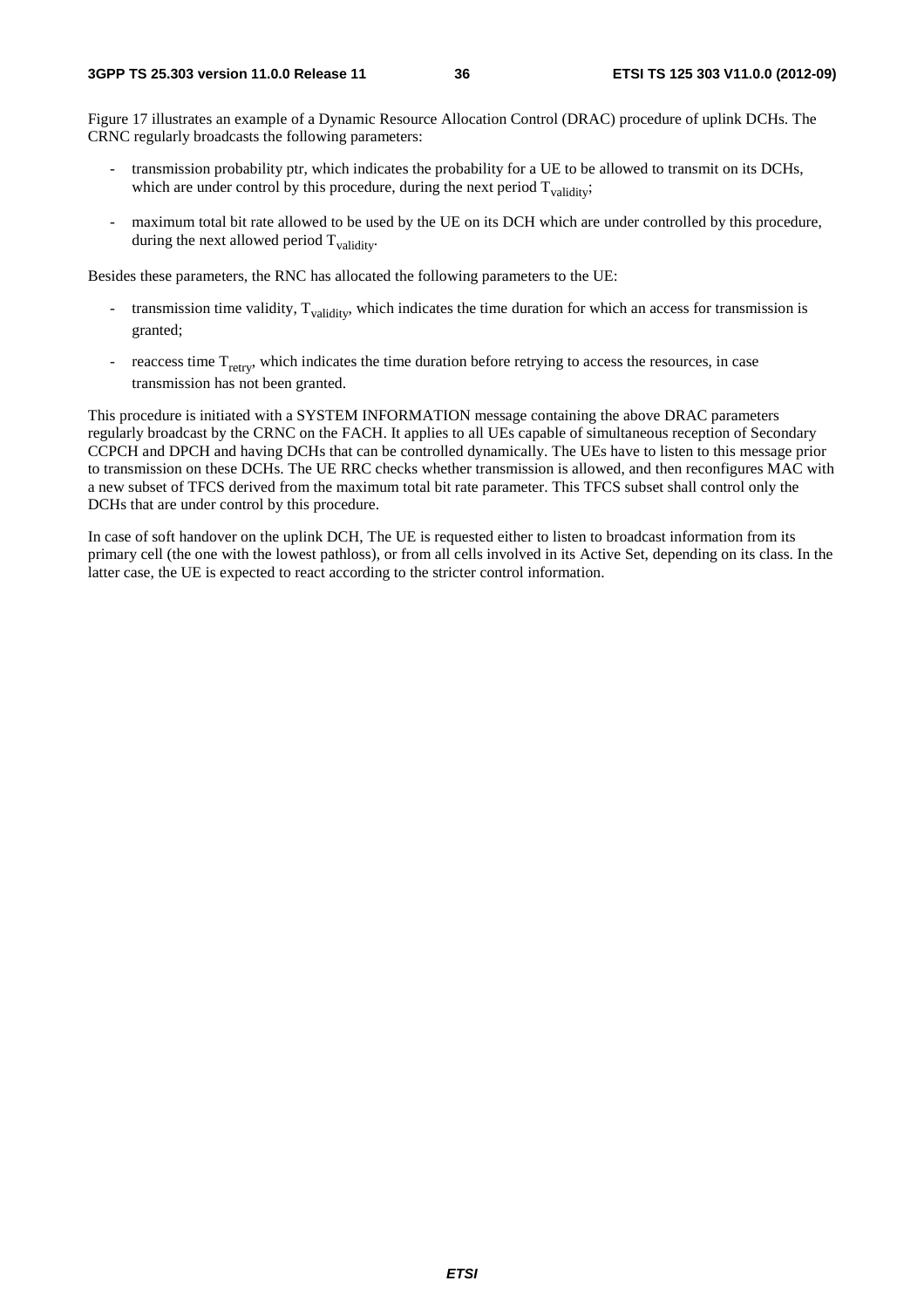# 6.2.6 Variable Rate Transmission of Uplink DCHs



**Figure 18: Variable Rate Transmission of Uplink DCHs**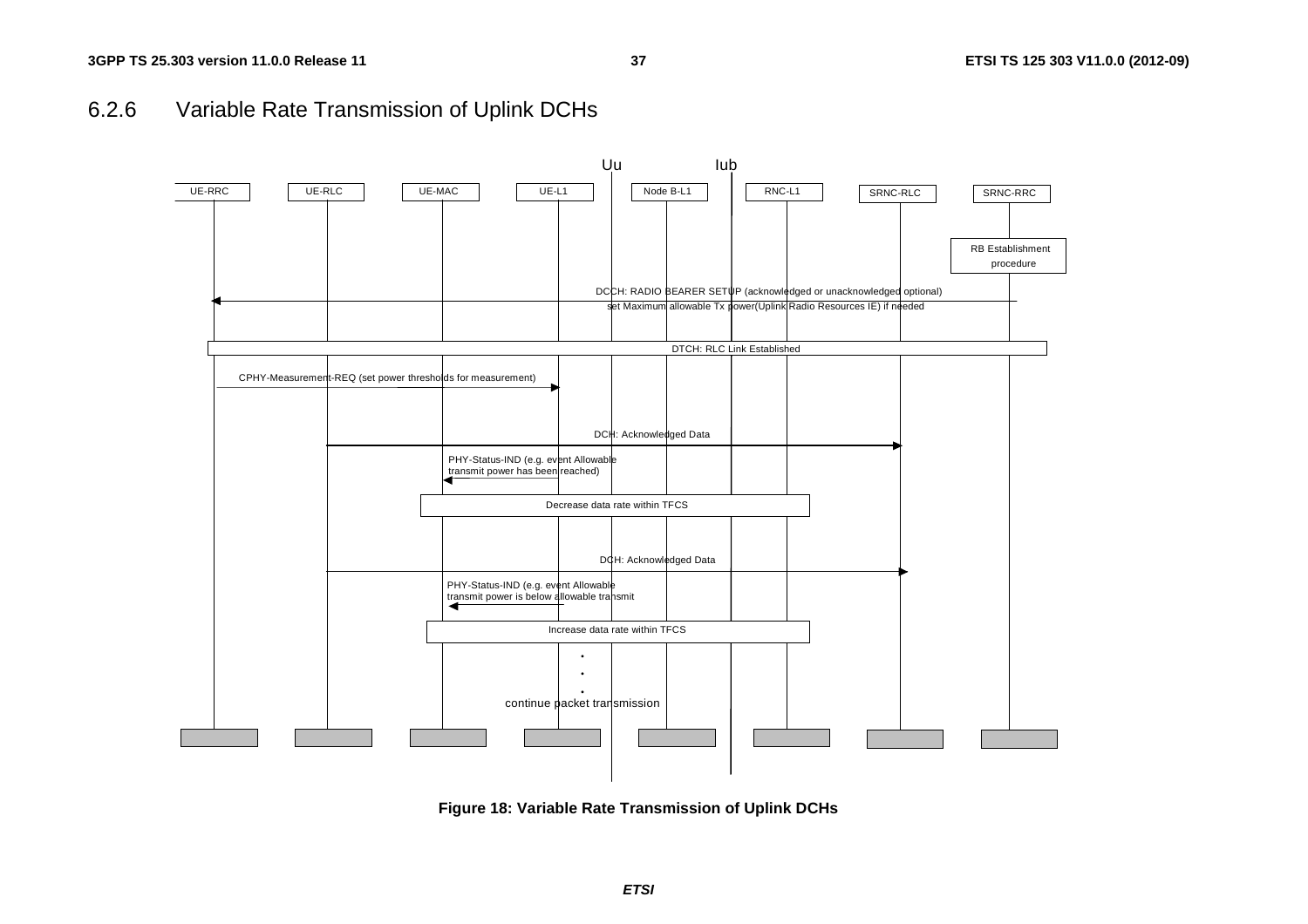Figure 18 illustrates an example of the Variable Rate Transmission procedure of uplink DCHs. With this procedure the QoS of service with variable rate can be maintained and unnecessary interference can be avoided by a temporary reduction of the data rate within the TFCS.

When a connection for a variable rate service is established the RRC assigns the TFCS to MAC. At the radio bearer setup procedure the maximum allowable Tx power can also be set for each user if it shall be different from the UE capability class.

With the CPHY-Measurement-REQ the power thresholds will be set to the UE. If during a transmission the allowable transmit power is above the set threshold the event will be signalled to the MAC that will decrease the data rate within the set TFCS at the next transmission time interval. In the UE, the PDUs that can not be transmitted in a TTI (i.e. MAC has indicated that some of the available PDUs can not be transmitted) shall be buffered according to the discard configuration set by RRC.

When channel conditions improve and the averaged transmission power falls below the allowable transmission power the physical layer indicates this event to the MAC. If there is enough data to be sent, the MAC in response increases the data rate by increasing the number of transport blocks delivered to L1 and the physical layer increases the total transmission power to the UE by the predefined amount. This allows the data that was buffered during bad channel conditions to be delivered to the UTRAN.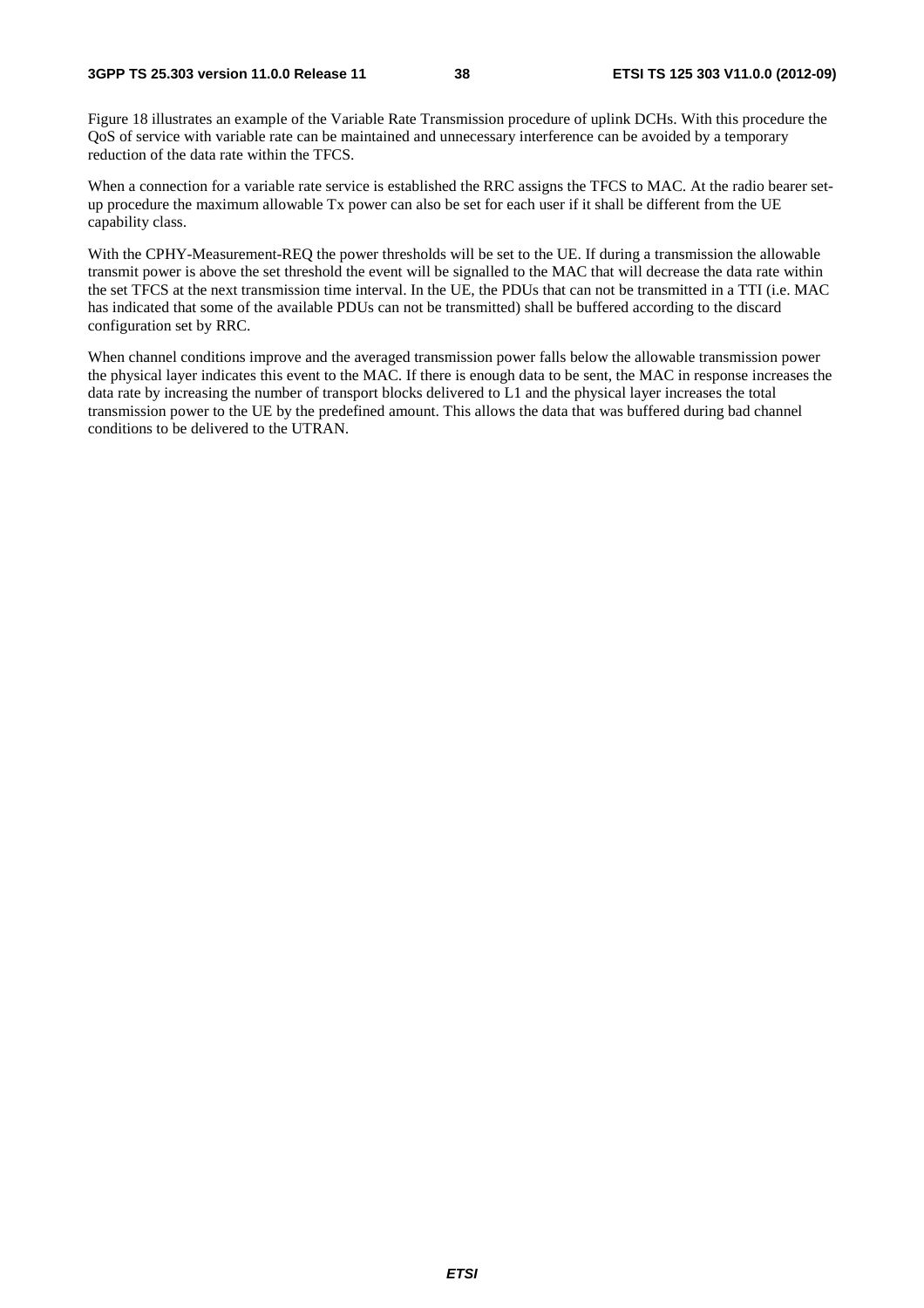# 6.3 Data transmission

- 6.3.1 Void
- 6.3.2 Void
- 6.3.3 Void

## 6.3.4 Data transfer on USCH (TDD only)

In figure 23 a data transfer procedure on USCH is presented. It is assumed that the RB establishment has been performed for example with the RB Establishment procedure without Dedicated Physical Channel as illustrated in subclause 6.2.1.1.4 and that the RB is mapped on the USCH and DSCH transport channels. Use of the USCH is possible with or without an associated DCH.

In the UE the traffic measurement function decides to send a Capacity Request to the network using the SHCCH logical channel mapped on the RACH or USCH. In the C-RRC the USCH/DSCH scheduling function will decide to allocate physical resources to this logical channel and RRC in C-RNC sends a PhyShChAllocation to its peer entity in the UE. This message specifies the physical resources and the period of time the MAC-c/sh can transfer the data on the USCH transport channel.

Both RRC in the CRNC and the UE configure their respective Layer 1 and MAC for the data transfer on the USCH and at the specified time MAC-c/sh in the UE conveys the data using the specified PUSCH resources.

This operation may be repeated several times till the RLC buffer is empty.

In the diagram it is assumed that the PhyShChAllocation has allocated additionally to the PUSCH resources some PDSCH resources, so that at the time specified in the allocation message both RRC in the CRNC and the UE configure their respective Layer 1 and MAC for the data transfer on the DSCH and at the specified time MAC-c/sh in the C-RNC conveys the acknowledgement message of the UTRAN RLC to its UE peer entity using the specified PDSCH resources.

Transmitting the acknowledgement message via FACH is also possible.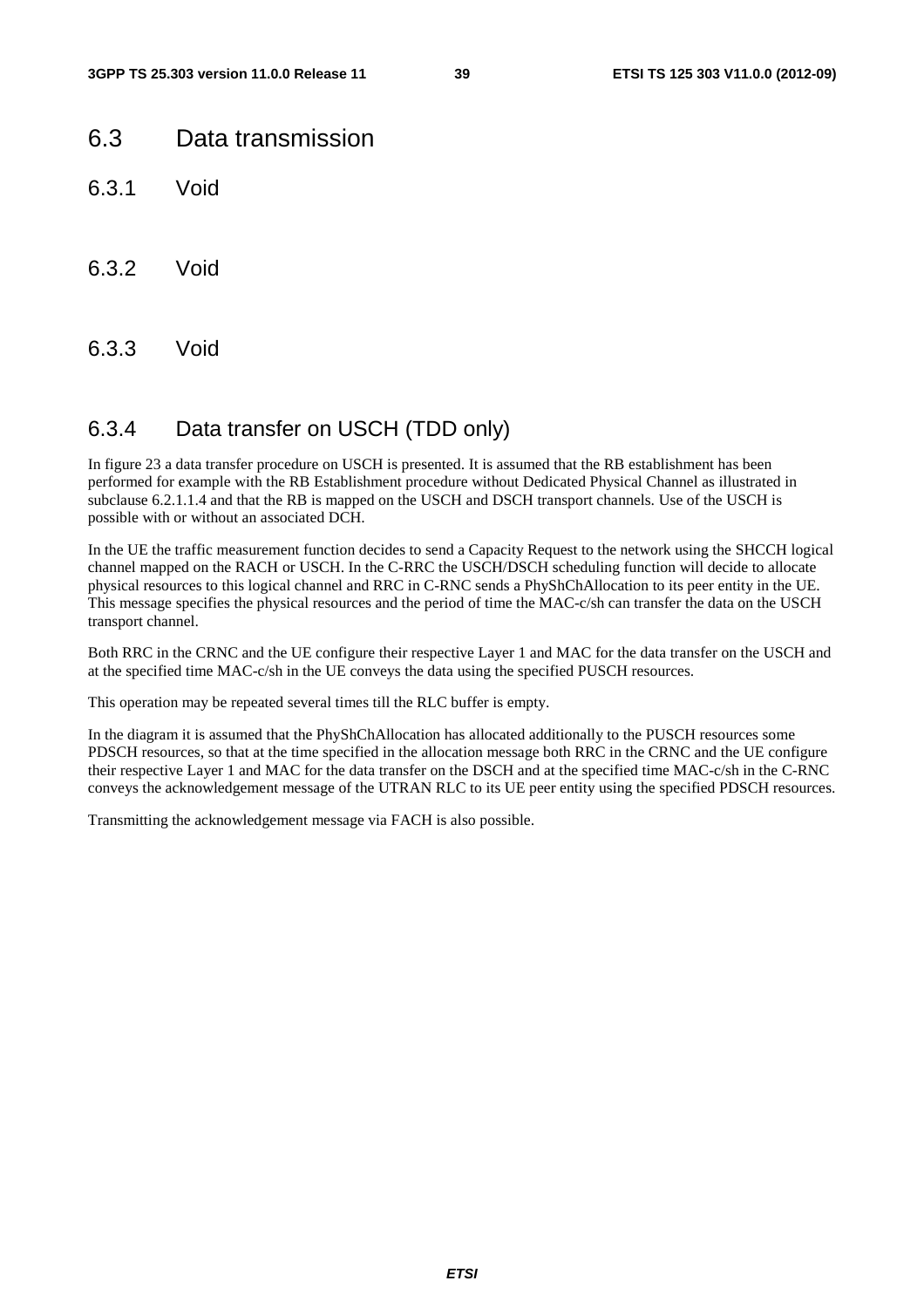



# 6.3.5 Data transfer on DSCH (TDD only)

In figure 24 a data transfer procedure on DSCH is presented. It is assumed that the RB establishment has been performed for example with the RB Establishment procedure without Dedicated Physical Channel as illustrated in subclause 6.2.1.1.4 and that the RB is mapped on the USCH and DSCH transport channels.

Use of the DSCH is possible with or without an associated DCH.

In the C-RRC the USCH/DSCH scheduling function will decide to allocate physical resources in the downlink and RRC in C-RNC sends a PhyShChAllocation message to its peer entity in the UE using SHCCH mapped on the FACH or DSCH. This message specifies the physical resources and the period of time the MAC-c/sh can transfer the data on the DSCH transport channel.

Both RRC in the CRNC and the UE configure their respective Layer 1 and MAC for the data transfer on the DSCH and at the specified time MAC-c/sh in the C-RNC conveys the data using the specified PDSCH resources.

This operation may be repeated several times till the RLC buffer is empty.

In the diagram it is assumed that the PhyShChAllocation has allocated additionally to the PDSCH resources some PUSCH resources, so that at the time specified in the allocation message both RRC in the CRNC and the UE configure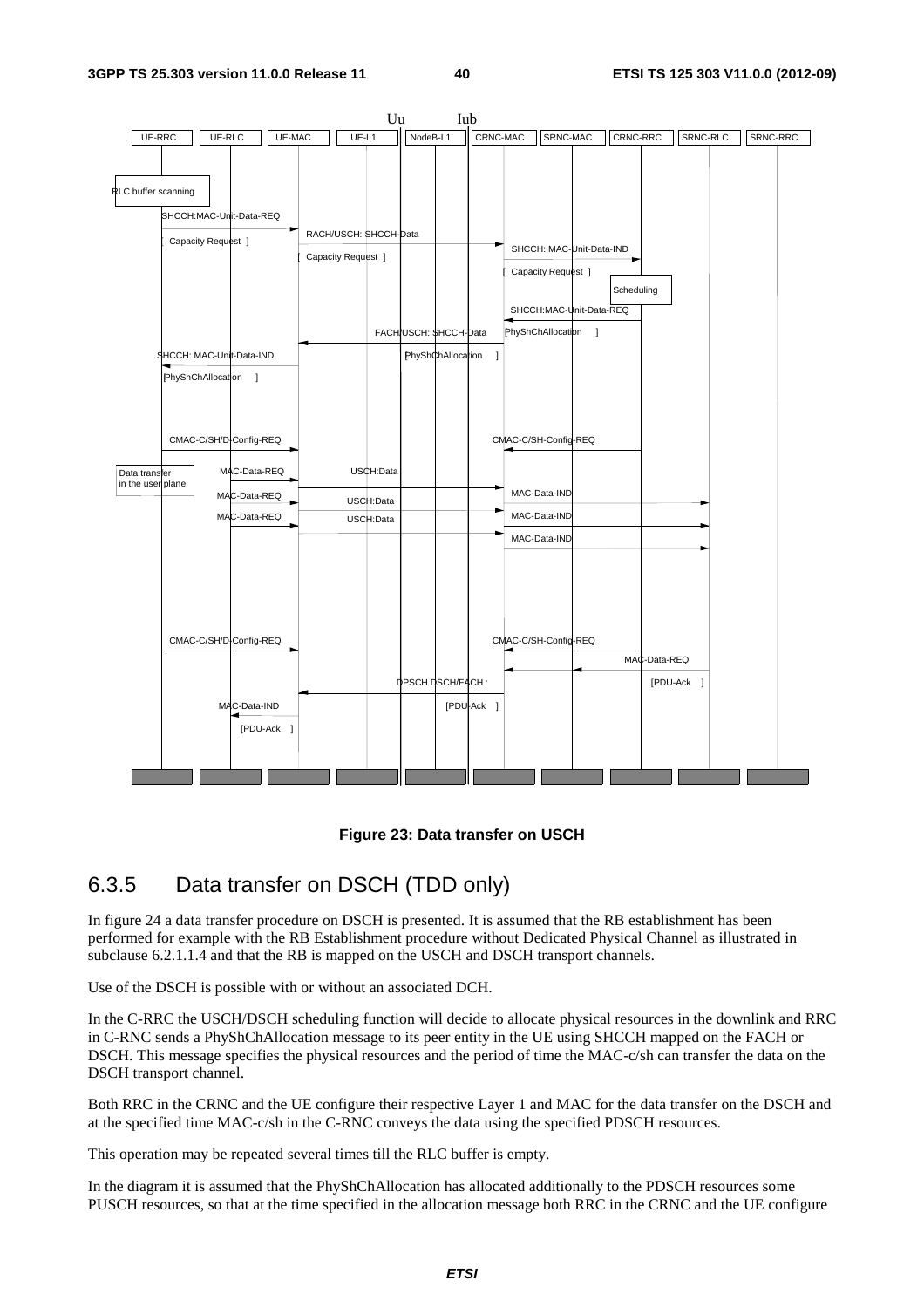their respective Layer 1 and MAC for the data transfer on the USCH and at the specified time MAC-c/sh in the UE conveys the acknowledgement message of the UE to its C-RNC peer entity using the specified PUSCH resources.

Transmitting the acknowledgement message via RACH is also possible.



**Figure 24: Data transfer on DSCH** 

# 6.4 RRC Connection mobility procedures

The RRC handover protocol must be common for the FDD and TDD modes. This means that the same protocol must support all the following handover procedures.

## 6.4.1 Handover Measurement Reporting

Figure 25 illustrates an example where a measurement control and a measurement report procedure is used for handover measurements. The NW RRC requests the UE to start measurements and reporting with a MEASUREMENT CONTROL message. The message includes an indication of a measurement type (e.g. intra-frequency measurement), the radio links to evaluate, the reporting criteria and a measurement identity number. The UE configures L1 to start measurements. When measurement reporting criteria are fulfilled the UE sends a MEASUREMENT REPORT message.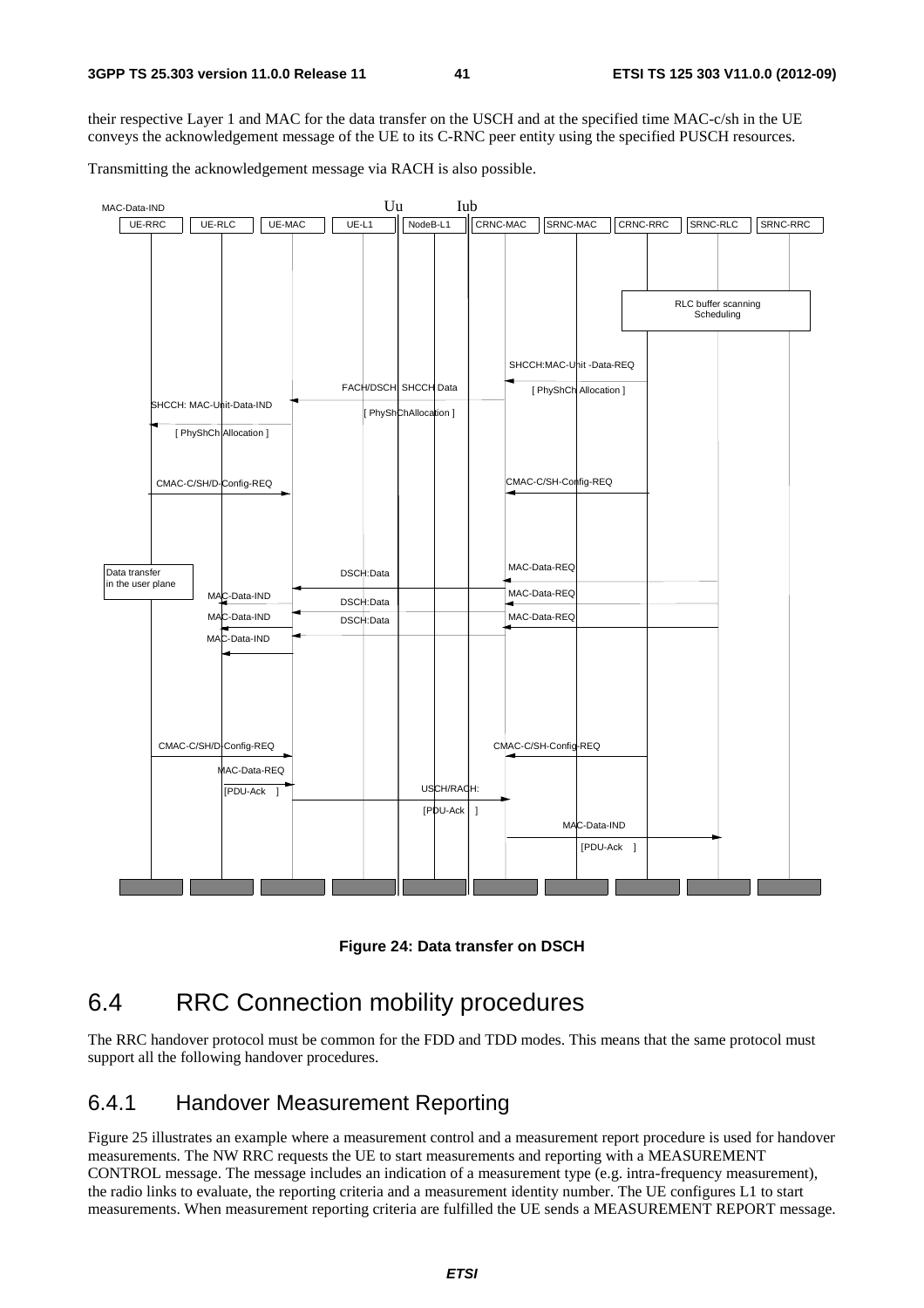

**Figure 25: Handover measurement reporting** 

#### 6.4.2 Cell Update

Figure 26 illustrates an example of a cell update procedure.

The cell update procedure is triggered by the cell re-selection function in the UE, which notifies which cell the UE should switch to. The UE reads the broadcast information of the new cell. Subsequently, the UE RRC layer sends a CELL UPDATE message to the UTRAN RRC via the CCCH logical channel and the RACH transport channel. The RACH transmission includes the current U-RNTI (S-RNTI and the SRNC Identity).

Upon reception of the CELL UPDATE, the UTRAN registers the change of cell. If the registration is successful it replies with a CELL UPDATE CONFIRM message transmitted on the DCCH/FACH to the UE. The message includes the current U-RNTI (S-RNTI and SRNC Identity) and it may also include new C-RNTI and / or U-RNTI (S-RNTI + SRNC Identity). By using DCCH for the confirm message the contents of the message can be ciphered.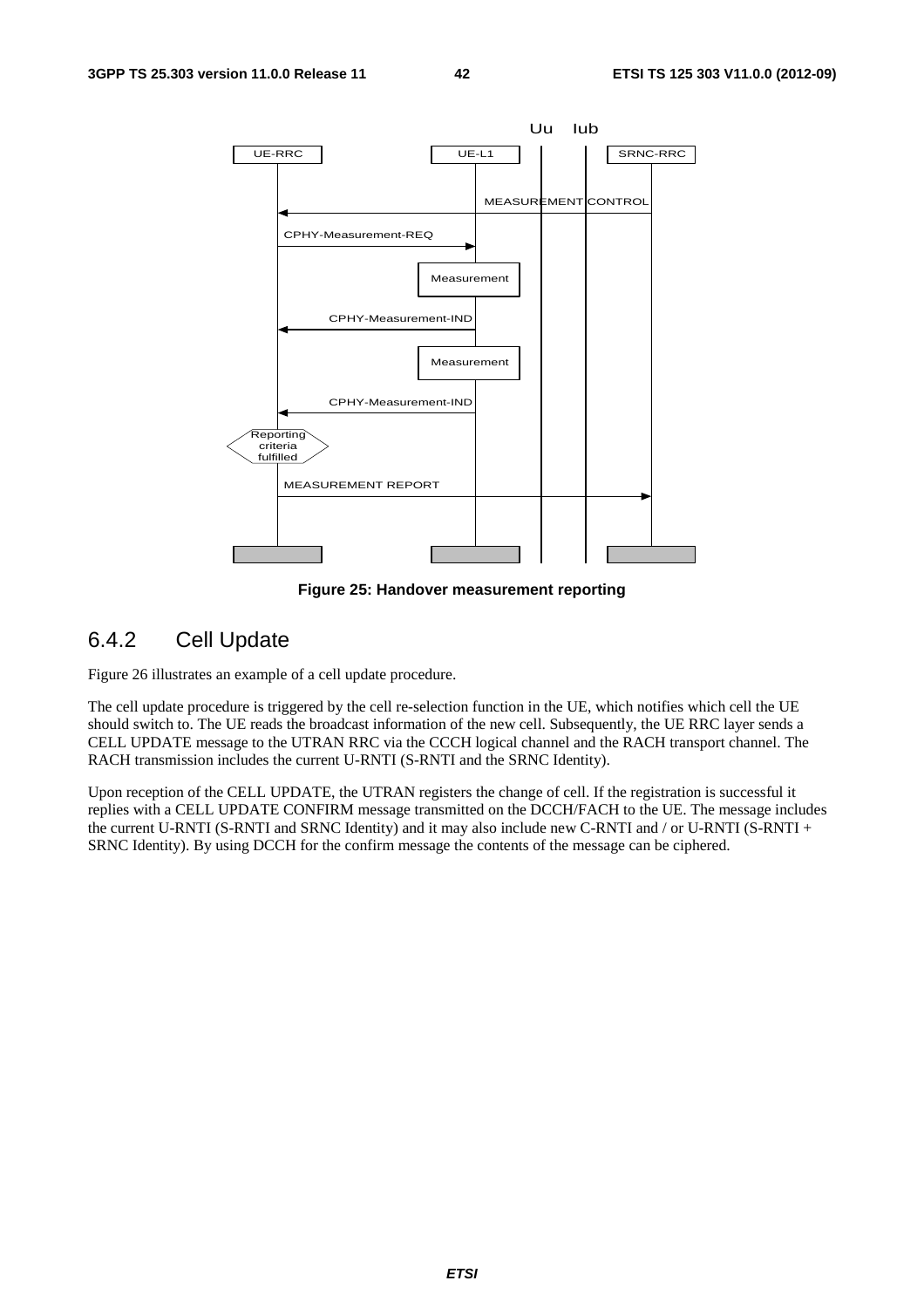

Figure 26: Cell update procedure

*ETSI*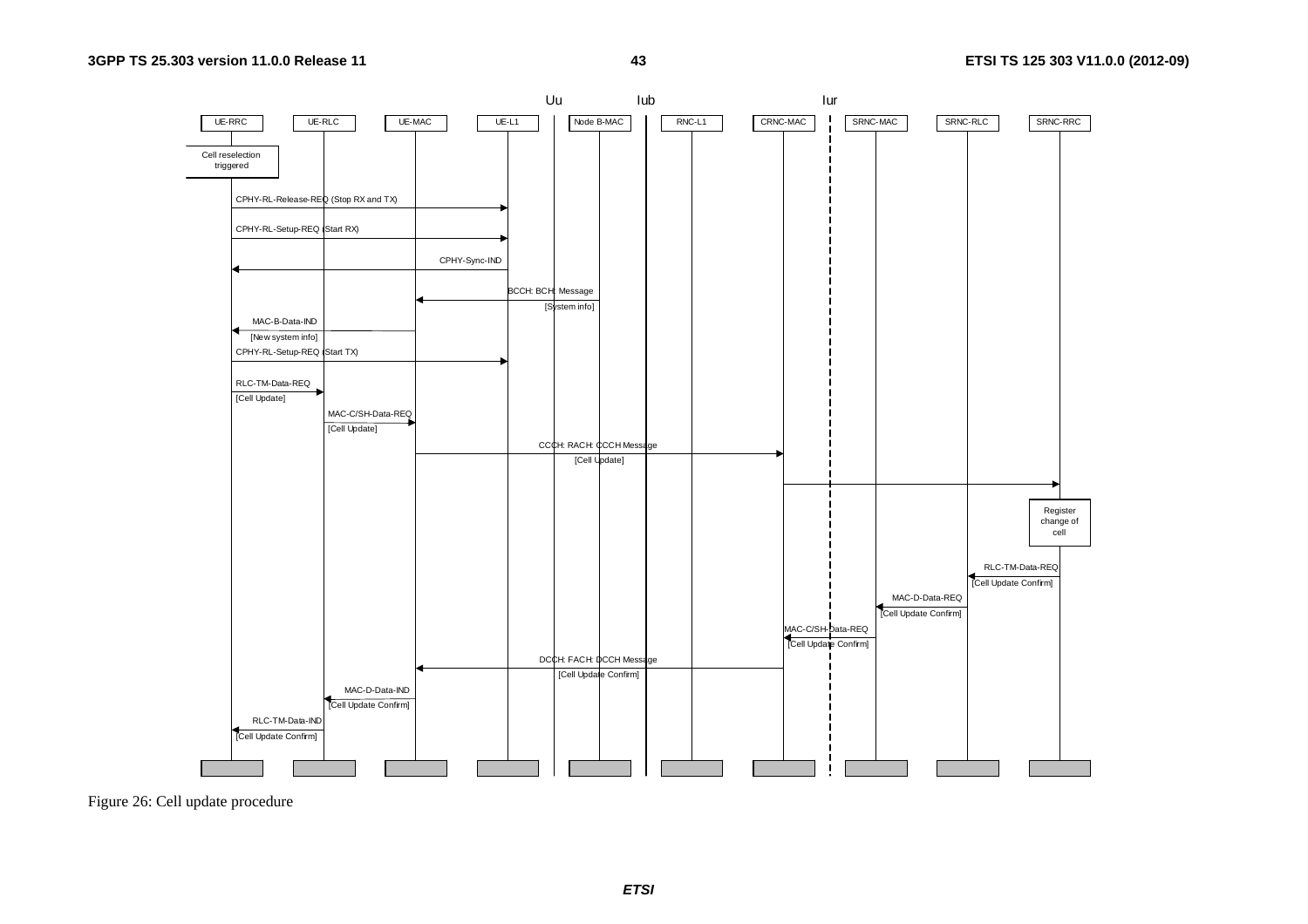# 6.4.3 URA Update

Figure 27 illustrates an example of a URA Update procedure. For a more detailed figure on the interlayer interaction for CCCH or DCCH transmission please refer to "Cell Update" in the previous subclause.

When cell re-selection is triggered, the UE abandons the radio link in the old cell and establishes a radio link to the new cell. The URA update procedure is triggered when the UE reads the broadcast information of the new cell and recognises that a URA update is required. After that, the UE RRC layer sends a URA UPDATE on the CCCH to the UE MAC layer, which transfers the message on the RACH to UTRAN. The RACH transmission includes the current U-RNTI (S-RNTI and SRNC Identity).

Upon reception of the URA UPDATE, the UTRAN registers the change of URA. Then the CRNC-RRC requests the CRNC-MAC to send a URA UPDATE CONFIRM message on the FACH to the UE. The message includes the current U-RNTI (S-RNTI and SRNC Identity) and may also include new C-RNTI, U-RNTI (S-RNTI and SRNC Identity).

The logical channel used for URA UPDATE CONFIRM depends on the SRNC relocation policy. If SRNC is always relocated before URA UPDATE CONFIRM is sent, a DCCH should be used (to allow ciphering of the message contents). If SRNC is not relocated, the CCCH logical channel should be used to be able to utilize the RNSAP Iur procedures and not being forced to set up user plane on the Iur for this procedure.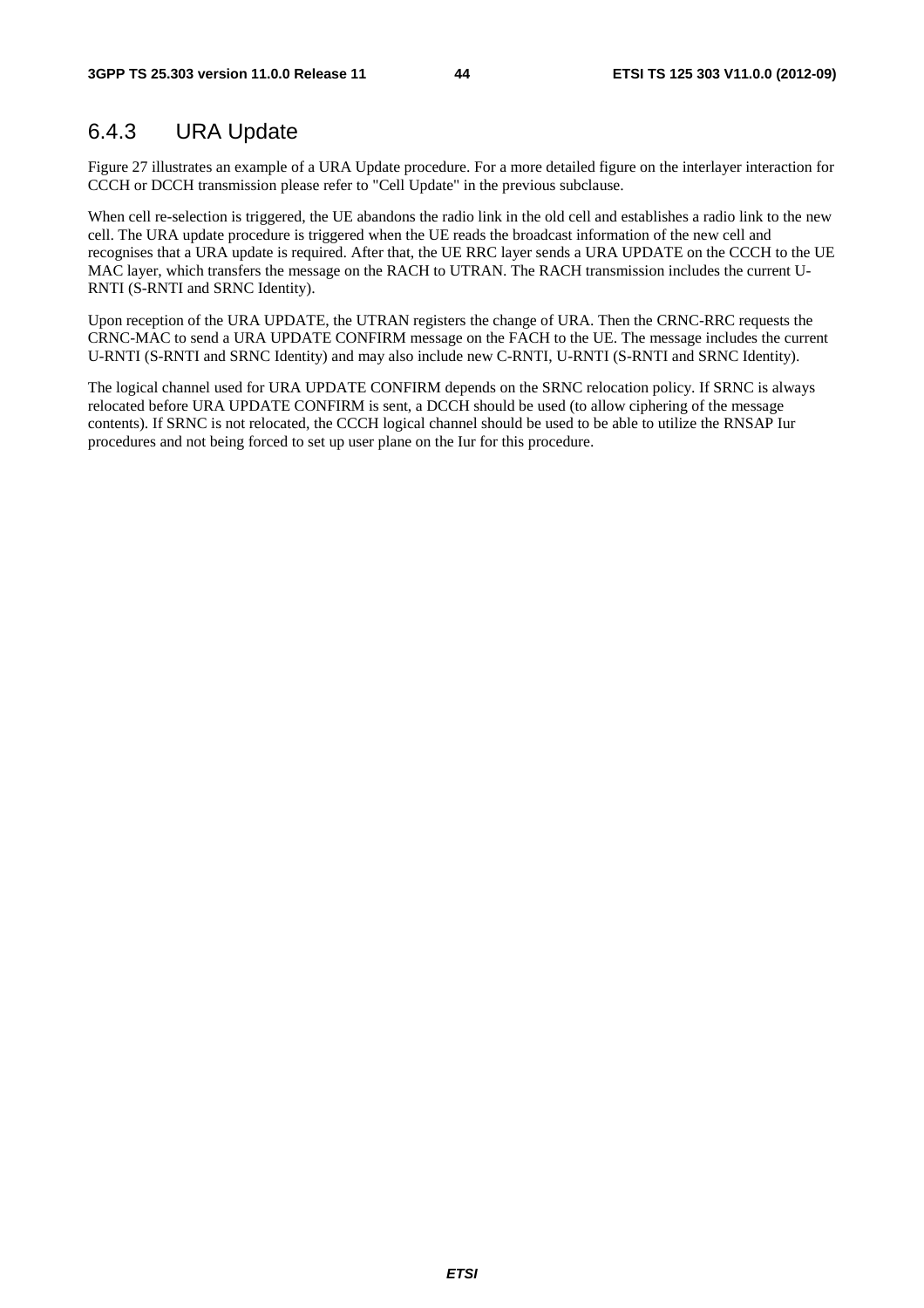



**Case A: URA UPDATE CONFIRM on DCCH:** 

*ETSI*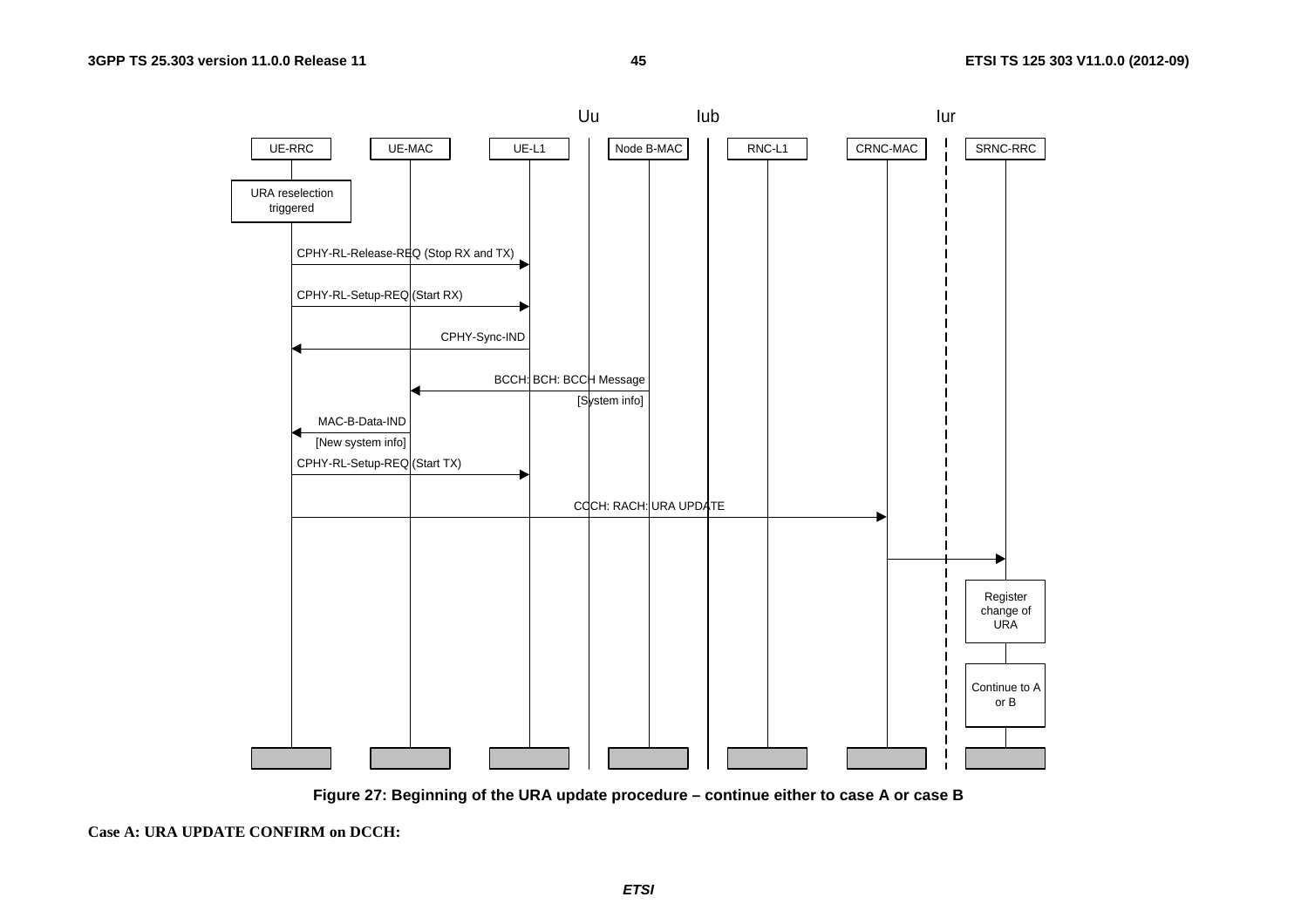

**Figure 28: Case A continuation of URA update, CONFIRM message can be ciphered** 

#### **Case B: URA UPDATE CONFIRM on CCCH:**

In this case transmission between SRNC and CRNC takes place on the RNSAP Downlink Signalling Transfer and the CCCH logical channel is used.



Figure 29: Case B continuation of URA update, CONFIRM message cannot be ciphered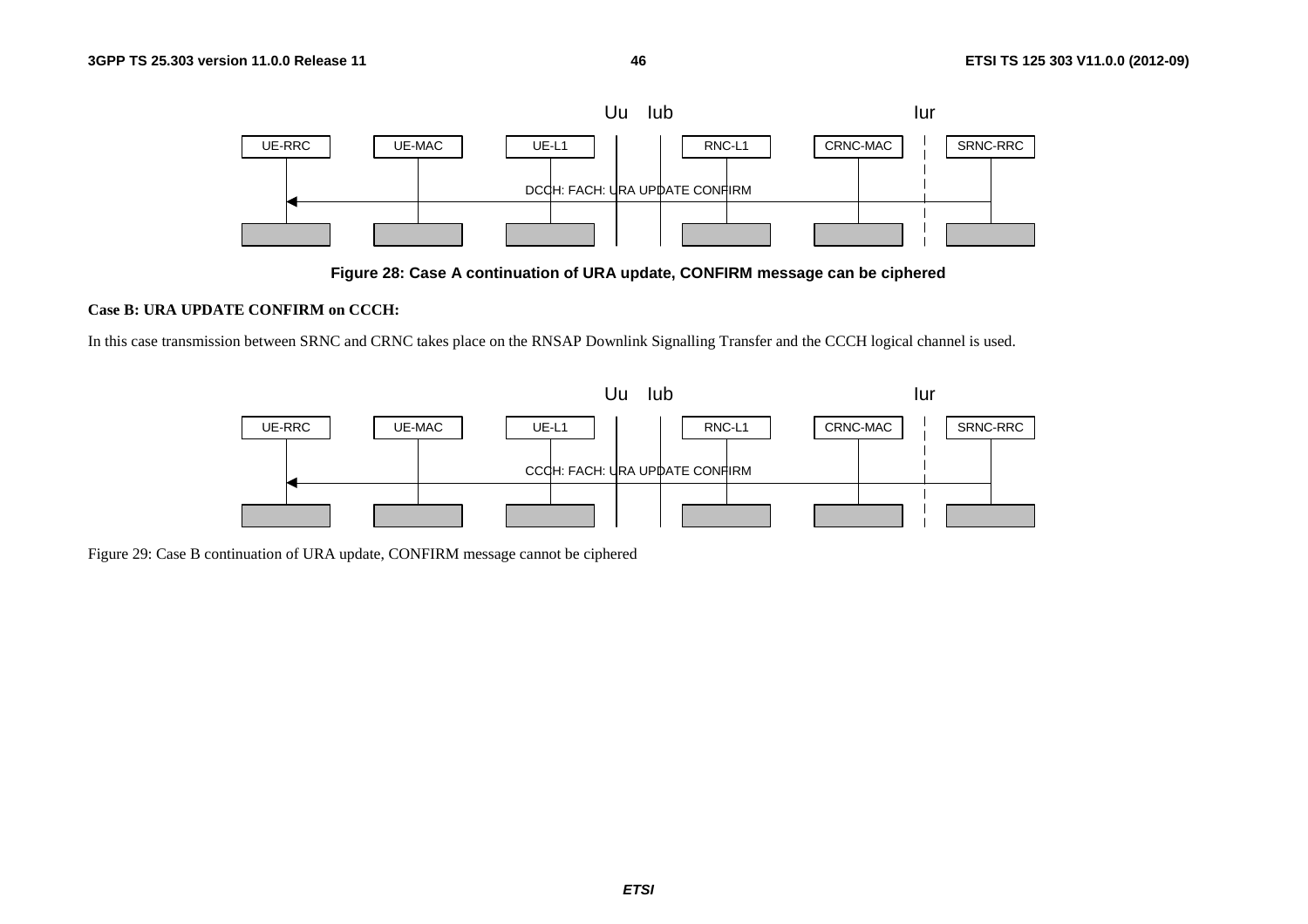## 6.4.4 Radio Link Addition (FDD)



**Figure 30: Radio Link Addition**

Figure 30 illustrates a radio link addition procedure. Radio link addition is triggered in the network RRC layer by measurement reports sent by the UE. The NW RRC first configures the new radio link on the physical layer in Node B. Transmission and reception begins immediately. The NW RRC then sends an RRC ACTIVE SET UPDATE message to the UE RRC. The UE RRC configures layer 1 to begin reception.

The UE shall send an ACTIVE SET UPDATE COMPLETE message to the RNC-RRC without waiting for an indication of synchronisation from the UE physical layer.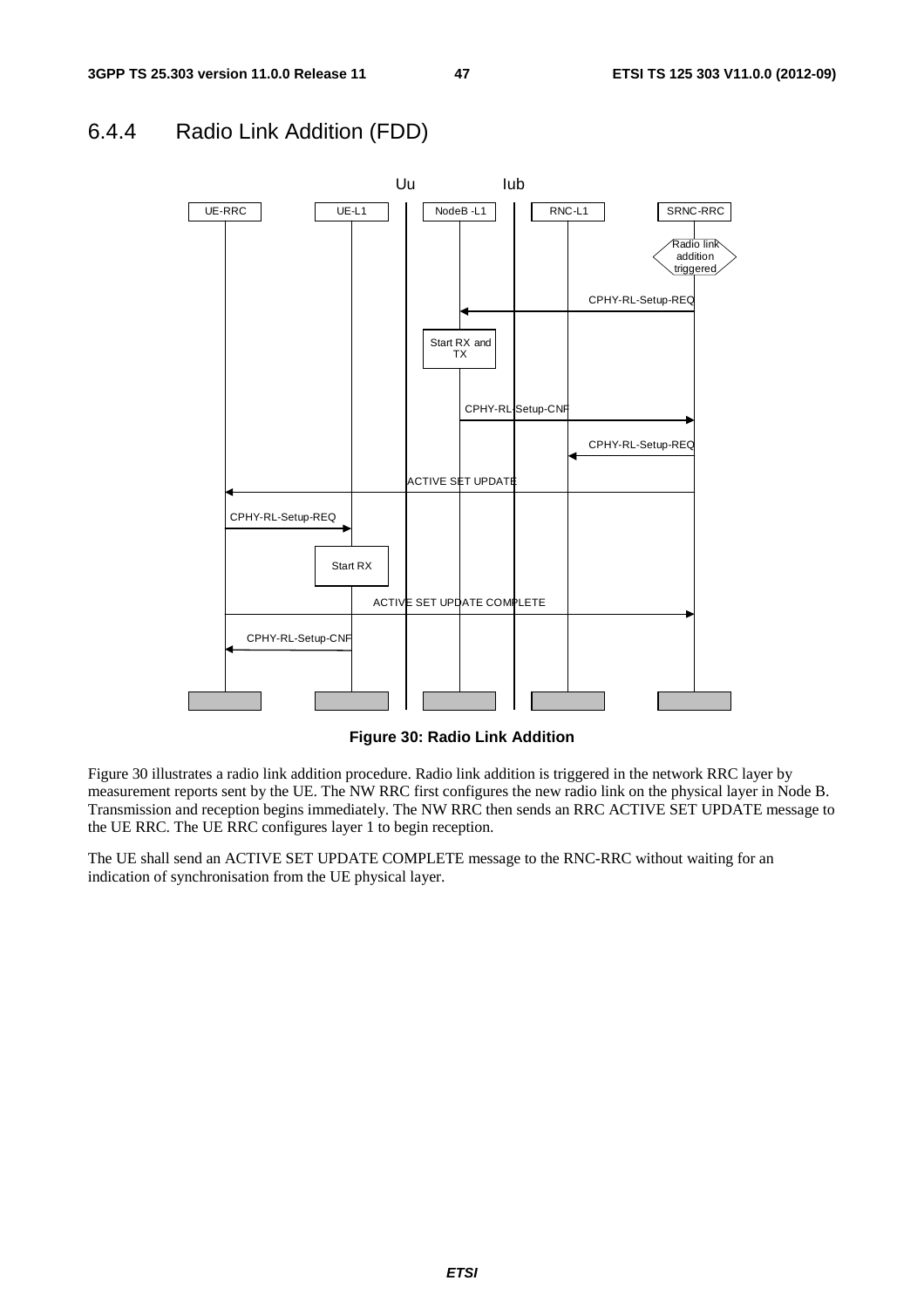## 6.4.5 Radio Link Removal (FDD)



**Figure 31: Radio link removal** 

Figure 31 illustrates a radio link removal procedure. Radio link removal is triggered by an algorithm in the network RRC layer by measurement reports sent by the UE. Radio link removal may also be triggered in the NW due to load control algorithms. The radio link is first deactivated by the UE and then in the NW.

The NW RRC sends an ACTIVE SET UPDATE message to the UE RRC. The UE RRC requests UE L1 to terminate reception of the radio link(s) to be removed. After this the UE RRC acknowledges radio link removal with an ACTIVE SET UPDATE COMPLETE message to the NW RRC. The NW RRC proceeds to request the NW L1 in both Node B and the RNC to release the radio link.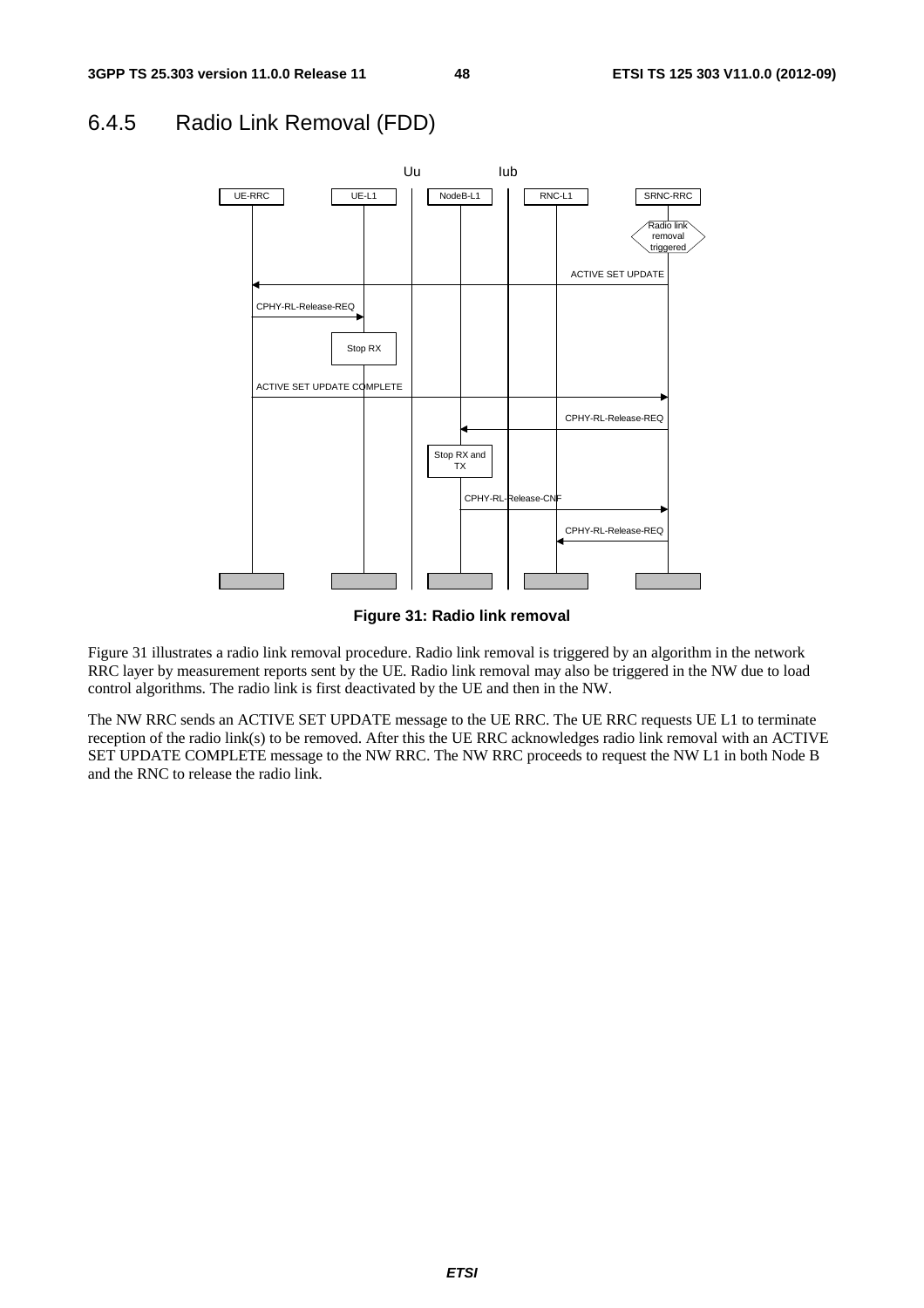

# 6.4.6 Combined radio link addition and removal

**Figure 32: Combined Radio Link Addition And Removal** 

Figure 32 illustrates a combined radio link addition and removal procedure. The NW RRC determines the need for radio link replacement based on received measurement reports or load control algorithms.

When radio links are to be replaced, the NW RRC first configures the NW L1 to activate the radio link(s) that are being added. The NW RRC then sends an ACTIVE SET UPDATE message to the UE RRC, which configures the UE L1 to terminate reception on the removed radio link(s) and begin reception on the added radio link(s).

If the UE active set is full, the replacement has to be performed in the order defined in figure 32. If UE has only one radio link, then the replacement must be done in reverse order (first add, then remove).

The UE RRC acknowledges the replacement with an ACTIVE SET UPDATE COMPLETE message. The NW RRC then configures the NW L1 to terminate reception and transmission on the removed radio link.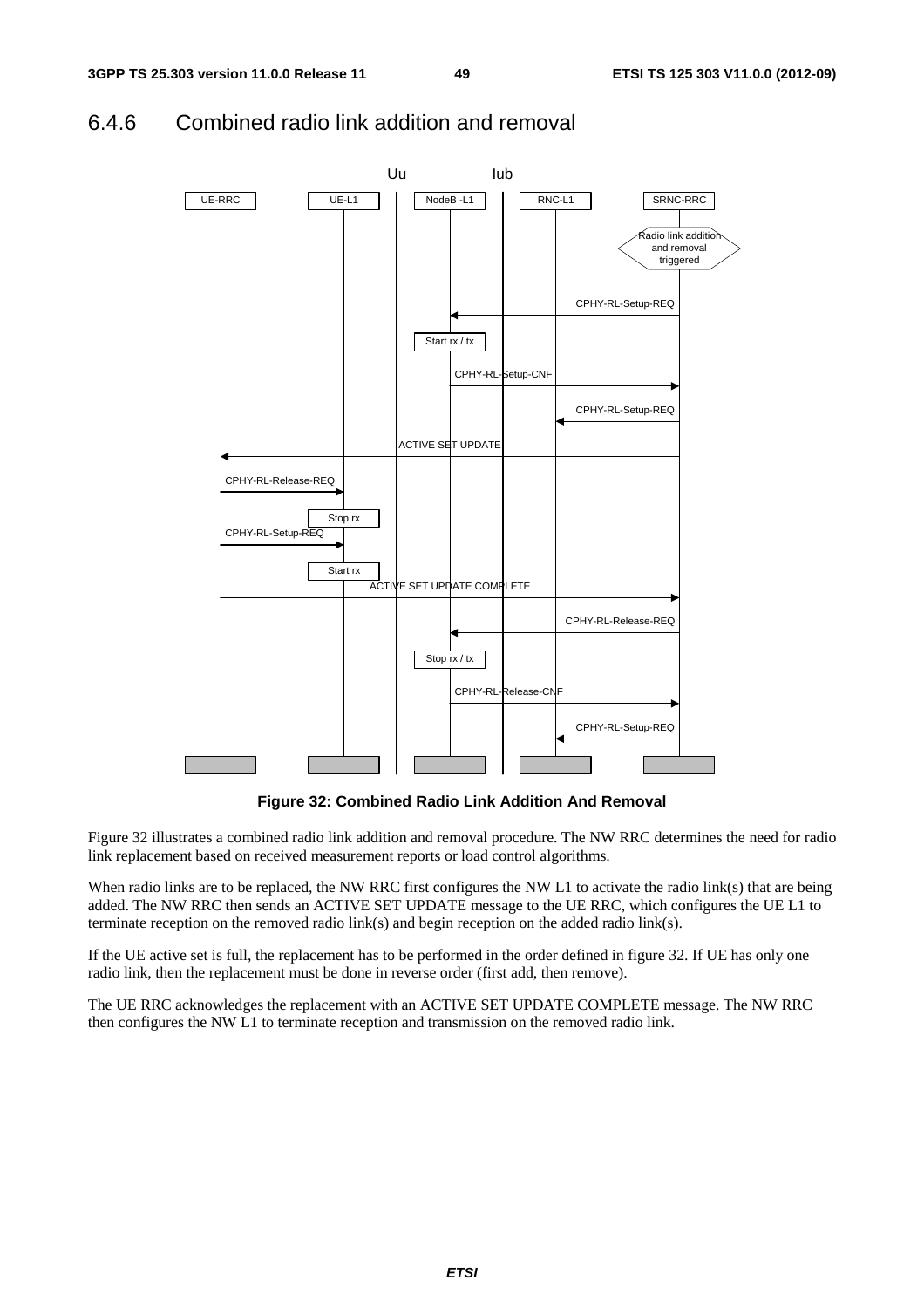## 6.4.7 Hard Handover (FDD and TDD)



#### **Figure 33: Hard handover**

Figure 33 illustrates a hard handover. The NW RRC determines the need for hard handover based on received measurement reports or load control algorithms.

For inter-frequency handover the measurements are assumed to be performed in slotted mode.

The NW RRC first configures the NW L1 to activate the new radio links. The NW L1 begins transmission and reception on the new links immediately. The NW RRC then sends the UE RRC a PHYSICAL CHANNEL RECONFIGURATION message (several other messages e.g. RADIO BEARER RECONFIGURATION and TRANSPORT CHANNEL RECONFIGURATION can also be used to perform hard handover). The message indicates the radio resources that should be used for the new radio link. The UE RRC configures the UE L1 to terminate reception on the old radio link and begin reception on the new radio link.

After the UE L1 has achieved downlink synchronisation on the new frequency, a L2 link is established and the UE RRC sends a PHYSICAL CHANNEL RECONFIGURATION COMPLETE message to the NW RRC. After having received the L3 acknowledgement, the NW RRC configures the NW L1 to terminate reception and transmission on the old radio link.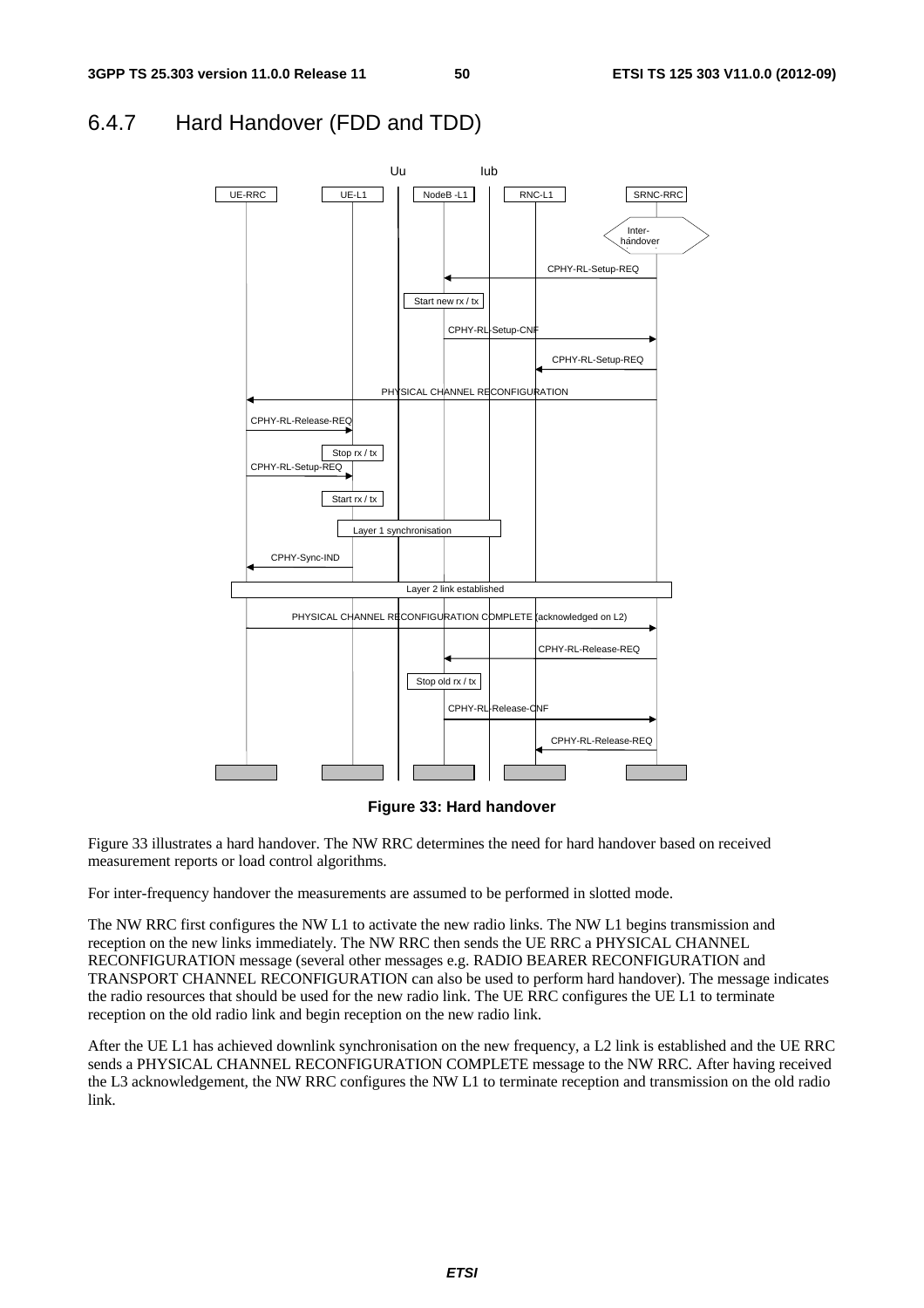## 6.4.8 SRNS Relocation

The SRNS relocation procedure can be divided into two phases. The first phase is relocation preparation; where the resources are reserved, new RABs are established while the second phase is the transfer of the Serving RNS from source to target RNC.

In what follows, lossless radio bearers are RBs using AM and configured to support lossless SRNS relocation. Seamless radio bearers are RBs using UM or AM not configured to support lossless SRNS relocation.

There are three cases in which an SRNS relocation can be performed:

- Serving SRNS relocation: This is used to move the UTRAN to CN connection point at the UTRAN side from the source SRNC to the target RNC.
- Combined Hard Handover and SRNS relocation: This is used to move the UTRAN to CN connection point at the UTRAN side from the source SRNC to the target RNC, while performing a hard handover decided by the UTRAN.
- Combined Cell/URA update and SRNS relocation: This is used to move the UTRAN to CN connection point at the UTRAN side from the source SRNC to the target RNC, while performing a cell re-selection in the UTRAN.

and these are described in subclauses 6.4.8.1, 6.4.8.2 (for lossless radio bearers), 6.4.8.3, 6.4.8.4 (for seamless radio bearers), and in more detail in [6].

#### 6.4.8.1 Combined Cell/URA Update and SRNS relocation (lossless radio bearers)

The procedure is initiated by the source RNC deciding to perform a SRNS relocation. The scenario below describes the SRNS Relocation of the type "UE not involved". In Case I the SRNS relocation is triggered by the UTRAN MOBILITY INFORMATION message. In Case II the SRNS relocation is triggered by the CELL UPDATE CONFIRM message.

A RANAP Relocation Command is received by the source RNC from the CN, indicating the RABs to be released and the RABs that are subject to data forwarding. Lossless SRNS relocation is always, and only, configured for RABs that are subject to data forwarding. The PDCP layer shall support PDCP sequence numbering when lossless SRNS relocation is supported [7].

For the affected radio bearers, the RLC entity is stopped and the next PDCP sequence numbers are retrieved by RRC. The next PDCP send and receive sequence numbers are then transferred in the RNSAP Relocation Commit message from source to target RNC for RABs that support lossless SRNS relocation. The target RNC becomes the serving RNC when the RANAP Relocation Detect message is sent.

The target RNC then sends on SRB#1 (UM/DCCH) a UTRAN MOBILITY INFORMATION (Case I) or a CELL/URA UPDATE CONFIRM (Case II); which configures the UE with the new U-RNTI and indicates the next uplink receive PDCP sequence number for each radio bearer configured to support lossless SRNS relocation.

The target RNC establishes a UM RLC entity for SRB#1, and the DL HFN and the VT(US) are set to the values in the RRC information container, respectively. In the UM RLC entity, the "Special LI" is used to indicate that an RLC SDU begins in the beginning of an RLC PDU.

Upon reception by the UE of the message, the UE compares the next uplink receive PDCP sequence number with the UE next uplink send PDCP sequence number. If this confirms PDCP SDUs successfully transferred before the start of relocation i.e. already received by the source RNC then these are discarded by the UE. The UE reinitialises the PDCP header compression entities of the radio bearers configured to use a header compression protocol [7]. The AM RLC entity for SRB#2 is (re-)established both on the UTRAN and UE sides, and their HFN values are set to the MAX(UL HFN of SRB2 | DL HFN of SRB2) incremented by one.

If the UE has successfully configured itself, it shall send a UTRAN MOBILITY INFORMATION CONFIRM (Case I and Case II). These messages contain the START values and the next downlink receive PDCP sequence number for each radio bearer configured to support lossless SRNS relocation.

Upon reception and acknowledgement by the UTRAN of the message, the UTRAN compares the next downlink receive PDCP sequence number with the next downlink send PDCP sequence number. The UTRAN initialises the PDCP header compression entities of the radio bearers configured to use a header compression protocol [7]. The RLC entities for affected radio bearers (other than SRB#2) are (re-)established both on the UTRAN and UE side. The HFN values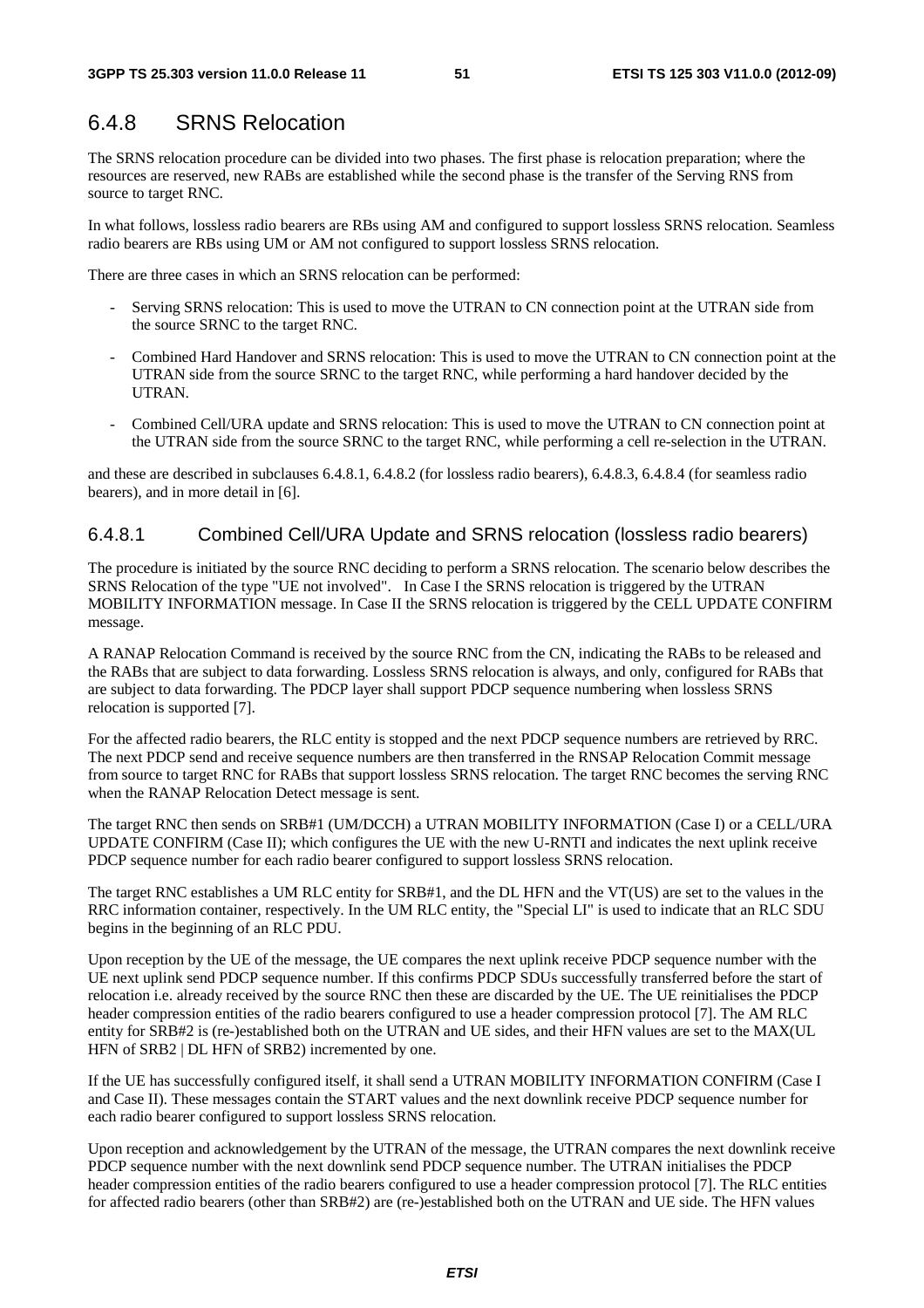for each RB are set to the START value in the message for the corresponding CN domain, and all the RLC data buffers are flushed.

In case of failure, the UE shall send a UTRAN MOBILITY INFORMATION FAILURE (Case I and Case II).

Upon reception of the UTRAN MOBILITY INFORMATION CONFIRM/FAILURE (Case I and Case II), the relocation procedure ends.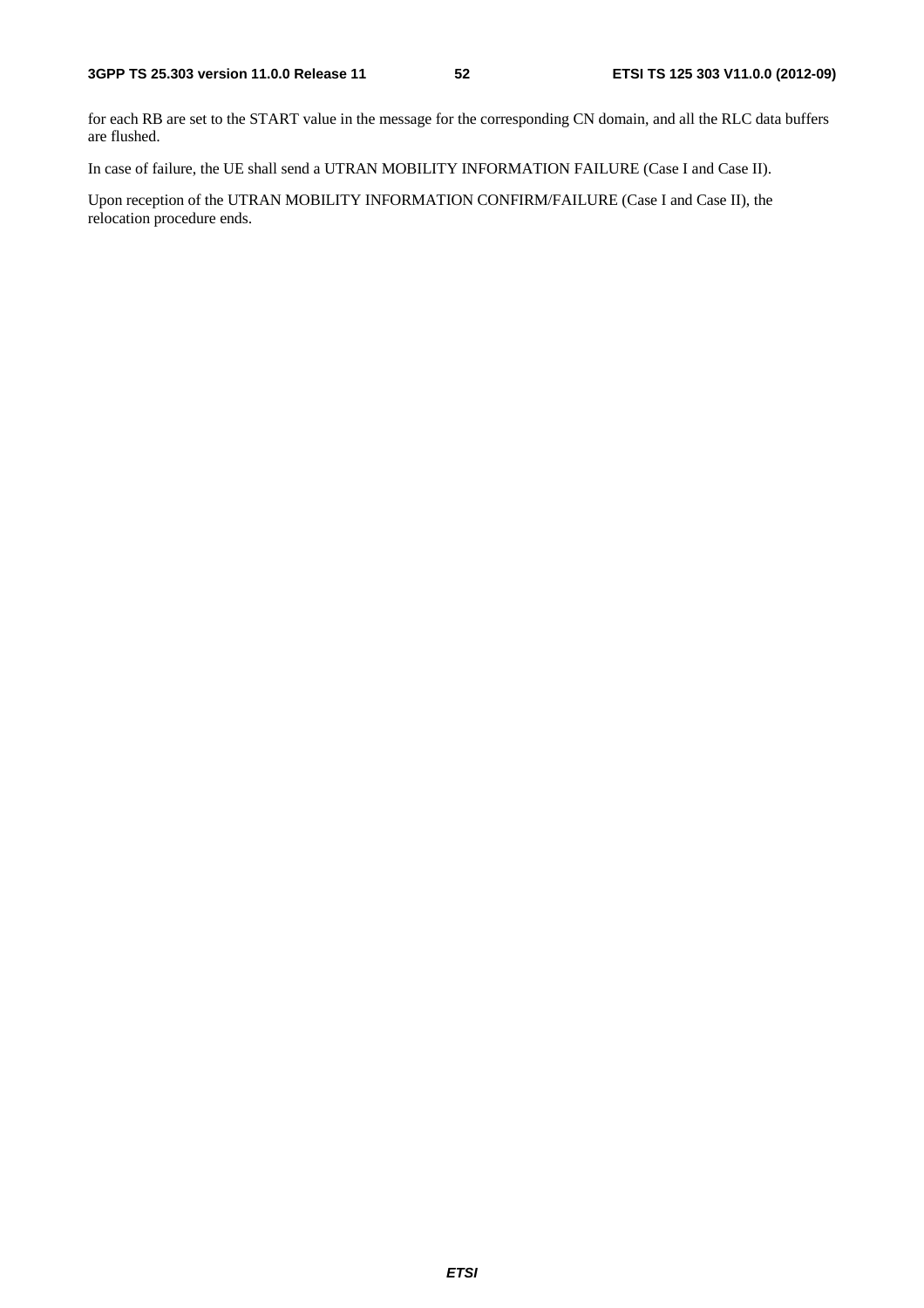

Figure 34: Combined Cell/URA Update and SRNS relocation (lossless radio bearers)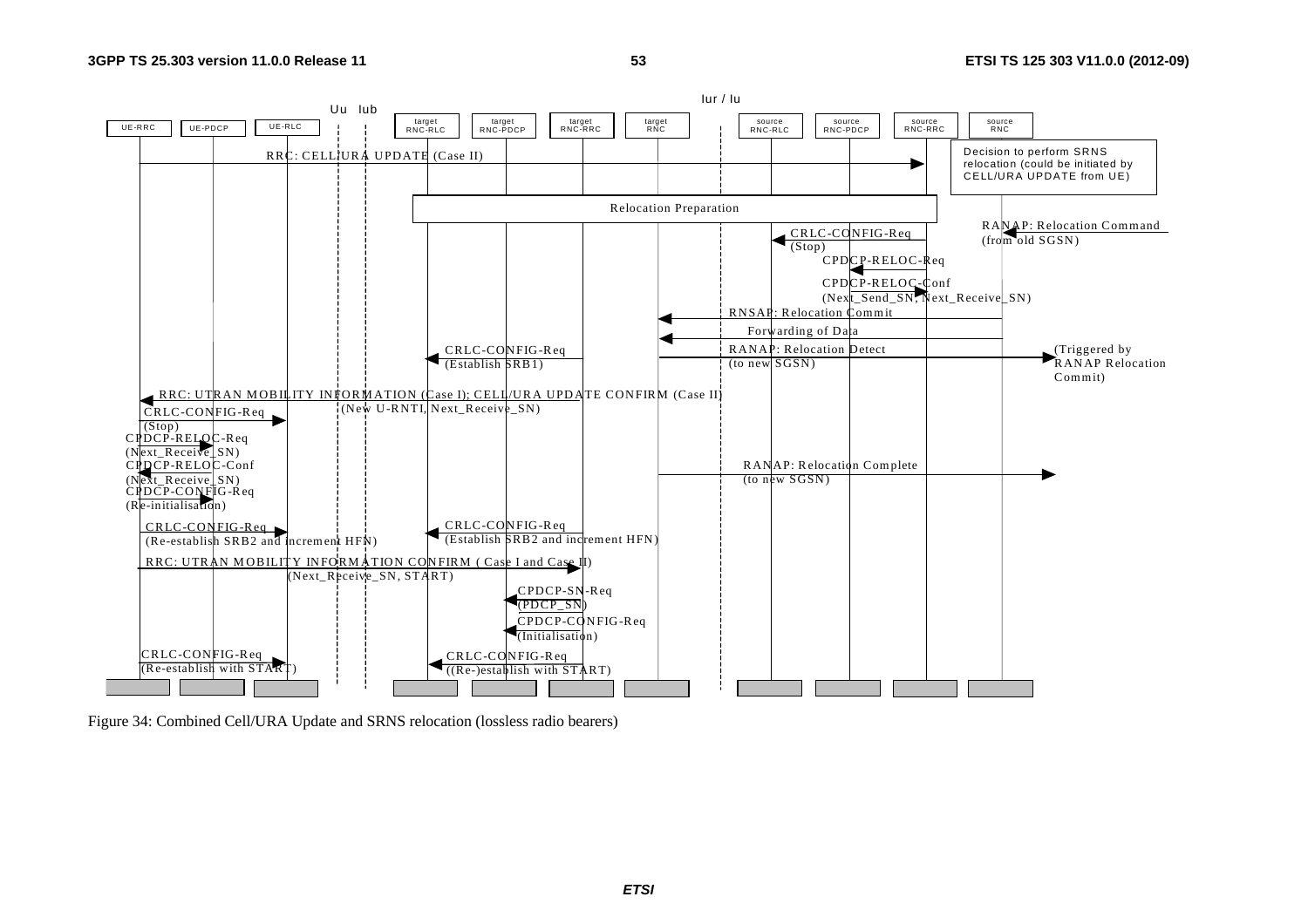#### 6.4.8.2 Combined Hard Handover and SRNS relocation (lossless radio bearers)

Based on measurement results and knowledge of the UTRAN topology, the source SRNC decides to initiate a combined hard handover and SRNS relocation. The UE is still under control of the SRNC but is moving to a location controlled by the target RNC. The scenario below describes the SRNS Relocation of the type "UE involved".

A RANAP Relocation Command is received by the source RNC from the CN, indicating the RABs to be released, the Target RNC to Source RNC Transparent Container and the RABs that are subject to data forwarding. Lossless SRNS relocation is always, and only, configured for RABs that are subject to data forwarding. The PDCP layer shall support PDCP sequence numbering when lossless SRNS relocation is supported [7]. The Target RNC to Source RNC Transparent Container includes the RRC message (e.g. PHYSICAL CHANNEL RECONFIGURATION) for hard handover.

Upon reception of the RANAP Relocation Command, the RRC entity in the source RNC stops the RLC entities for the affected radio bearers and retrieves the PDCP sequence numbers. It then triggers the execution of the relocation of SRNS by sending the RRC message to the UE using the acknowledged mode dedicated signalling radio bearer (SRB #2). This message includes the new U-RNTI (from the target RNC) and the next uplink receive PDCP sequence number for each radio bearer configured to support lossless SRNS relocation (from the source RNC). The UE reinitialises the PDCP header compression entities of the radio bearers configured to use a header compression protocol [7].

The next PDCP send and receive sequence numbers are then transferred via the CN during the forwarding of SRNS contexts from source to target RNC. The target RNC becomes the serving RNC when the RANAP Relocation Detect message is sent.

Upon reception and acknowledgment by the UE of the message, the RLC entity for the acknowledged mode dedicated signalling radio bearer (SRB #2) is re-established, both on the UTRAN and UE sides and their HFN values are set to the MAX(uplink HFN of RB2 | downlink HFN of RB2) + 1. Care should be taken by UTRAN in timing the SRNS relocation so that there is no risk of a SN rollover on SRB #2 during this procedure.

The UE compares the next uplink receive PDCP sequence number with the next uplink send PDCP sequence number. If this confirms PDCP SDUs successfully transferred before the start of relocation i.e. already received by the source RNC then these are discarded by the UE.

If the UE has successfully configured itself, it sends a response message, in this case a PHYSICAL CHANNEL RECONFIGURATION COMPLETE message to the target RNC using the acknowledged mode dedicated signalling radio bearer (SRB #2). This message contains the START values and the next downlink receive PDCP sequence number for each radio bearer configured to support lossless SRNS relocation.

Upon acknowledgement of the message, the RLC entities for affected radio bearers are re-established both on the UTRAN and UE side. The HFN values for each RB are set to the START value in the message for the corresponding CN domain.

UTRAN compares the next downlink receive PDCP sequence number with the next downlink send PDCP sequence number. The UTRAN initialises the PDCP header compression entities of the radio bearers configured to use a header compression protocol [7].

The UTRAN and the UE continue the RLC and PDCP entities of the affected RBs and the relocation procedure ends.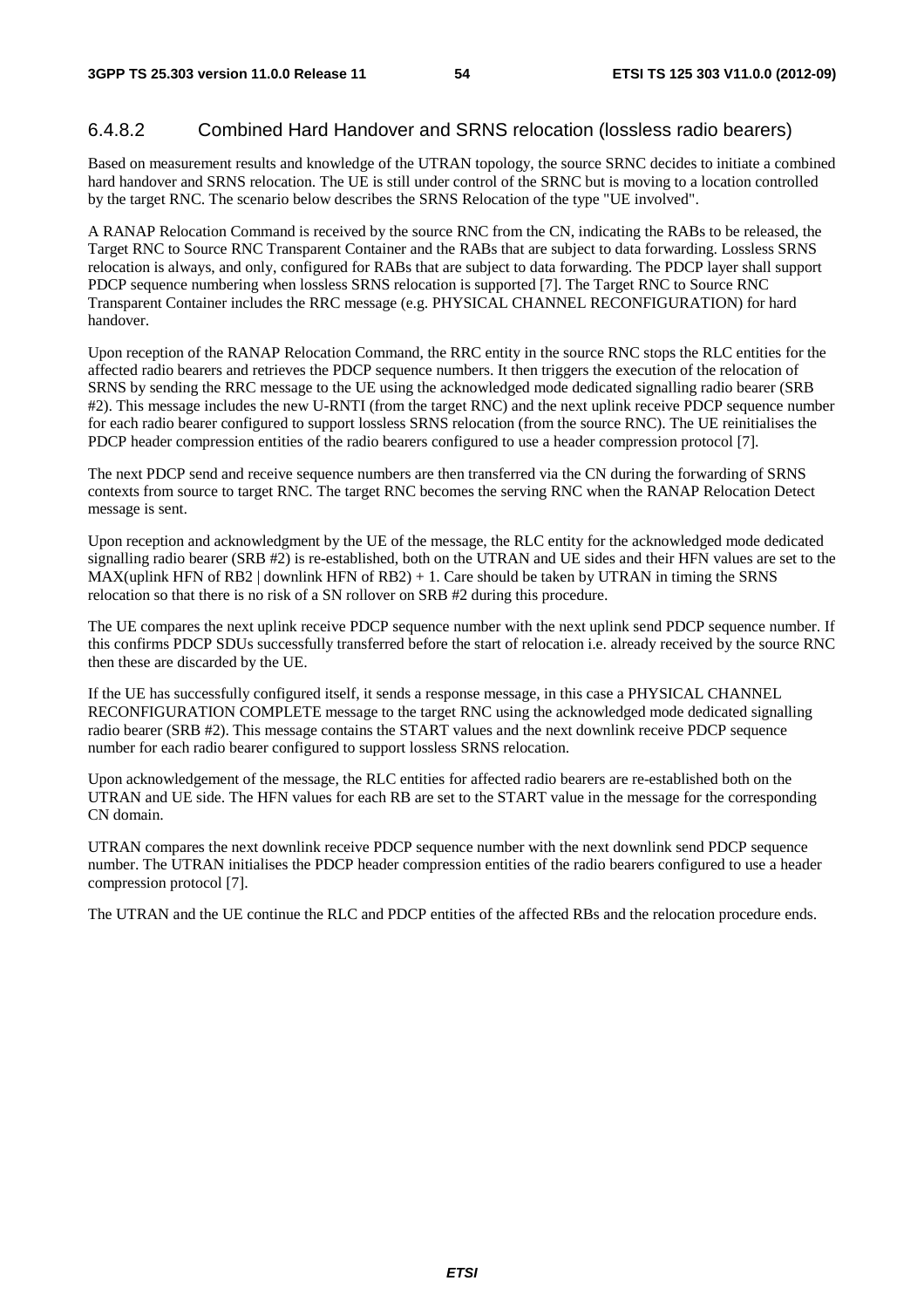

**Figure 35: Combined Hard Handover and SRNS relocation (lossless radio bearers)** 

*ETSI*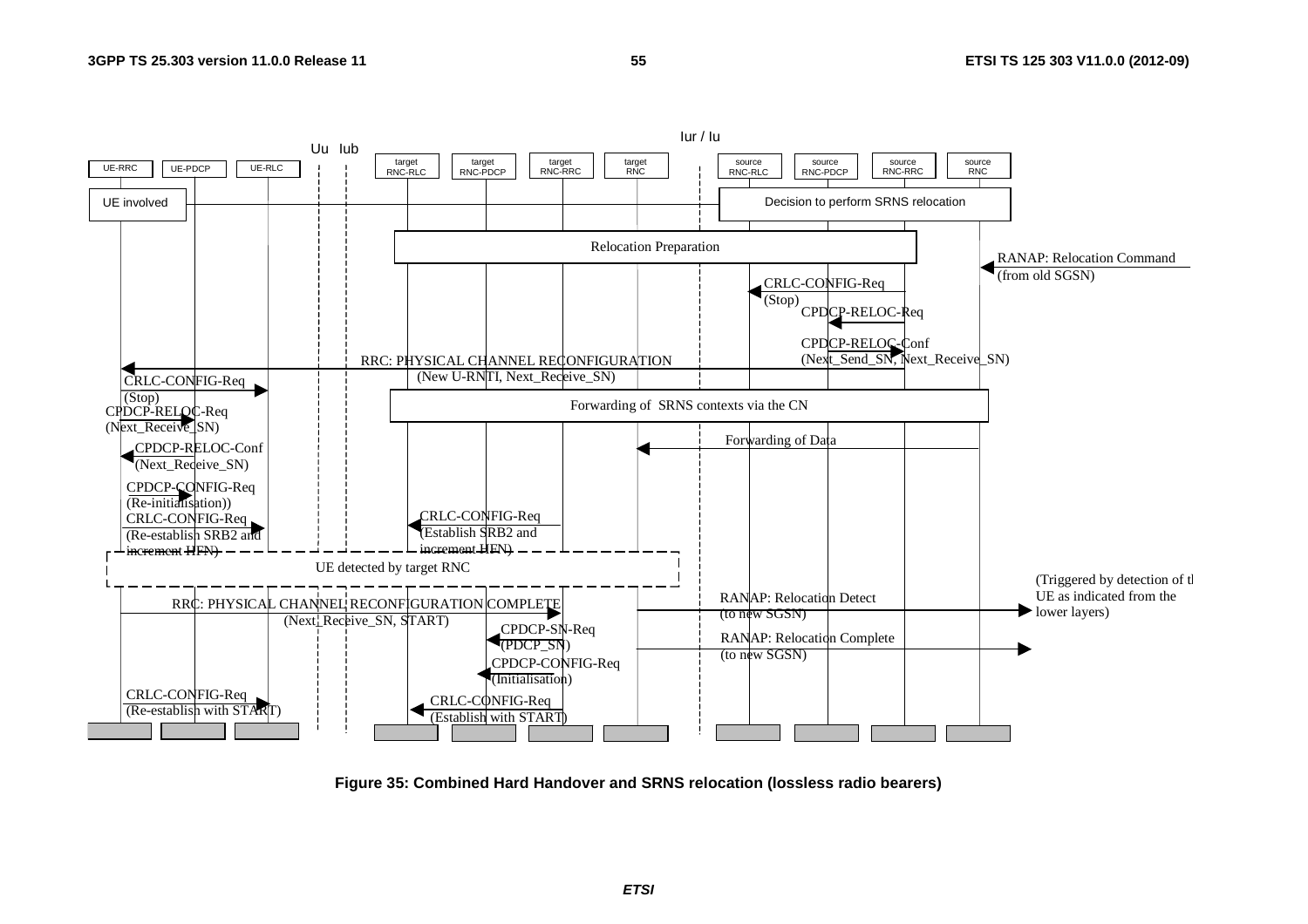#### 6.4.8.3 Combined Cell/URA Update and SRNS relocation (seamless radio bearers)

The procedure is initiated by the source RNC deciding to perform a SRNS relocation. The scenario below describes the SRNS Relocation of the type "UE not involved". In Case I the SRNS relocation is triggered by the UTRAN MOBILITY INFORMATION message. In Case II the SRNS relocation is triggered by the CELL UPDATE CONFIRM message.

A RANAP Relocation Command is received by the source RNC from the CN, indicating the RABs to be released. PDCP of the source RNC takes a snapshot of the header compression context on the radio bearers and header compression protocols configured to apply the context relocation [7] and transfers the context information to target RNC. The source RNC continues the downlink data transmission on radio bearers supporting seamless SRNS relocation until the target RNC becomes the serving RNC. The target RNC becomes the serving RNC when the RANAP Relocation Detect message is sent.

The target RNC sends on SRB#1 (UM/DCCH) a UTRAN MOBILITY INFORMATION (Case I) or a CELL/URA UPDATE CONFIRM (Case II); which configures the UE with the new U-RNTI.

The target RNC establishes a UM RLC entity for SRB#1, and the DL HFN and the VT(US) are set to the values in the RRC information container, respectively. In the UM RLC entity, the "Special LI" is used to indicate that an RLC SDU begins in the beginning of an RLC PDU.

Upon reception by the UE of the message, the AM RLC entity for SRB#2 is (re-)established both on the UTRAN and UE sides, and their HFN values are set to the MAX(UL HFN of SRB2 | DL HFN of SRB2) incremented by one.

If the UE has successfully configured itself, it shall send a UTRAN MOBILITY INFORMATION CONFIRM (Case I and Case II). These messages contain the START values (to be used in integrity protection and in ciphering on radio bearers using UM and AM RLC).

Upon reception and acknowledgement by the UTRAN of the message, the UTRAN initialises and the UE reinitialises the PDCP header compression protocols of the radio bearers configured to use a header compression protocol without the context relocation [7]. For the radio bearers and header compression protocols applying context relocation, UTRAN initialises header compression protocols based on the context information received from the source RNC and UE continues header compression without re-initialisation. Further description of specific actions in UTRAN and UE in the case of context relocation is found in [7]. The RLC entities for affected radio bearers (other than SRB#2) are (re- )established both on the UTRAN and UE side. The HFN values for each RB are set to the START value in the message for the corresponding CN domain, and all the RLC data buffers are flushed.

In case of failure, the UE shall send a UTRAN MOBILITY INFORMATION FAILURE (Case I and Case II).

Upon reception of the UTRAN MOBILITY INFORMATION CONFIRM/FAILURE (Case I and Case II), the relocation procedure ends.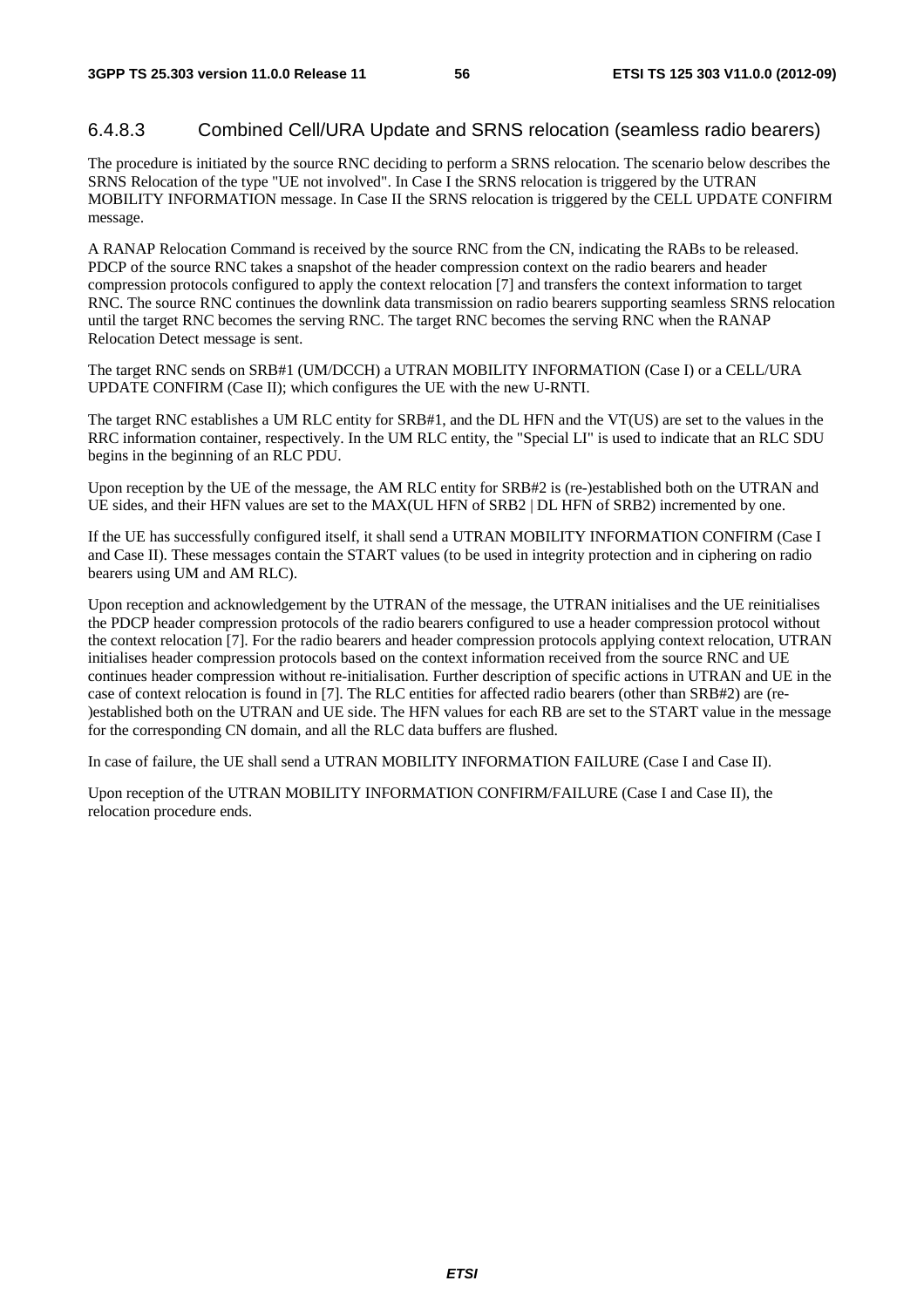

Figure 36: Combined Cell/URA Update and SRNS relocation (seamless radio bearers)

*ETSI*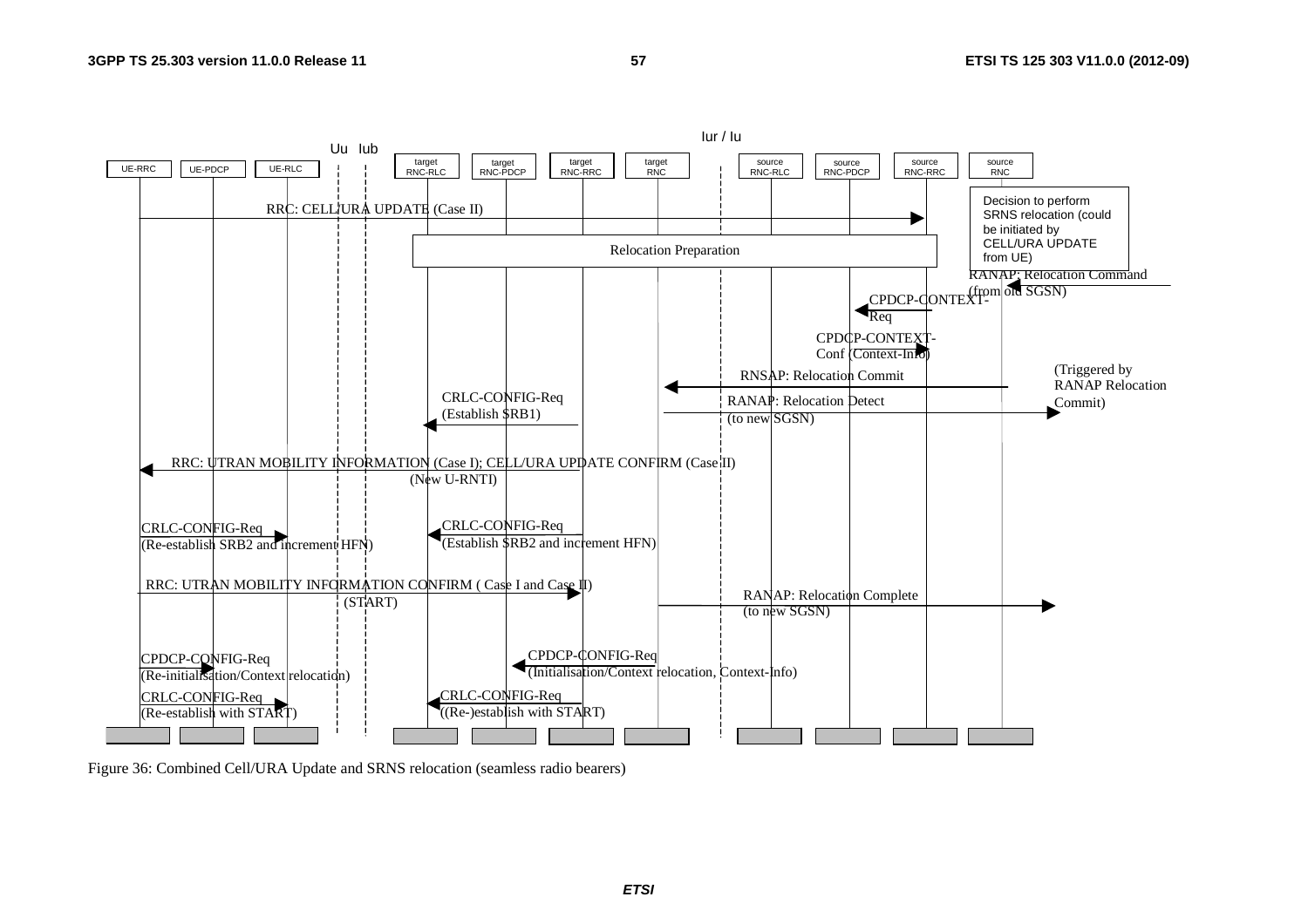#### 6.4.8.4 Combined Hard Handover and SRNS relocation (seamless radio bearers)

Based on measurement results and knowledge of the UTRAN topology, the source SRNC decides to initiate a combined hard handover and SRNS relocation. The UE is still under control of the SRNC but is moving to a location controlled by the target RNC. The scenario below describes the SRNS Relocation of the type "UE involved".

The source RNC continues the downlink data transmission on radio bearers supporting seamless SRNS relocation until the target RNC becomes the serving RNC. The target RNC becomes the serving RNC when the RANAP Relocation Detect message is sent.

A RANAP Relocation Command is received by the source RNC from the CN, indicating the RABs to be released. The Target RNC to Source RNC Transparent Container includes the RRC message (e.g. PHYSICAL CHANNEL RECONFIGURATION) for hard handover. This message includes the new U-RNTI.

Upon reception of the RANAP Relocation Command, the source RNC triggers the execution of the relocation of SRNS by sending the RRC message to the UE using the acknowledged mode dedicated signalling radio bearer. Simultaneously PDCP of the source RNC takes a snapshot of the header compression contexts on each of those radio bearers and header compression protocols configured to apply the context relocation and transfers them to target RNC during the "forwarding of SRNS contexts via the CN" phase [7].

Upon reception and acknowledgment by the UE of the PHYSICAL CHANNEL RECONFIGURATION message, the RLC entity for the acknowledged mode dedicated signalling radio bearer (SRB #2) is re-established, both on the UTRAN (target SRNC) and UE sides, and their HFN values are set to MAX(uplink HFN of RB2 | downlink HFN of RB2) + 1. Care should be taken by UTRAN in timing the SRNS relocation so that there is no risk of a SN rollover on SRB #2 during this procedure.

If the UE has successfully configured itself, it sends a response message, in this case PHYSICAL CHANNEL RECONFIGURATION COMPLETE message to the target RNC using the acknowledged mode dedicated signalling radio bearer (SRB #2). This message is transmitted based on the new RLC context and contains the START values (to be used in integrity protection and in ciphering on radio bearers using UM and AM RLC). The UTRAN initialises and the UE reinitialises the PDCP header compression protocols of the radio bearers configured to use a header compression protocol without the context relocation [7]. For those radio bearers and header compression protocols applying context relocation, UTRAN initialises header compression protocols based on the context information received from the source RNC and UE continues header compression without re-initialisation. Further description of specific actions in UTRAN and UE in the case of context relocation is found in [7].

Upon acknowledgement of the message, the RLC entities for the rest of the affected radio bearers are re-established both on the UTRAN and UE side. The HFN values for each RB are set to the START value in the message for the corresponding CN domain. The HFN values for each remaining signalling radio bearer (other than SRB #2) are set to the START value in the message for the last configured CN domain.

The relocation procedure ends.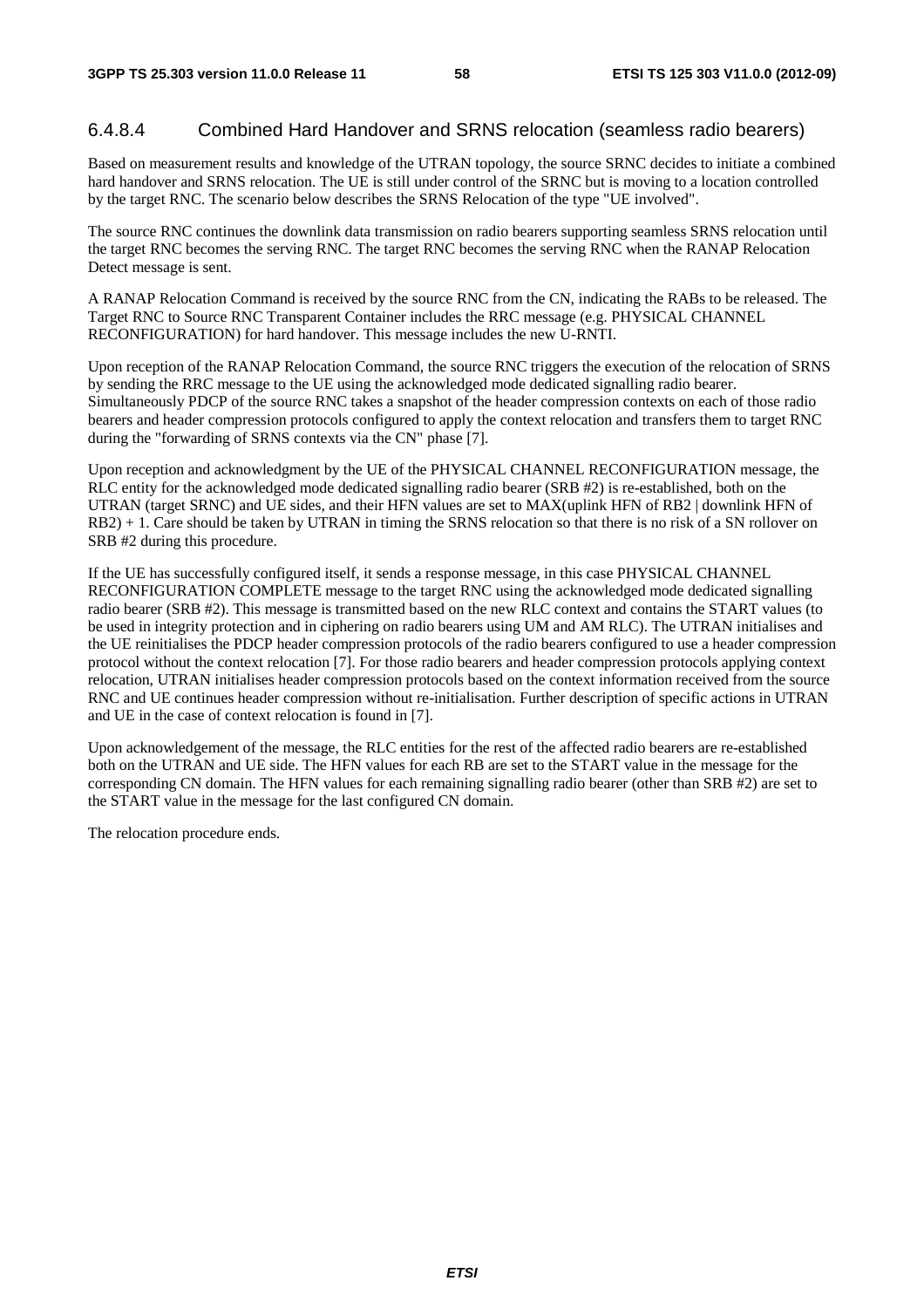

**Figure 37: Combined Hard Handover and SRNS relocation (seamless radio bearers)** 

*ETSI*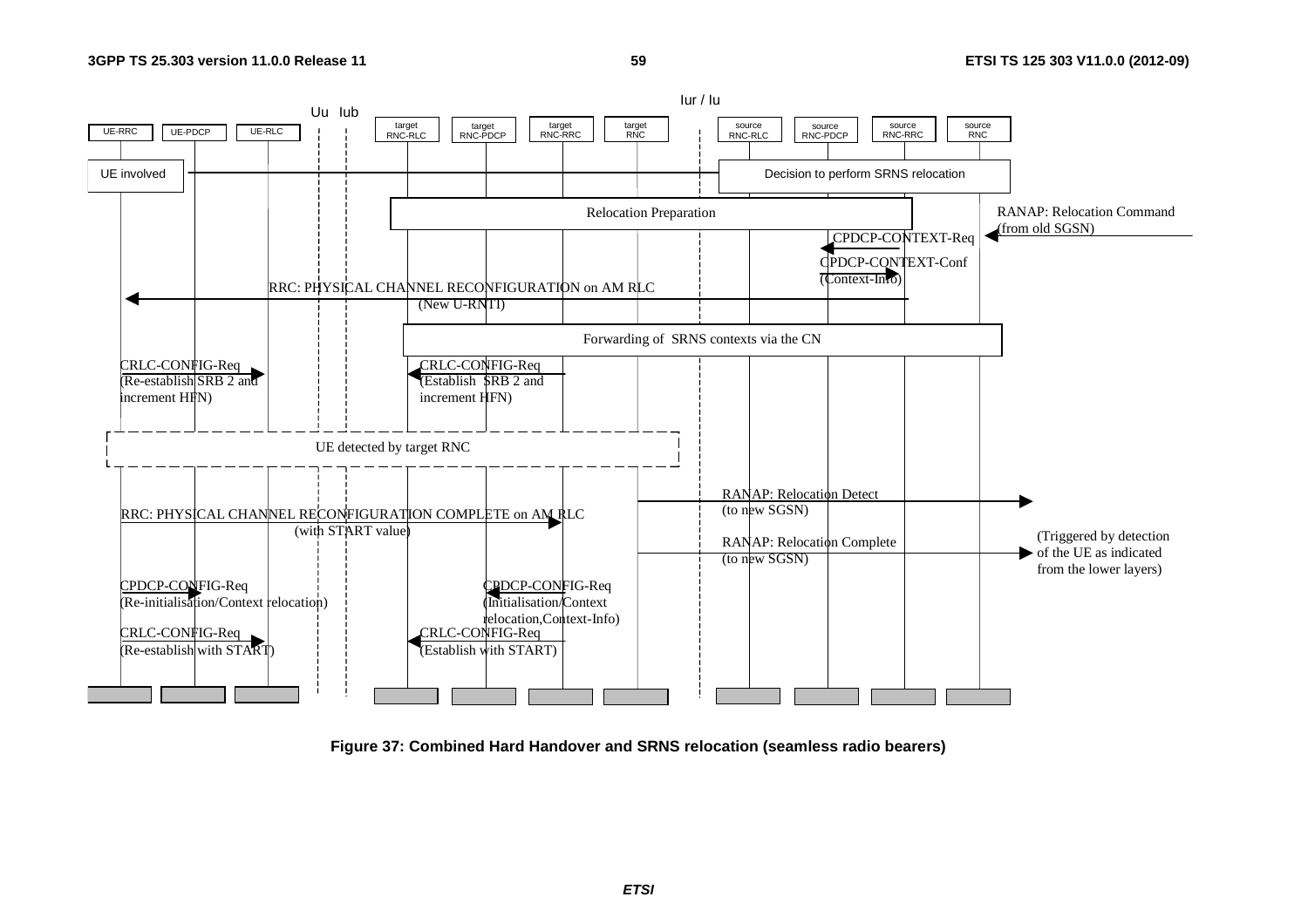# 6.4.9 RRC Connection re-establishment



Figure 38: RRC connection re-establishment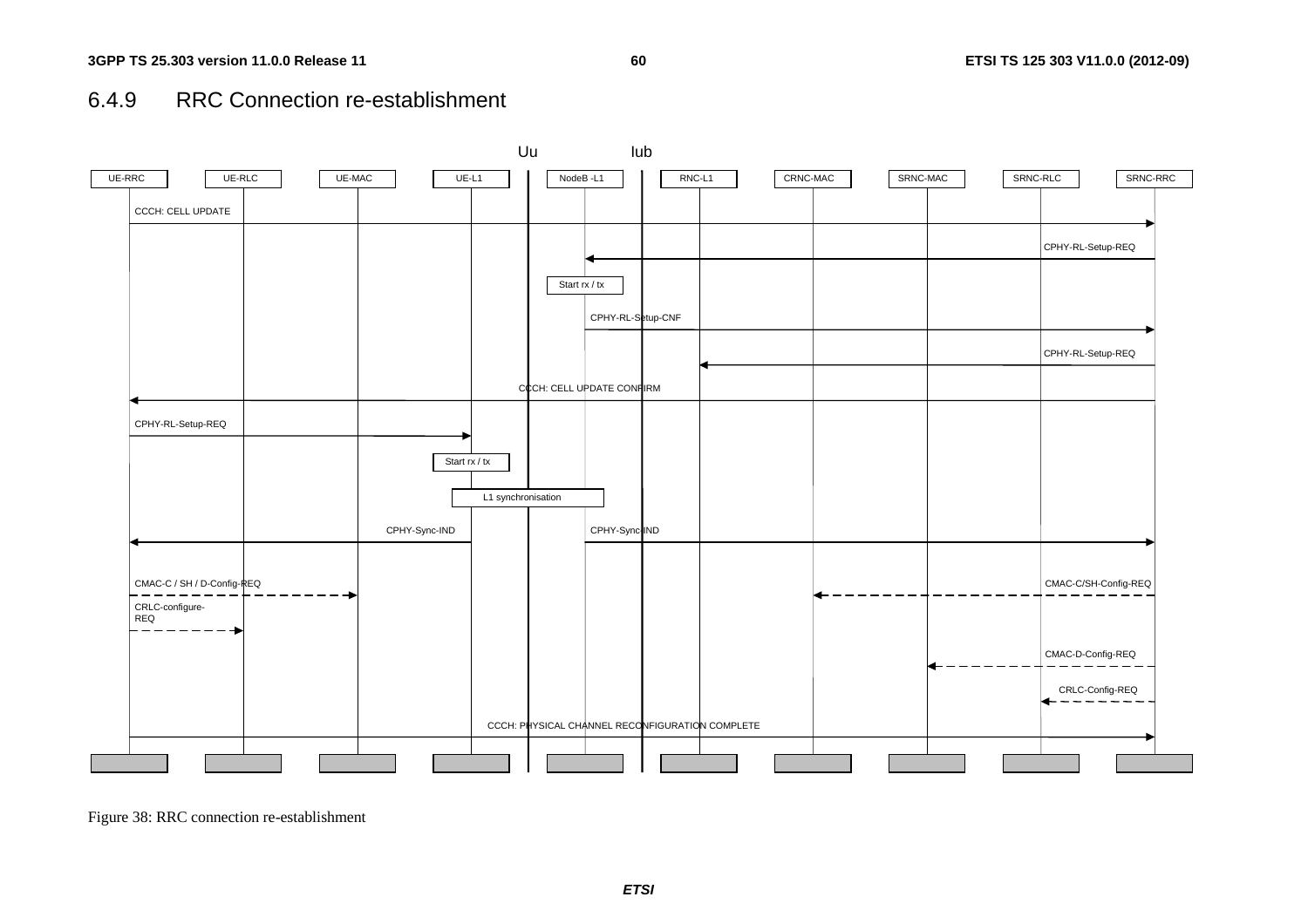.

Figure 38 shows an example of the procedure when a UE loses radio connection due to e.g. radio link failure. After having selected a new cell, the UE RRC sends the NW RRC a CELL UPDATE message. The CELL UPDATE message contains information to the network that it was sent due to a radio link failure. The NW RRC configures the NW and acknowledges the connection re-establishment to the UE RRC with a CELL UPDATE CONFIRM message. The UE RRC configures the UE L1 to activate the new radio link(s). After the UE has synchronised to at least one radio link, the MAC and RLC layers can be configured (if necessary).

When the procedure is completed on the UE side, a PHYSICAL CHANNEL RECONFIGURATION COMPLETE message is sent.

#### 6.4.10 Inter-system Handover: GSM/BSS to UTRAN

The handover from GSM/BSS to UTRAN for a dual-mode GSM MS / UMTS UE is illustrated in figure 39. On the network side, upon the reception of a HARD HANDOVER PROCEED 2 command through the RANAP protocol, the RRC layer performs admission control and radio resource allocation assigning an RNTI for the RRC connection and selecting radio resource parameters (such as transport channel type, transport format sets, etc). RRC configures these parameters on layer 1 and layer 2 to locally establish the DCH logical channel.

The selected parameters including the RNTI, were previously transmitted to UE via RANAP message HARD HANDOVER PROCEED 1 and GSM upgraded message HANDOVER COMMAND.

Upon reception of the HANDOVER COMMAND message, the GSM RR layer transmits the required parameters to the UMTS RRC layer using an RR-Data-IND primitive. UE RRC configures L1 and L2 using these parameters to locally establish the DCH logical channel. Layer 1 indicates to RRC when it has reached synchronisation. An RLC signalling link establishment is then initiated by the UE. A HANDOVER COMPLETE message is finally sent by the UE.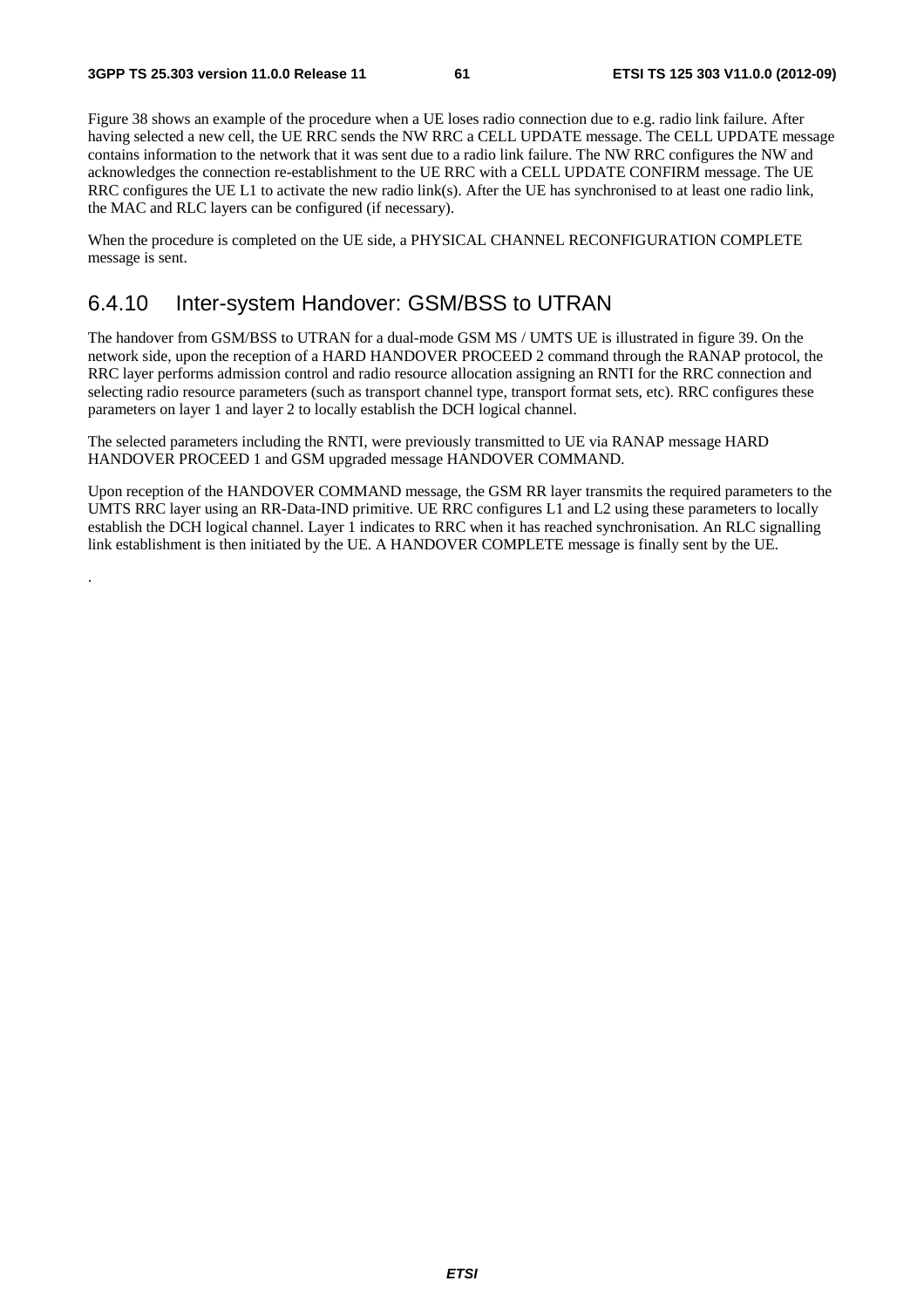

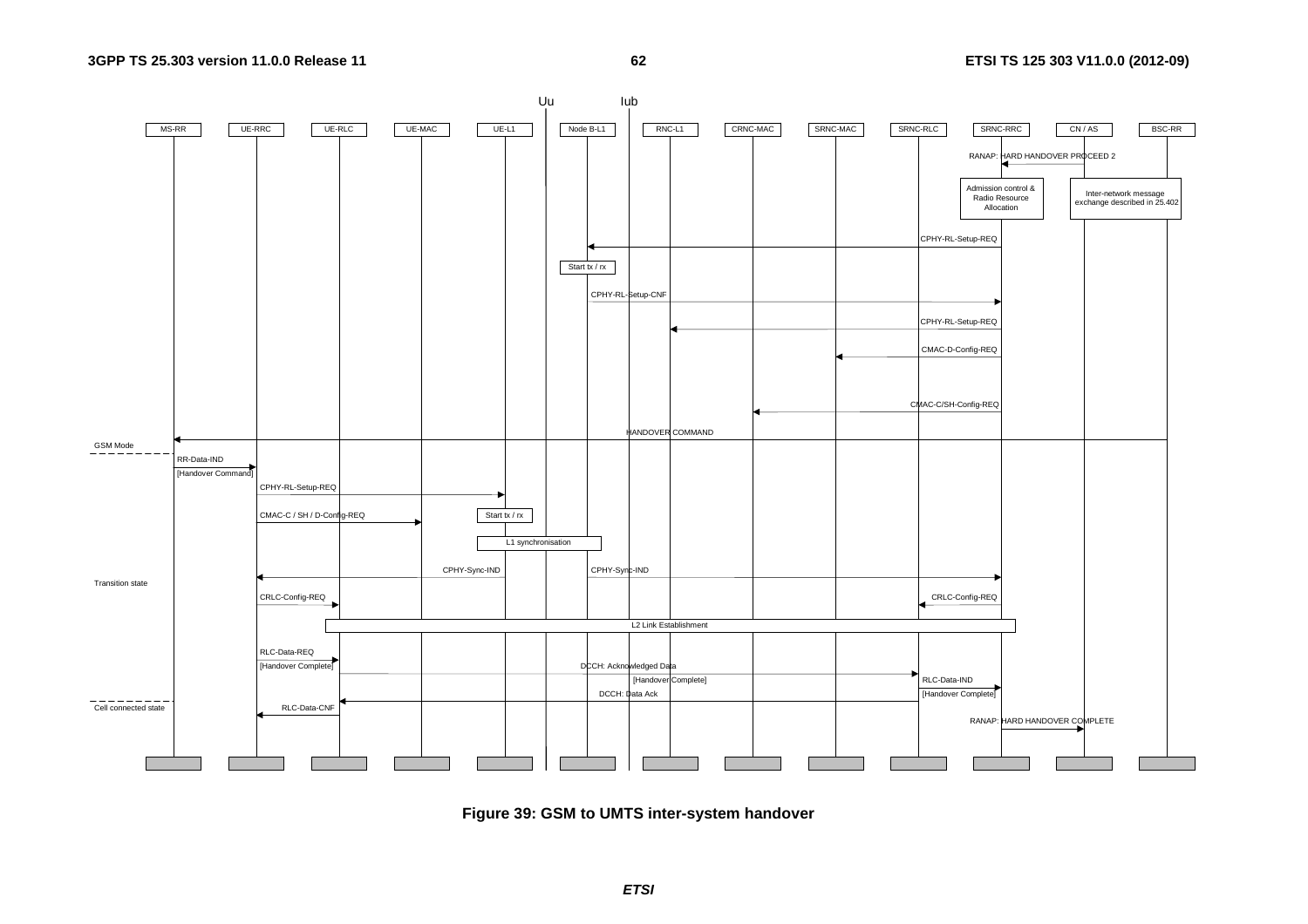# 6.4.11 Inter-RAT Handover: UTRAN to GSM/BSS, CS domain services



Figure 40: UTRAN to GSM inter-RAT handover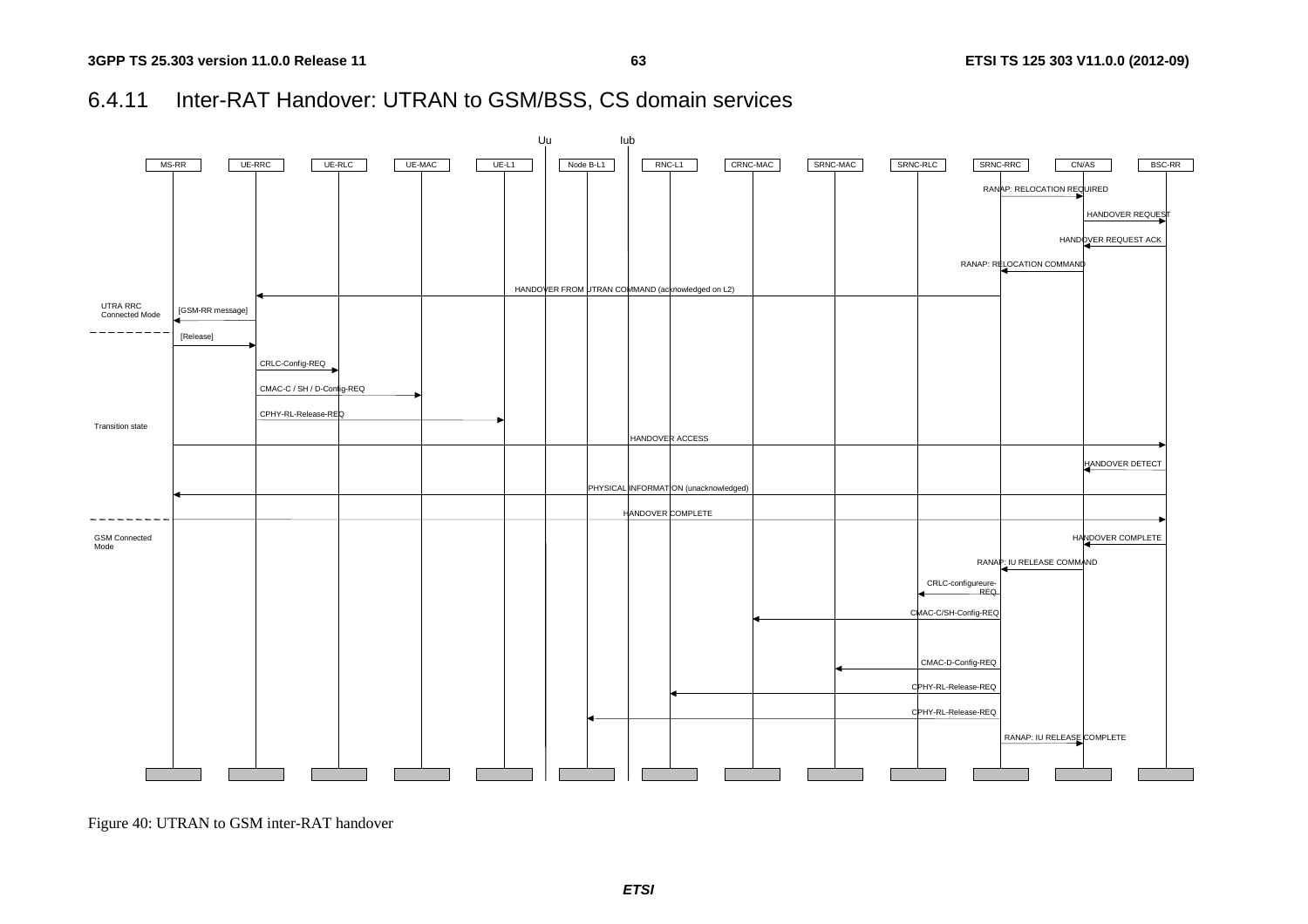NOTE: The scope of this description is restricted to a UE having a connection only to CS domain services, i.e. no simultaneous PS signalling connection.

For CS domain services UTRAN to GSM inter-RAT Handover procedure is based on measurement reports from the UE but initiated from the UTRAN. HANDOVER FROM UTRAN COMMAND is sent using acknowledged data transfer on the DCCH. The UE transition from UTRAN Connected Mode starts when an HANDOVER FROM UTRAN COMMAND is received. The transition to GSM Connected mode is finished when HANDOVER COMPLETE message is sent from the UE.

UTRAN sends a RELOCATION REQUIRED to CN/AS. This message contains information needed for the GSM system to be able to perform a handover (e.g. serving cell, target cell). Some parts of this information (e.g. MS classmark) have been obtained at setup of the RRC Connection and are stored in CN.

The CN/AS sends a HANDOVER REQUEST message to BSC-RR allocating the necessary resources to be able to receive the GSM MS and acknowledge this by sending HANDOVER REQUEST ACKNOWLEDGE to CN/AS. The HANDOVER REQUEST ACKNOWLEDGE contains a GSM-RR message with all radio-related information that the UE needs for the handover.

CN/AS sends a RELOCATION COMMAND (type UTRAN-to-BSS HARD HANDOVER) to the UTRAN to start the execution of the handover. This message contains a GSM-RR message with all the information needed for the UE to be able to switch to the GSM cell and perform a handover to GSM.

Upon reception of the HANDOVER FROM UTRAN COMMAND message in the UE, the UE-RRC entity forwards the GSM-RR message to the MS-RR entity. To release the UTRA resources the MS-RR entity requests the UE-RRC entity to release the RRC connection locally . The UE-RRC entity can then locally release the resources on the RLC, MAC and physical layers of the UE.

After having switched to the assigned GSM channel received in the HANDOVER FROM UTRAN COMMAND, the GSM MS sends HANDOVER ACCESS in successive layer 1 frames, just as it typically would have done for a conventional GSM handover initiation.

When the BSC-RR has received the HANDOVER ACCESS it indicates this to the CN/AS by sending a HANDOVER DETECT message. The BSC-RR sends a PHYSICAL INFORMATION message to the GSM MS in unacknowledged mode that contains various fields of physical layer -related information allowing a proper transmission by the MS.

After layer 1 and 2 connections are successfully established, the GSM MS returns the HANDOVER COMPLETE message.

CN/AS is then able to release the UTRAN resources that were used for the UE in UTRAN Connected Mode. The CN/AS send a IU RELEASE COMMAND to UTRAN, after which UTRAN can release all NW resources from RLC, MAC and the physical layer. When the release operation is complete, a IU RELEASE COMPLETE message is sent to  $CN / AS.$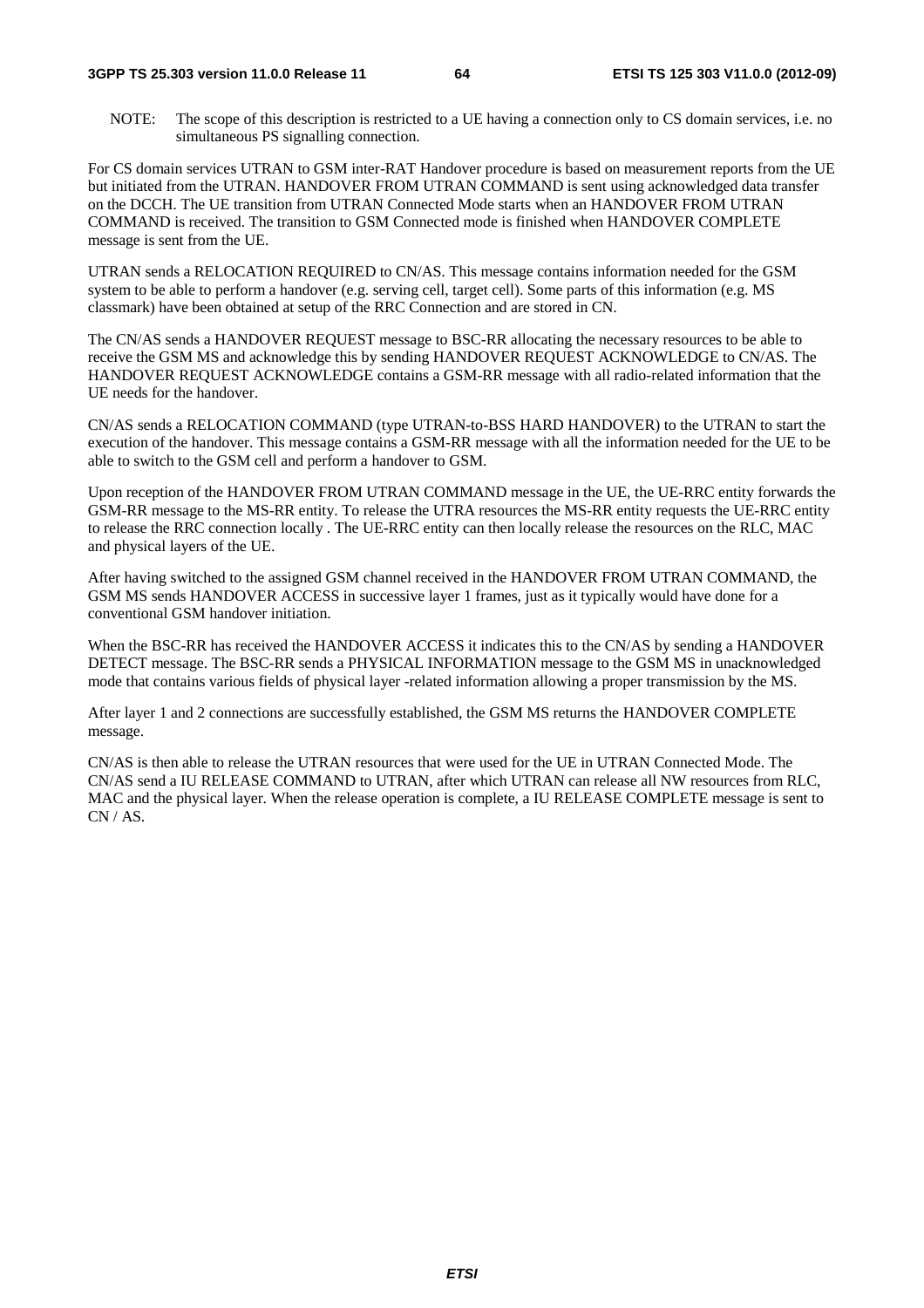- 6.5 CN originated paging request in connected mode
- 6.5.1 UTRAN coordinated paging using DCCH



**Figure 41: Example sequence of CN initiated paging request using DCCH**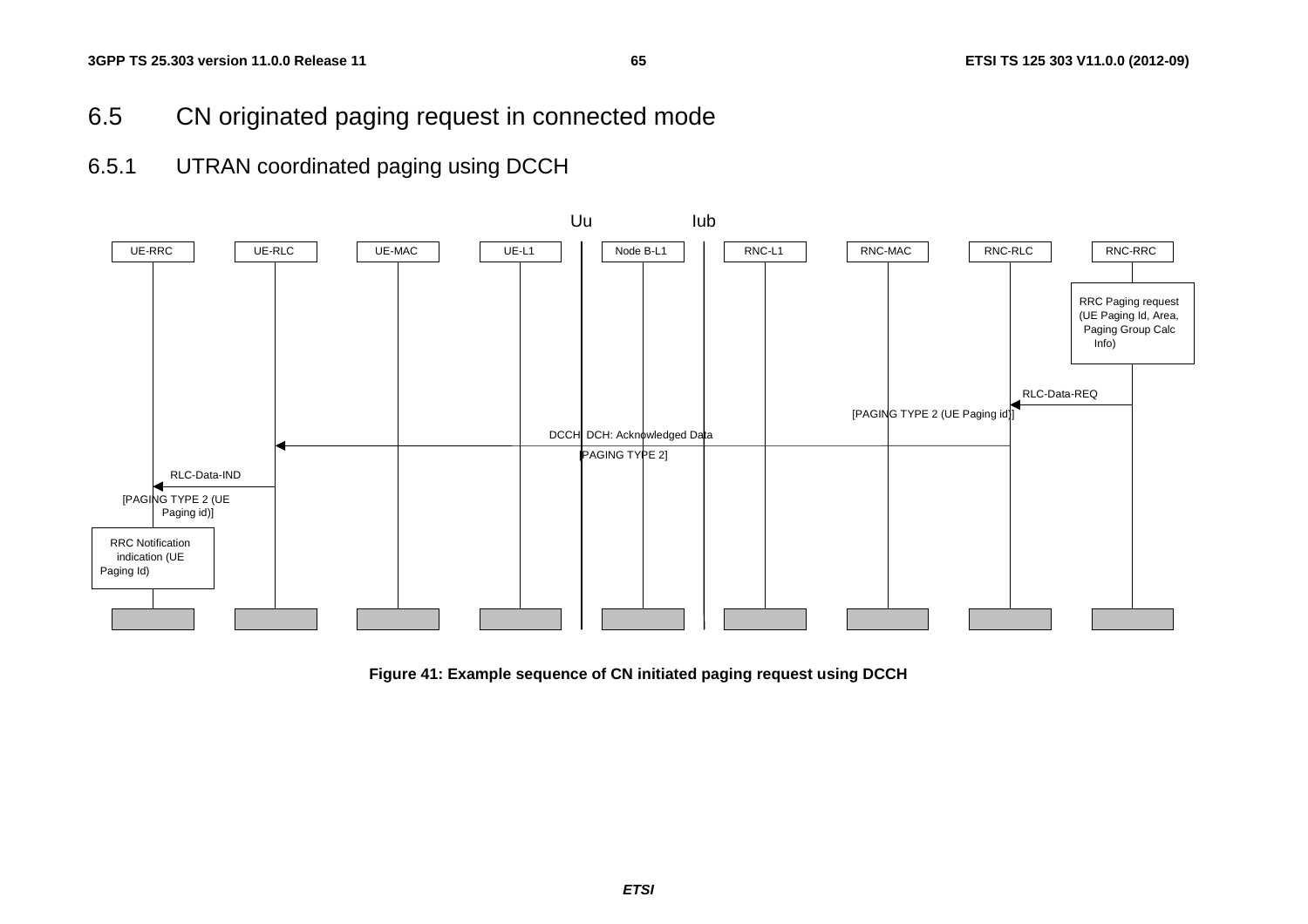The above sequence illustrates a CN originated paging request, when the UE is in connected mode and can be reached on the DCCH. The coordination of the paging request with the existing RRC connection is done in UTRAN.

The entity above RRC on the network side requests paging of a UE over the Nt-SAP. The request contains a UE paging identity, an area where the page request is to be broadcast, information for calculation of the paging group.

Since the UE can be reached on the DCCH, the RRC layer formats a PAGING TYPE 2 message containing the UE paging identity, and the message is transmitted directly to the UE using unacknowledged data transfer.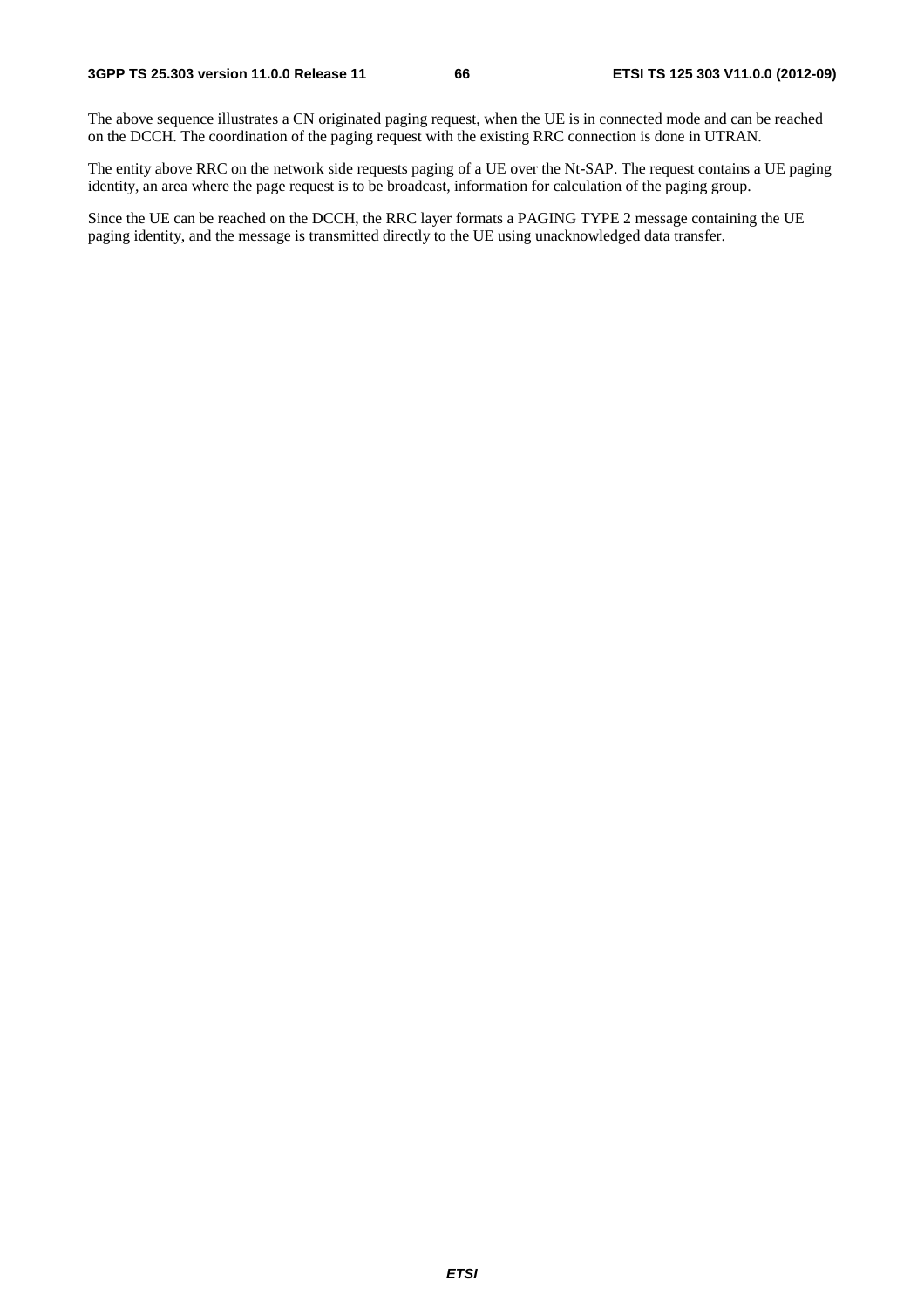



**Figure 42: Example sequence for UTRAN initiated paging request with paging response**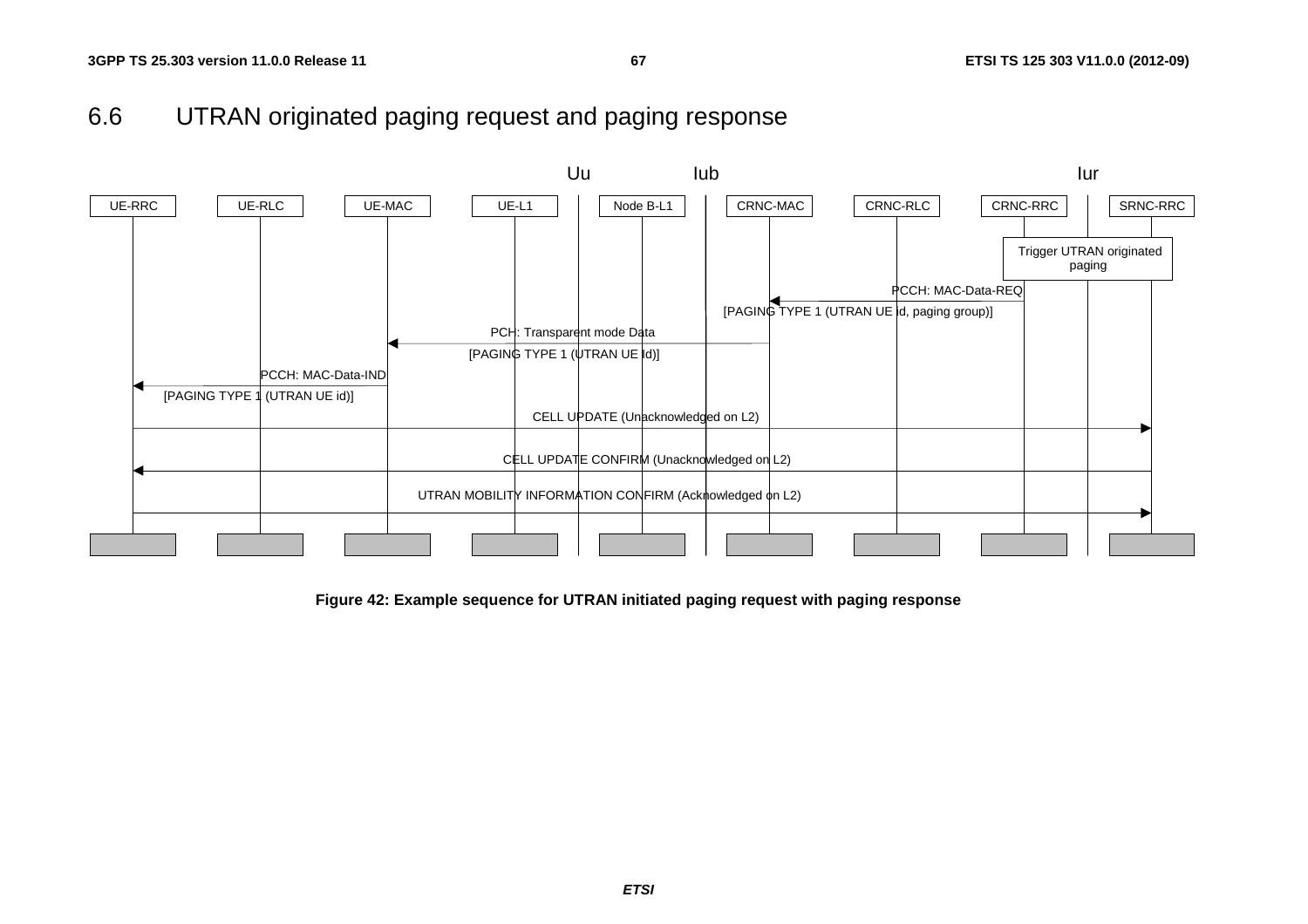The RRC layer in the network uses this sequence to trigger a switch to CELL\_FACH state, when the UE can only be reached on the PCH (the CELL\_PCH state or the URA\_PCH state). A Paging Type 1 message is prepared, containing the UTRAN UE identity (s-RNTI + RNC-ID). The RRC requests the transmission of the message by MAC on the PCCH, indicating the paging group.

In the UE, the RRC layer continuously monitors the paging group on the PCH and compares the UE identities in received paging request messages with its own identities. A match occurs, and in this case the RRC layer changes state to CELL\_FACH state.

The UE prepares a Cell Update message, which is sent on CCCH.

When the network receives the Cell Update message, a c-RNTI is allocated and signalled to UE using the Cell Update Confirm message, which is sent on DCCH using unacknowledged mode. The latter message also acknowledges the reception of the Cell Update message. The UE configures MAC to use the new c-RNTI and prepares a UTRAN MOBILITY INFORMATION CONFIRM message. When the network receives the UTRAN MOBILITY INFORMATION CONFIRM message on DCCH it can delete any old c-RNTI and the DCCH/DTCH logical channels can be used also in the downlink using the new c-RNTI.

# 6.7 Other procedures

#### 6.7.1 UE Capability Information



**Figure 43: UE Capability Information** 

The UE transfers its capability information to the network by transmitting the RRC message UE Capability Information using acknowledged mode on the DCCH. UTRAN confirms the reception of the UE capabilities by transmitting an UE CAPABILITY INFORMATION CONFIRM message using acknowledged mode on the DCCH. This procedure is performed during the lifetime of the RRC Connection if the UE capability information changes (e.g. due to change in UE power class). UE capability information can also explicitly be requested by UTRAN.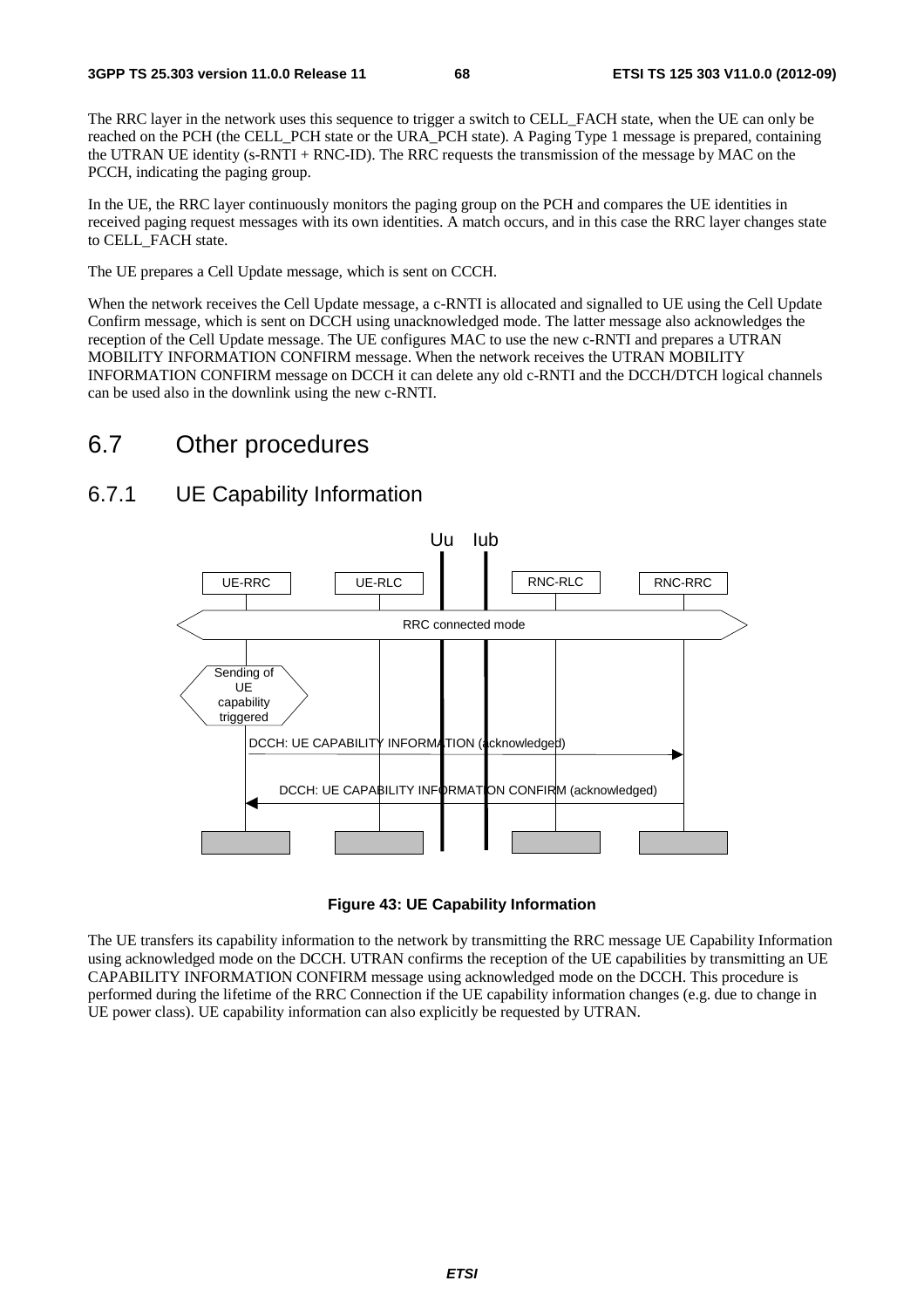

## 6.7.2 Random access transmission sequence (FDD)

**Figure 44: Random access transmission sequence (FDD)** 

The RACH and AICH are configured once via a CPHY-TrCH-Config-REQ primitive. This primitive is issued only for initial configuration or when a parameter shall be changed, not for every RACH transmission.

The CMAC-Config-REQ primitive is used to configure MAC parameters required for the random access procedure (e.g. persistence value, maximum number of preamble ramping cycles, initial and subsequent backoff times).

When there is data to be transmitted on the RACH, i.e. reception of a MAC-Data-REQ primitive, the RACH transmission control procedure is started, which includes selection of Access Service Class (ASC).

After some initial backoff, a primitive PHY-Access-REQ containing the selected ASC is sent to L1. This triggers the PRACH preamble transmission procedure, i.e. the physical layer selects a PRACH access slot and signature without further backoff delay imposed on L1, but within the constraints of the selected ASC.

If the maximum permitted transmission power was reached without receiving an acknowledgement, or a negative acknowledgement (Nack) has been received on AICH, the preamble ramping cycle is repeated. The number of preamble ramping cycles is counted in MAC.

Upon successful transmission of a preamble, MAC receives an acknowledgement via PHY-Access-CNF primitive that the acquisition indicator was received. Then message transmission is requested with the PHY-Data-REQ primitive.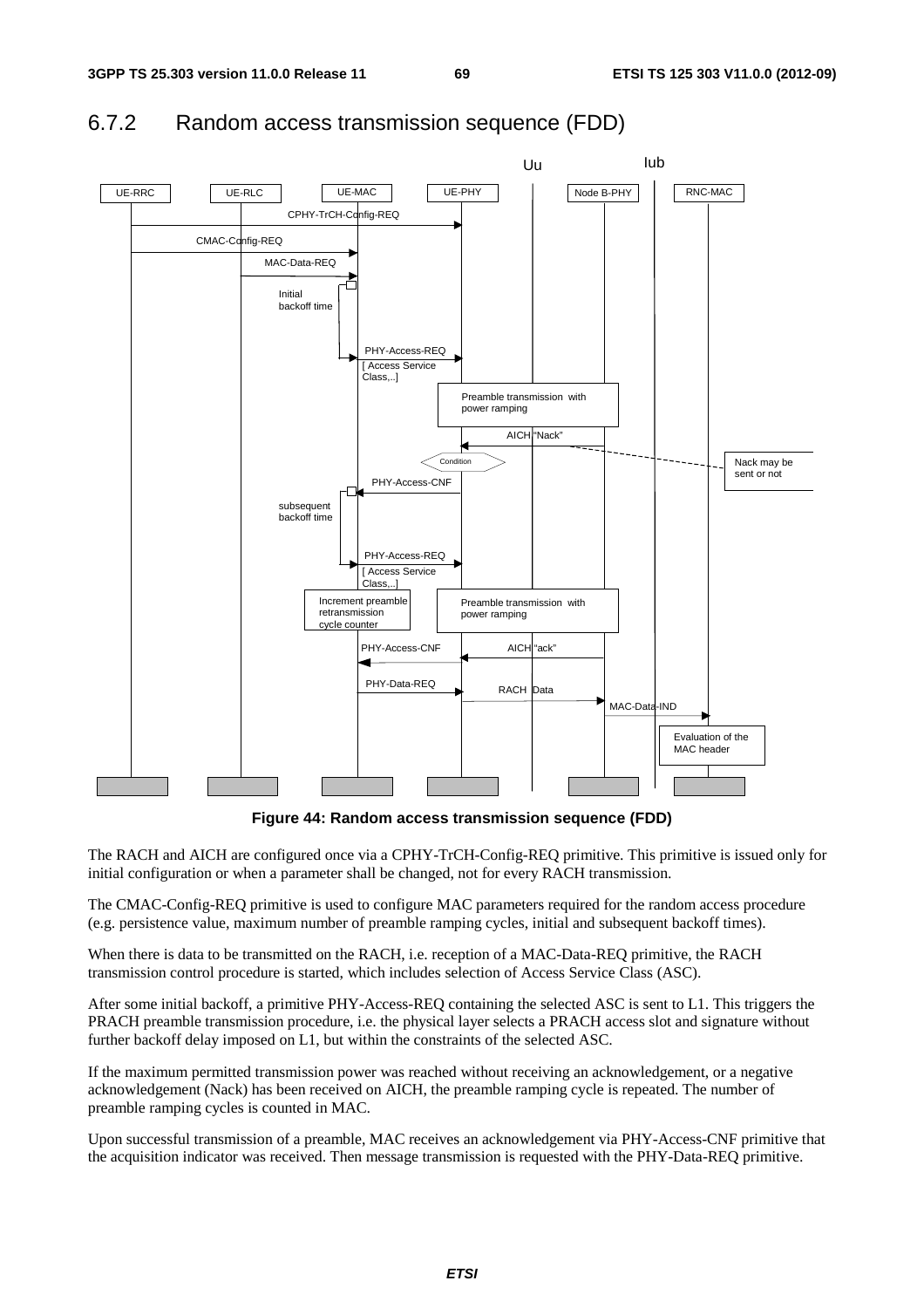## 6.7.3 Random access transmission sequence (TDD)

#### 6.7.3.1 Random access transmission sequence (3.84 Mcps TDD)



**Figure 45: Random access transmission sequence (3.84 Mcps TDD)** 

The RACH is configured once via a CPHY-TrCH-Config-REQ primitive. This primitive needs to be used only for initial configuration (e.g. power parameter) or when a parameter shall be changed, not for every RACH transmission.

The CMAC-Config-REQ primitive is used to configure MAC parameters required for the random access procedure. The parameters could include random access control parameters such as, persistence value and Access Service Class (ASC) parameters.

When there is data to be transmitted on the RACH, i.e. reception of a MAC-Data-REQ primitive, the RACH transmission control procedure is started, which includes selection of an Access Service Class (ASC).

After some backoff, a primitive PHY-Data-REQ is sent to L1, which triggers the PRACH message transmission, i.e. the physical layer selects a PRACH spreading-code without further backoff delay imposed on L1, but within the constraints of the selected ASC. Note that the backoff time on MAC may in certain conditions be set to zero (e.g. when the uplink load is low).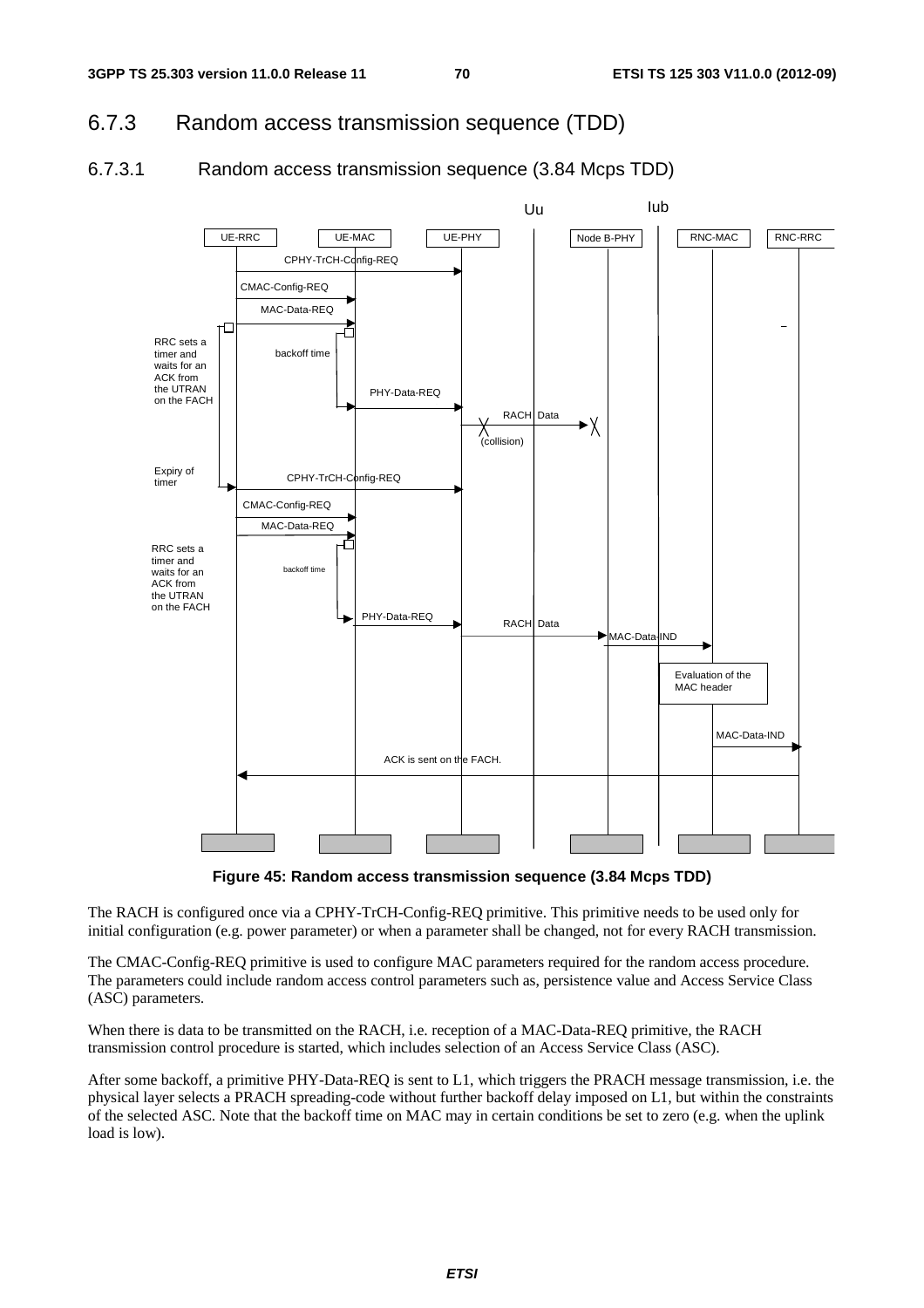At the UTRAN-side MAC the further processing of received RACH message depends on the MAC header. An acknowledgement that the message was received correctly is given by a RRC procedure. In case of transparent RLC, message retransmission shall be handled entirely on RRC employing retransmission timers. In case of non-transparent RLC, the timers are controlled by the RLC. The parameters of PRACH transmission are chosen such that the number of retransmissions for the messages are kept low. Message loss on the PRACH should be due to a collision on the same spreading code.





**Figure 46: Random access transmission sequence(1.28 Mcps TDD)** 

The RACH is configured once via a CPHY-TrCH-Config-REQ primitive. This primitive needs to be used only for initial configuration or when a parameter shall be changed, not for every RACH transmission.

The CMAC-Config-REQ primitive is used to configure MAC parameters required for the random access procedure. The parameters could include random access control parameters such as persistence value, Access Service Class (ASC) parameters and maximum number of synchronisation attempts.

When there is data to be transmitted on the RACH, i.e. reception of a MAC-Data-REQ primitive, the RACH transmission control procedure is started, which includes selection of an Access Service Class (ASC).

After some backoff, a primitive PHY-Access-REQ is sent to L1, which triggers the PRACH message transmission, i.e. the physical layer selects a SYNC\_UL code without further backoff delay imposed on L1, but within the constraints of the selected ASC.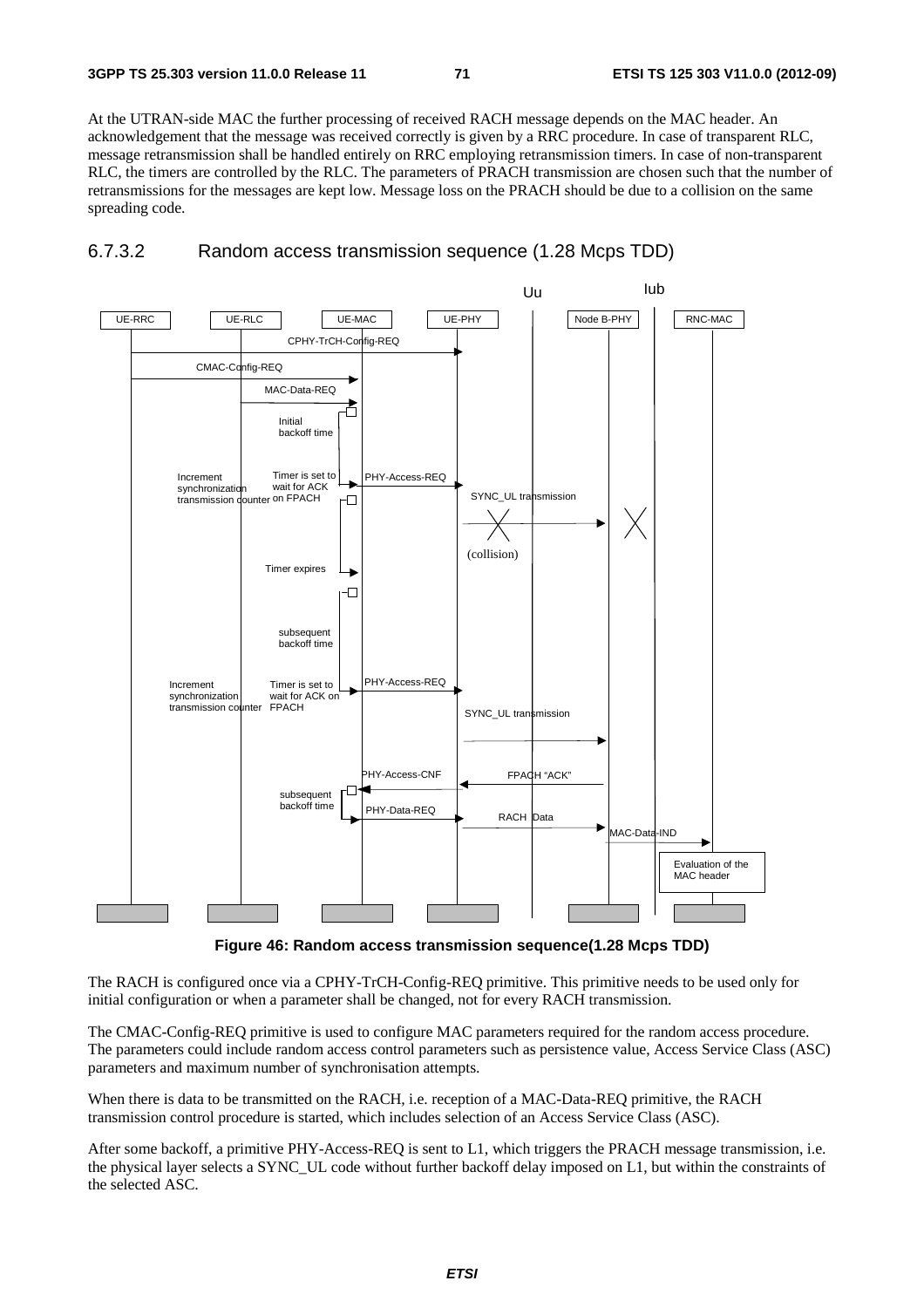If PHY received no acknowledgement on the FPACH and the maximum number of synchronisation attempts permitted has not been exceeded, the PHY-Access-REQ procedure is repeated.

If the SYNC\_UL burst has been acknowledged on the FPACH, MAC receives an acknowledgement via PHY-Access-CNF primitive. Then data transmission is requested with a PHY-DATA-REQ primitive, and the PRACH transmission procedure shall be completed with transmission of the PRACH message on the PRACH resources associated with FPACH.

6.7.4 Void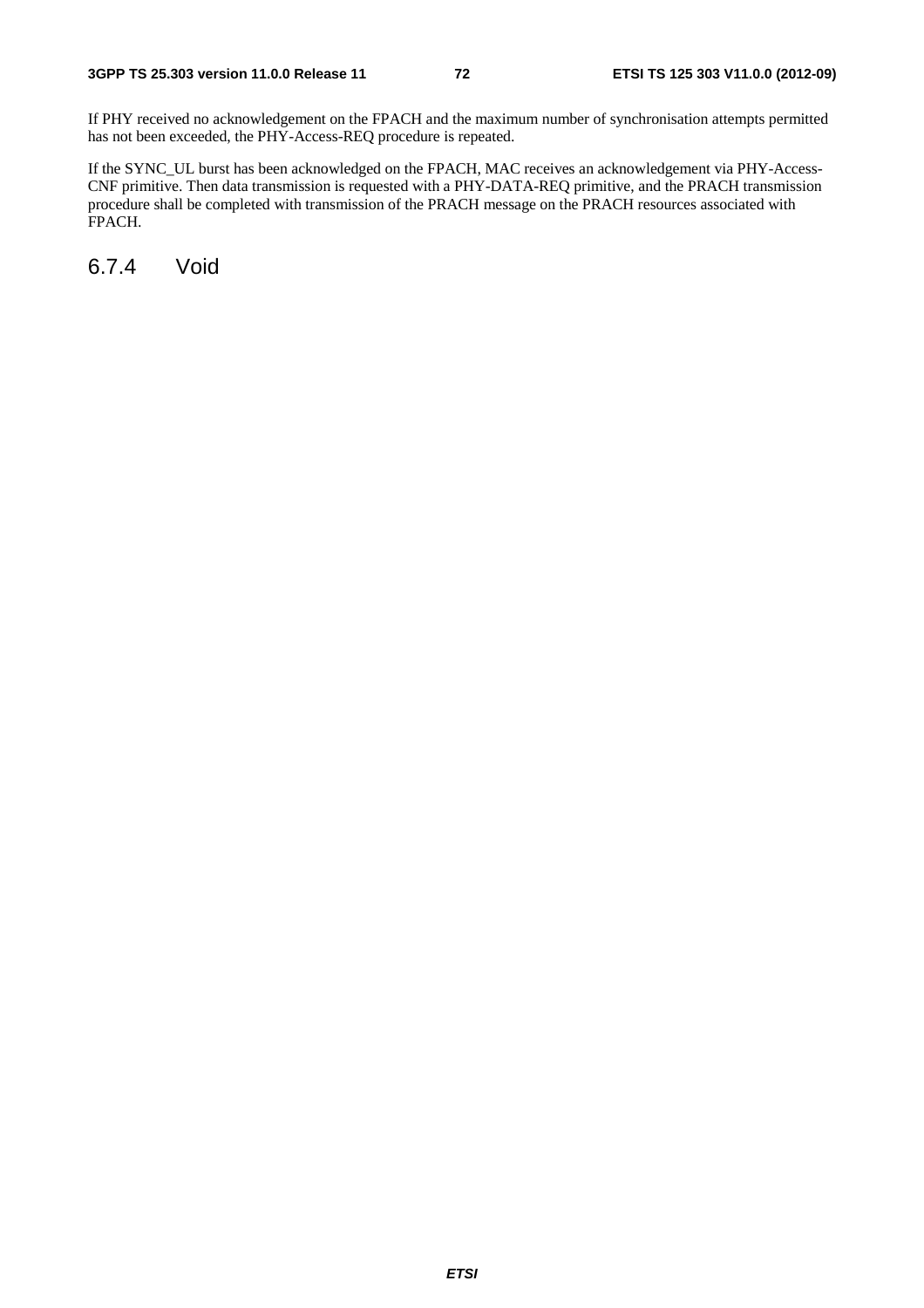## 7 Traffic volume monitoring

An algorithm will be defined for the UE to trigger a message to the NW based on transmitter buffer status.

Figure 48 illustrates the example of message sequence of traffic volume monitoring procedure. RRC in UE gets the parameters necessary for traffic volume measurement from Measurement Control message or System information message sent by RRC in UTRAN. RRC in UE passes the MAC the parameters for traffic volume measurement with the CMAC-Measurement-REQ. Meanwhile, RLC passes the data to MAC with buffer status. There are two ways MAC indicates the traffic volume measurement report to RRC, periodic and event-triggered. If it is periodic report, the MAC reports the measurement result to RRC periodically. If it is event-triggered, MAC in UE reports the measurement result to RRC when the result is beyond the specified threshold value. After that, based on the measurement report from MAC and reporting criteria received from UTRAN, RRC makes a decision whether it should send Measurement Report Message to UTRAN. When RRC in UTRAN receives the Measurement Report Message, it takes a proper action based on the measurement report from UE. It can be bearer reconfiguration, transport channel reconfiguration, physical channel reconfiguration or transport channel combination control procedure. The report mode, periodic and eventtriggered, can be used exclusively, or simultaneously as shown in figure 1.



**Figure 48: Traffic Volume Measurement Report Procedure**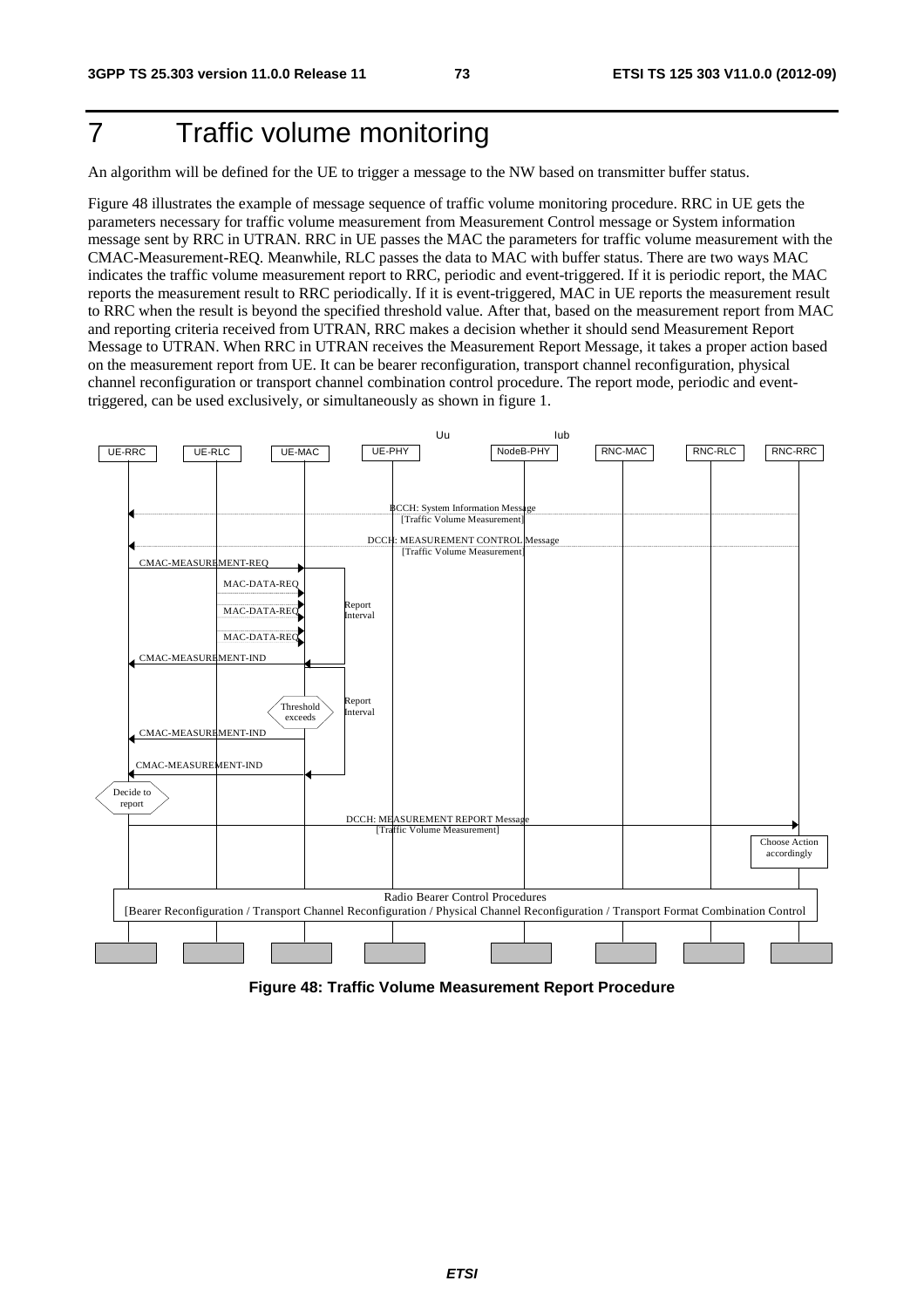## Annex A (informative): Change history

| <b>Change history</b> |              |                |           |                |                                                                                |                    |            |
|-----------------------|--------------|----------------|-----------|----------------|--------------------------------------------------------------------------------|--------------------|------------|
| <b>Date</b>           | TSG#         | TSG Doc.       | <b>CR</b> | <b>Rev</b>     | Subject/Comment                                                                | Old                | <b>New</b> |
| 06/1999               | <b>RP-04</b> | RP-99310       |           |                | Approved at TSG-RAN #4 placed under Change Control                             |                    | 3.0.0      |
| 10/1999               | <b>RP-05</b> | RP-99462       | 001       |                | RRC connection establishment procedure                                         | 3.0.0              | 3.1.0      |
|                       | $RP-05$      | RP-99462       | 002       |                | RRC Connection release procedure                                               | 3.0.0              | 3.1.0      |
|                       | <b>RP-05</b> | RP-99462       | 003       |                | Cell update and URA update procedures                                          | 3.0.0              | 3.1.0      |
|                       | RP-05        | RP-99462       | 004       |                | Removal of FFS in DSCH transmission example                                    | 3.0.0              | 3.1.0      |
|                       | <b>RP-05</b> | RP-99462       | 005       |                | Incorporation of DSCH transmission with one TFCI                               | 3.0.0              | 3.1.0      |
|                       | <b>RP-05</b> | RP-99462       | 006       |                | RRC Traffic Volume Monitoring Procedure                                        | 3.0.0              | 3.1.0      |
|                       | RP-05        | RP-99462       | 007       |                | Transfer and update of system information                                      | 3.0.0              | 3.1.0      |
|                       | <b>RP-05</b> | RP-99462       | 008       |                | UE controlled AMR mode adaptation                                              | 3.0.0              | 3.1.0      |
|                       | <b>RP-05</b> | RP-99462       | 009       |                | Model of RACH procedures                                                       | 3.0.0              | 3.1.0      |
|                       | $RP-05$      | RP-99462       | 012       |                | USCH/DSCH data transfer for TDD                                                | 3.0.0              | 3.1.0      |
|                       | <b>RP-05</b> |                | 013       |                |                                                                                | 3.0.0              |            |
|                       |              | RP-99462       |           |                | Removal of UE State Description                                                |                    | 3.1.0      |
|                       | <b>RP-05</b> | RP-99462       | 014       |                | <b>Editorial renaming request</b>                                              | 3.0.0              | 3.1.0      |
|                       | RP-05        | RP-99462       | 015       |                | Release version for Asymmetric transport channel reconfiguration               | 3.0.0              | 3.1.0      |
|                       |              |                |           |                | procedure                                                                      |                    |            |
|                       | <b>RP-05</b> | RP-99462       | 016       |                | Example message sequence for RACH transmissions in TDD<br>mode                 | 3.0.0              | 3.0.0      |
| 12/1999               | <b>RP-06</b> | RP-99629       | 017       | 1              | Support of shared channel operation in TDD and alignment to Mac-<br>c/sh merge | 3.1.0              | 3.2.0      |
|                       | <b>RP-06</b> | RP-99628       | 018       | 2              | Corrections to RRC State Names                                                 | 3.1.0              | 3.2.0      |
|                       | <b>RP-06</b> | RP-99628       | 021       |                | <b>Editorial issues</b>                                                        | 3.1.0              | 3.2.0      |
| 03/2000               | $RP-07$      | RP-000036 022  |           | $\overline{4}$ | CPCH start of message indication                                               | 3.2.0              | 3.3.0      |
|                       | <b>RP-07</b> | RP-000036 023  |           |                | Correction to Transport Format Combination Control procedure                   | 3.2.0              | 3.3.0      |
|                       | <b>RP-07</b> | RP-000036 025  |           |                | <b>CPCH Emergency Stop sequence</b>                                            | 3.2.0              | 3.3.0      |
|                       | <b>RP-07</b> | RP-000036 026  |           | 1              | Variable Rate Packet Transmission for uplink DCH                               | 3.2.0              | 3.3.0      |
|                       | <b>RP-07</b> | RP-000036 027  |           |                | Random access transmission sequence                                            | 3.2.0              | 3.3.0      |
| 06/2000               | <b>RP-08</b> | RP-000216 029  |           |                | Corrections to L2 link management and radio link setup in interlayer 3.3.0     |                    | 3.4.0      |
|                       |              |                |           |                | message sequence charts                                                        |                    |            |
|                       | <b>RP-08</b> | RP-000216 030  |           |                | Alignment of FDD downlink shared channel descriptions with<br>25.331           | 3.3.0              | 3.4.0      |
|                       | <b>RP-08</b> | RP-000216 031  |           | 1              | End of CPCH transmission                                                       | 3.3.0              | 3.4.0      |
|                       | <b>RP-08</b> | RP-000216 033  |           |                | Out-of-synch corrections                                                       | 3.3.0              | 3.4.0      |
|                       | $RP-08$      | RP-000216 034  |           |                | <b>Traffic Volume Monitoring</b>                                               | 3.3.0              | 3.4.0      |
|                       |              |                |           |                |                                                                                |                    |            |
| 09/2000               | <b>RP-09</b> | RP-000354 035  |           | 2              | <b>SRNS</b> relocation                                                         | $\overline{3.4.0}$ | 3.5.0      |
|                       | <b>RP-09</b> | RP-000354 037  |           |                | Variable Rate Transmission                                                     | 3.4.0              | 3.5.0      |
| 12/2000               | <b>RP-10</b> | RP-000564 038  |           |                | Corrections to SRNS Relocation                                                 | 3.5.0              | 3.6.0      |
|                       | <b>RP-10</b> | RP-000564 040  |           |                | Correction to Relocation text                                                  | 3.5.0              | 3.6.0      |
| 03/2001               | <b>RP-11</b> | RP-010021      | 041       |                | <b>Text corrections</b>                                                        | 3.6.0              | 3.7.0      |
|                       | <b>RP-11</b> | RP-010021 042  |           |                | <b>SRNS</b> relocation                                                         | 3.6.0              | 3.7.0      |
|                       | $RP-11$      | RP-010021 044  |           |                | Clean-up                                                                       | 3.6.0              | 3.7.0      |
|                       | <b>RP-11</b> | RP-010037 043  |           |                | 1.28Mcps TDD                                                                   | 3.7.0              | 4.0.0      |
| 06/2001               | <b>RP-12</b> | RP-010304 046  |           |                | Corrections to procedure examples                                              | 4.0.0              | 4.1.0      |
| 09/2001               | RP-13        | RP-010538 051  |           |                | SRNS relocation and header compression protocol                                | 4.1.0              | 4.2.0      |
|                       | <b>RP-13</b> | RP-010538 053  |           |                | Alignment on active set update                                                 | 4.1.0              | 4.2.0      |
|                       | <b>RP-13</b> | RP-010538 057  |           |                | Proposed correction to SRNS relocation procedure                               | 4.1.0              | 4.2.0      |
| 12/2001               | <b>RP-14</b> | RP-010755 059  |           |                | Correction to RNTI in cell-update and URA-update procedures                    | 4.2.0              | 4.3.0      |
|                       | $RP-14$      | RP-010755 061  |           |                | HFN transfer between network nodes in SRNS relocation                          | 4.2.0              | 4.3.0      |
| 03/2002               | <b>RP-15</b> | RP-020062 064  |           |                | Correction on RRC connection establishment procedure                           | 4.3.0              | 4.4.0      |
|                       | <b>RP-15</b> | RP-020062 067  |           |                | Alignment of SRNS relocation in CELL_DCH                                       | 4.3.0              | 4.4.0      |
|                       | <b>RP-15</b> | RP-020062 069  |           |                | Corrections on combined Cell/URA update and SRNS relocation                    | 4.3.0              | 4.4.0      |
|                       | <b>RP-15</b> |                |           |                | Upgrade to Release 5 - no technical change                                     | 4.4.0              | 5.0.0      |
| 06/2002               | <b>RP-16</b> | RP-020323 072  |           |                | Clarification on lossless SRNS Relocation                                      | 5.0.0              | 5.1.0      |
|                       | <b>RP-16</b> | RP-020345 073  |           |                | RFC 3095 context relocation                                                    | 5.0.0              | 5.1.0      |
| 12/2003               | <b>RP-22</b> |                |           |                | Upgrade to Release 6 - no technical change                                     | 5.1.0              | 6.0.0      |
| 09/2004               | <b>RP-25</b> | RP-040338 074  |           |                | Clarification to SRNS Relocation                                               | 6.0.0              | 6.1.0      |
| 12/2004               | <b>RP-26</b> | RP-040478 076  |           |                | Clarification of inter-layer dependencies                                      | 6.1.0              | 6.2.0      |
| 06/2005               | <b>RP-28</b> | RP-050308 0078 |           |                | Feature Clean-up: Removal of DSCH (FDD)                                        | 6.2.0              | 6.3.0      |
|                       | $RP-28$      | RP-050309 0080 |           |                | Feature Clean Up: Removal of CPCH                                              | 6.2.0              | 6.3.0      |
| 03/2006               | RP-31        |                |           |                | Upgrade to the Release 7 - no technical change                                 | 6.3.0              | 7.0.0      |
| 12/2007               | <b>RP-38</b> |                |           |                | Upgrade to the Release 8 - no technical change                                 | 7.0.0              | 8.0.0      |
| 12/2009               | <b>RP-46</b> |                |           |                | Upgrade to the Release 9 - no technical change                                 | 8.0.0              | 9.0.0      |
| 03/2011               | RP-51        |                |           |                | Upgrade to the Release 10 - no technical change                                | 9.0.0              | 10.0.0     |
|                       |              |                |           |                |                                                                                |                    |            |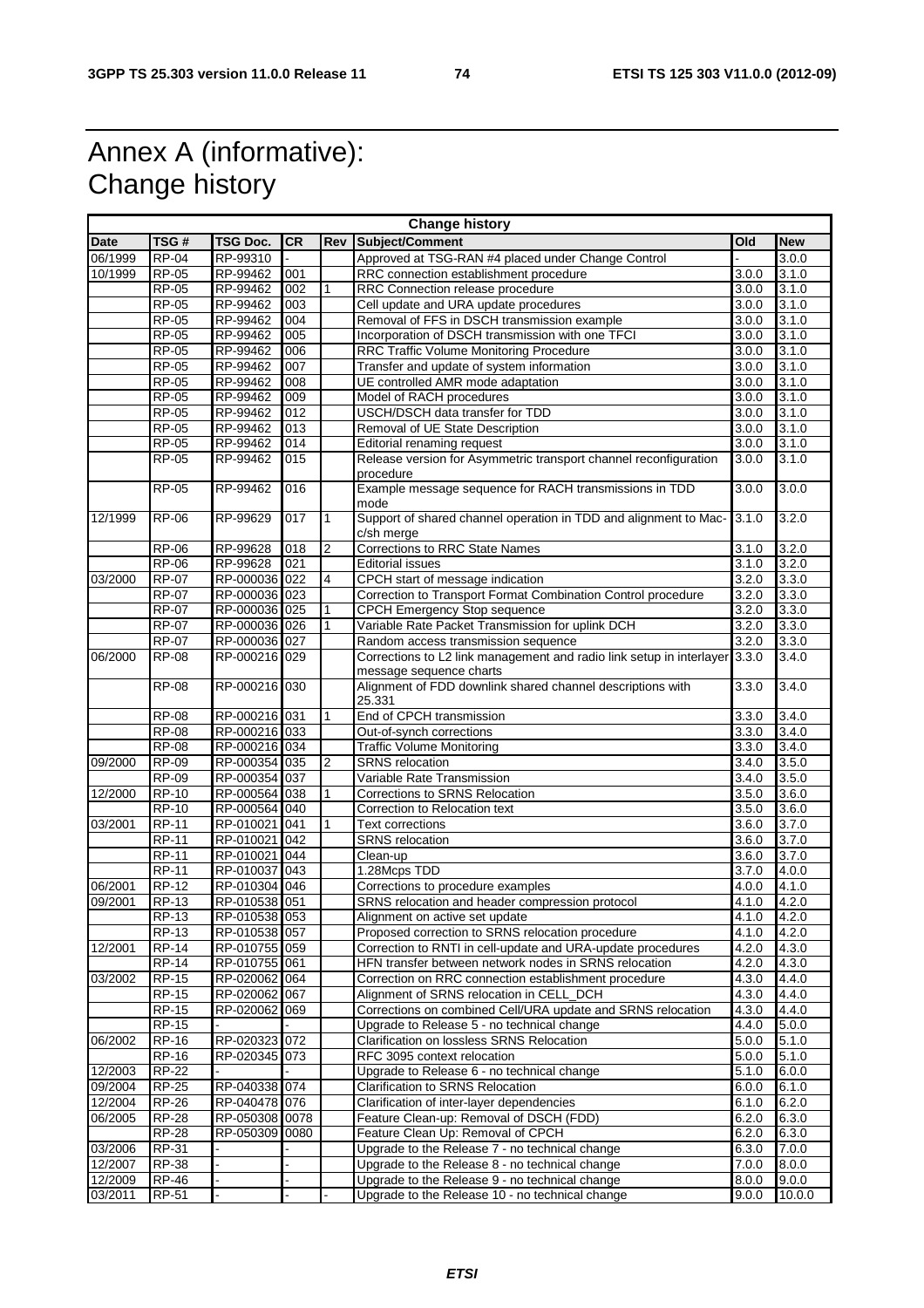| 09/2012 | ---<br>IRP.<br>ັ |  |  | ∈technical t<br>the<br>l change<br>л л<br>Updrade<br>no<br>Release<br>to | . .<br>. | .v.v |
|---------|------------------|--|--|--------------------------------------------------------------------------|----------|------|
|         |                  |  |  |                                                                          |          |      |